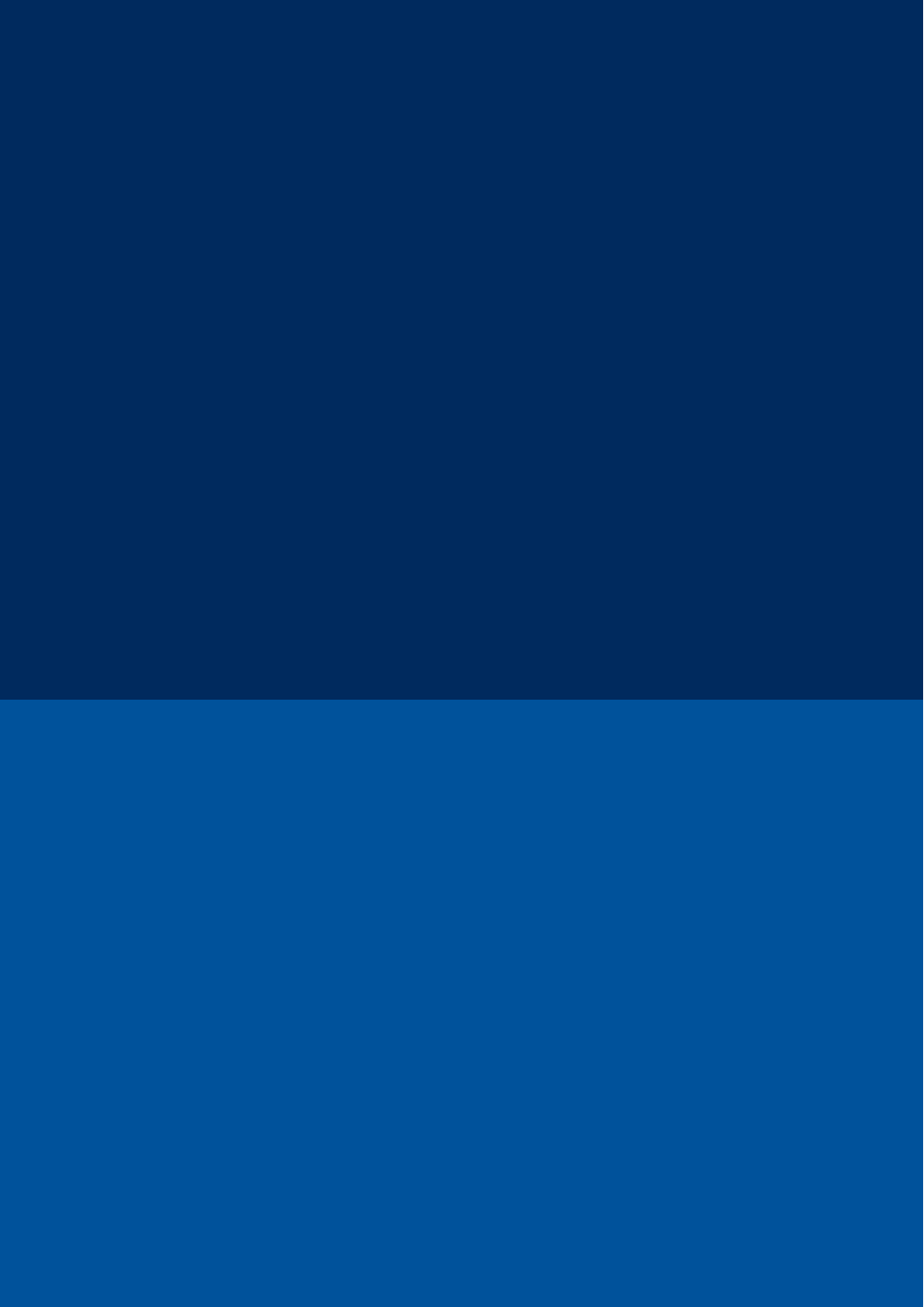# Every Child<br>a Chance Trust

The Every Child a Chance Trust aims to unlock the educational potential of socially disadvantaged children through the development and promotion of evidence-based, early intervention programmes.

The Trust was established in 2007. It grew out of the outstandingly successful Every Child a Reader project, which showed that with the right intervention it is possible to tackle the literacy difficulties which blight many children's lives. This three-year £10m scheme was funded by a partnership of businesses and charitable trusts with matched funding from government.

The Trust was established to build on the power of this partnership, to transform the lives of individuals, document the long-term impact of early interventions on communities and prove the economic case for early investment – and as a result secure pick up of the charity's programmes at a national and local level.

www.everychildachancetrust.org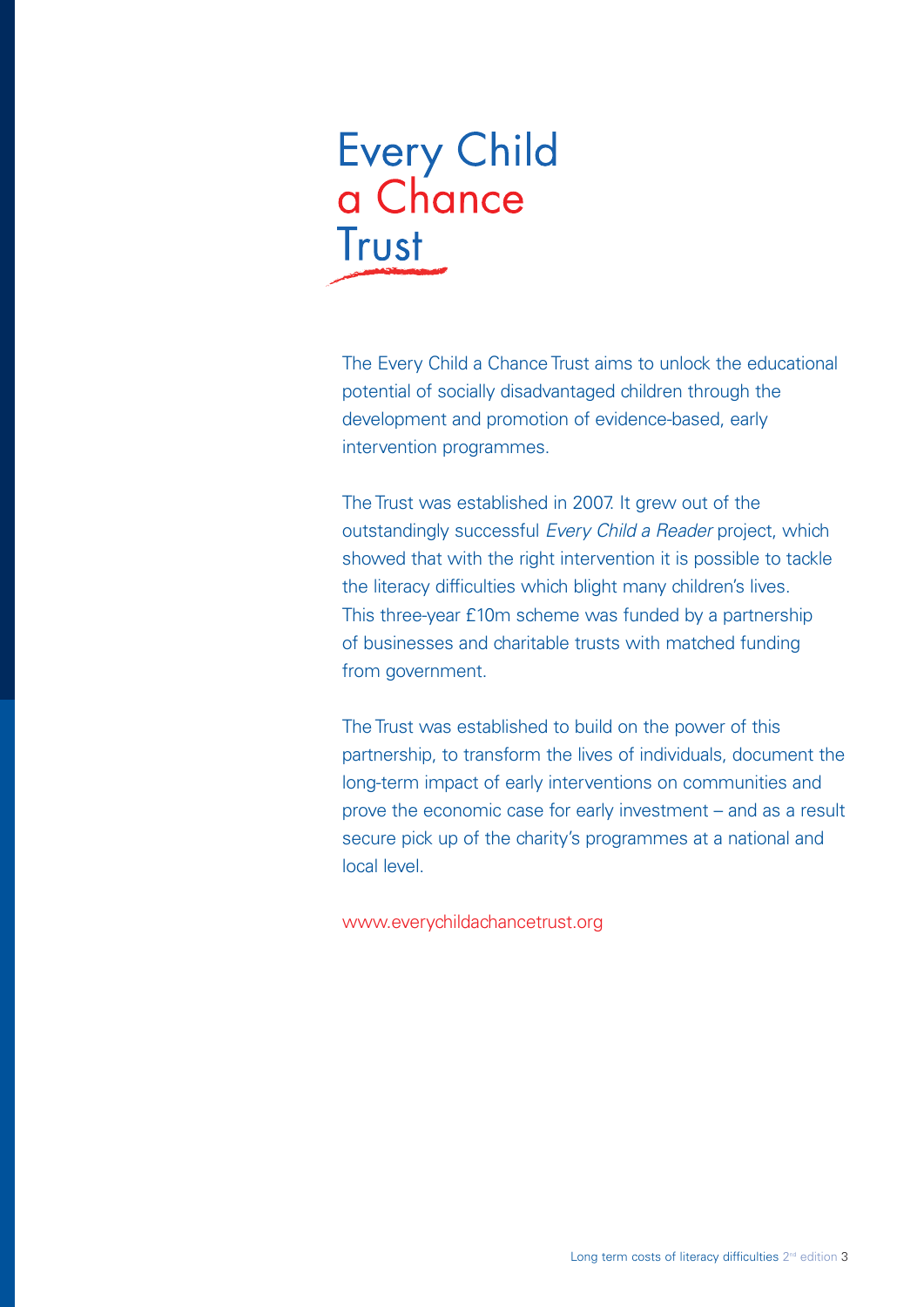# The long term costs of literacy difficulties

## **Contents**

| Executive summary                                                                   | 5  |
|-------------------------------------------------------------------------------------|----|
| Purpose and scope of report                                                         | 7  |
| The long-term outcomes of literacy difficulties: scenarios                          | 8  |
| Research on the long-term outcomes of literacy difficulties                         | 12 |
| Methodology                                                                         | 18 |
| Cost assumptions                                                                    | 22 |
| Costs of providing early intervention to tackle literacy difficulties               | 26 |
| The return on investment                                                            | 27 |
| Conclusions                                                                         | 31 |
| Appendix 1 Prevalence rates, frequency/duration and unit costs                      | 33 |
| Appendix 2 Costs of SEN provision for pupils with literacy difficulties             | 35 |
| Appendix 3 Costs of Reading Recovery                                                | 44 |
| Appendix 4 Methodology                                                              | 46 |
| Appendix 5 A financial assessment of the costs and benefits of reading intervention | 47 |
| <b>Appendix 6 Authors</b>                                                           | 48 |
| References                                                                          | 49 |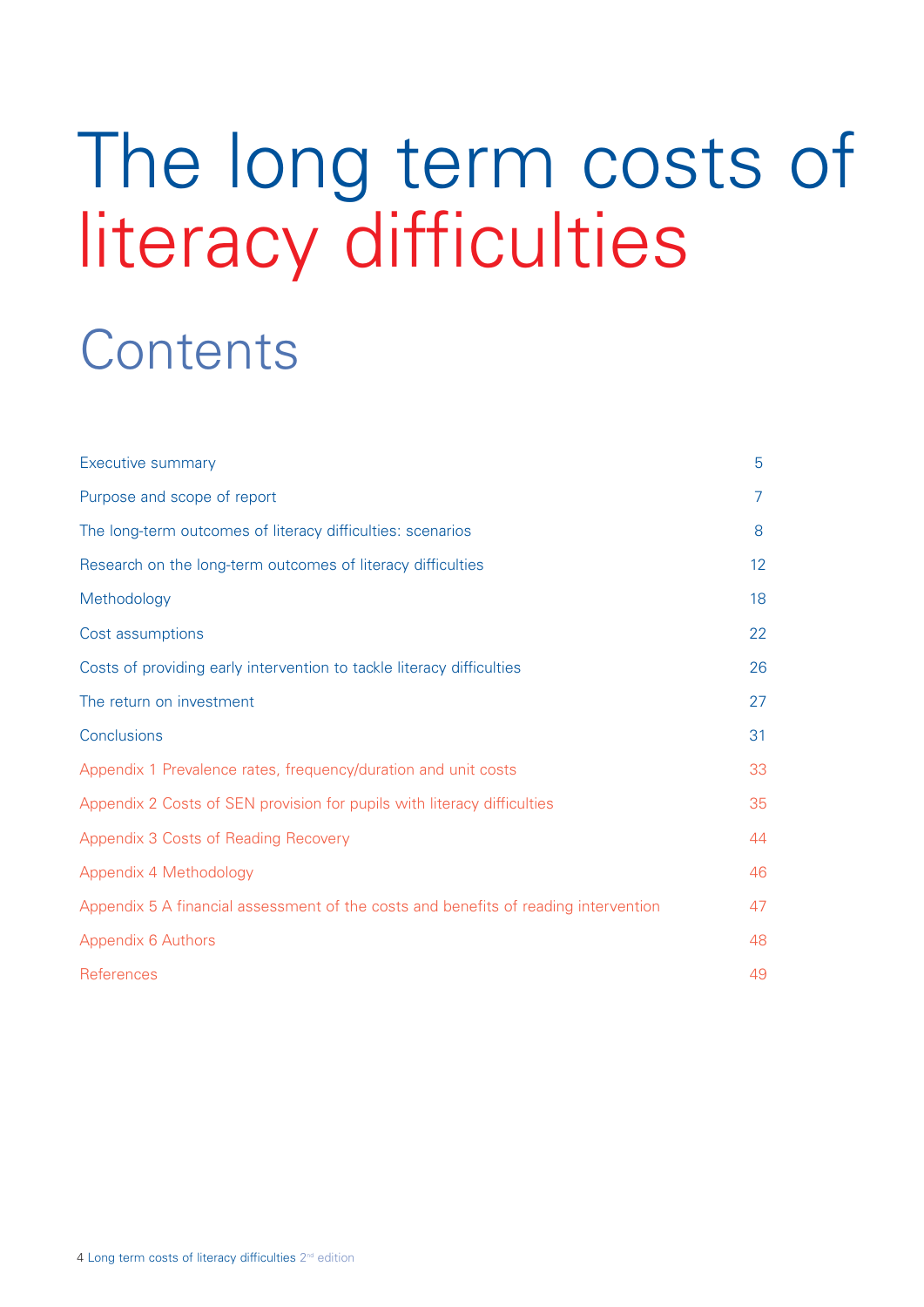### Executive summary

The first edition of this report was commissioned in 2006 by the KPMG Foundation. The context was the Foundation's involvement in the Every Child a Reader initiative, which provides expert literacy teaching to six-year-old children who are struggling to learn to read and write.

> This second edition has been updated by the Every Child a Chance Trust to include data from recent research and to align the methodology with that used for a concurrently published report The long term costs of numeracy difficulties.

The brief for the report was to:

- review the research on the long term consequences of literacy difficulties for individuals and for society;
- estimate the costs to the public purse that result;
- estimate the return on investment of early intervention to address literacy difficulties.

The research reviewed shows that literacy difficulties are linked to costly special educational needs provision, to truancy, exclusion from school, reduced employment opportunities, increased health risks and a greatly increased risk of involvement with the criminal justice system. These increased risks operate over and above those associated with social disadvantage in general, and those associated with lack of qualifications.

Costs have been attached to each of these risks and used to estimate an overall return on investment of between £11 and £17 for every pound spent on the Every Child a Reader programme.

Two types of long term costs are presented in the report – costs to the age of 37 (the last point at which reliable survey data is currently available) and beyond this (by extrapolation) to lifetime costs. It should be noted that these latter costs can only be a tentative estimate, since they are extrapolated from cohort studies that were carried out in a different economic climate and policy context from that in which six-year-olds currently receiving help from the Every Child a Reader programme will live their lives. Many factors, moreover, will come into play over a person's lifetime that will mediate the relationship between early literacy difficulties and later outcomes. The longer the interval, the harder it becomes to predict those outcomes.

Four cost cases are presented in the body of the report, ranging from very high certainty that eliminating the literacy difficulty would prevent the cost being incurred, through to high, moderate and lower certainty.

On this basis, the total resulting costs to the public purse arising from failure to master basic literacy skills in the primary school years are estimated at between £5,000 and £43,000 per individual to the age of 37, and between £5,000 and £64,000 over a lifetime. This works out at a total of £198 million to £2.5 billion every year.

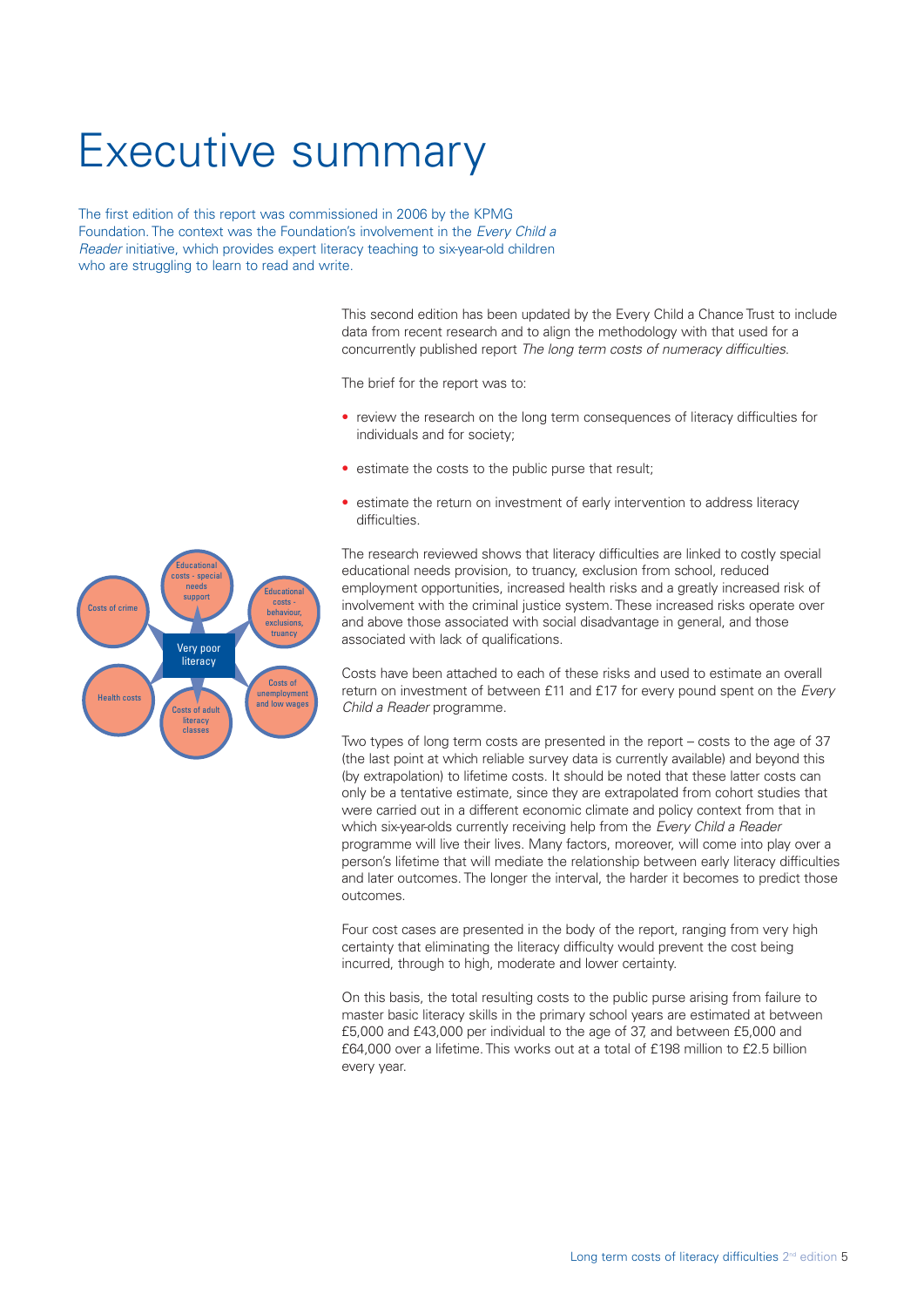These estimates are likely to be conservative. They do not include costs that could not readily be quantified, such as social services costs, social housing costs, the costs of generally poorer health, the costs of substance abuse over the age of 18, the costs of homelessness, the costs of women's involvement in crime, lost tax on pension income and the costs of intergenerational effects on literacy skills.

Employment-related costs form the largest category. Costs to the education and criminal justice systems provide the next largest categories.

Within education, the costs of literacy failure are greater in the secondary phase than they are in the primary phase. The costs to primary schools of providing intervention outweigh the immediate benefits. This suggests that in economic terms it may be difficult to persuade primary schools to shoulder the full costs of intervention without targeted top-up funding.

|                                                                                                                     | <b>Cost category</b>                                                   | <b>Total lifetime costs</b> |
|---------------------------------------------------------------------------------------------------------------------|------------------------------------------------------------------------|-----------------------------|
| <b>Education costs</b>                                                                                              | Special needs support - literacy<br>and behaviour (primary)            | £82.0m                      |
|                                                                                                                     | Special needs support -literacy<br>and behaviour (secondary)           | £113.3m                     |
|                                                                                                                     | <b>Cost of maintaining a Statement</b><br>of special educational needs | £90.7m                      |
|                                                                                                                     | <b>Educational psychologist time</b>                                   | f4.4m                       |
|                                                                                                                     | <b>Permanent exclusions</b>                                            | £1.4m                       |
|                                                                                                                     | <b>Truancy</b>                                                         | £3.8m                       |
|                                                                                                                     | <b>Adult literacy classes</b>                                          | £2.4m                       |
|                                                                                                                     | <b>Education total</b>                                                 | £298.0m                     |
| <b>Employment costs</b>                                                                                             | Lost tax and NI revenues                                               | £726.9m                     |
|                                                                                                                     | <b>Unemployment benefits</b>                                           | £388.7m                     |
|                                                                                                                     | Lost indirect taxes                                                    | f662.6m                     |
|                                                                                                                     | <b>Employment total</b>                                                | £1,778.2m                   |
| <b>Social costs</b><br>associated with<br><b>being NEET</b><br>(Not in Education,<br><b>Employment or Training)</b> | Substance abuse and teenage<br>pregnancy                               | £98.9m                      |
|                                                                                                                     | <b>Social costs</b>                                                    | £98.9m                      |
| <b>Health costs</b>                                                                                                 | <b>Depression</b>                                                      | £20.6m                      |
|                                                                                                                     | <b>Obesity</b>                                                         | £14.8m                      |
|                                                                                                                     | <b>Health total</b>                                                    | £35.4m                      |
| <b>Costs of crime</b>                                                                                               | <b>Costs of involvement with</b><br>criminal justice system            | £249.0m                     |
|                                                                                                                     | <b>Crime total</b>                                                     | £249.0m                     |
|                                                                                                                     | <b>TOTAL</b>                                                           | £2,459.5m                   |

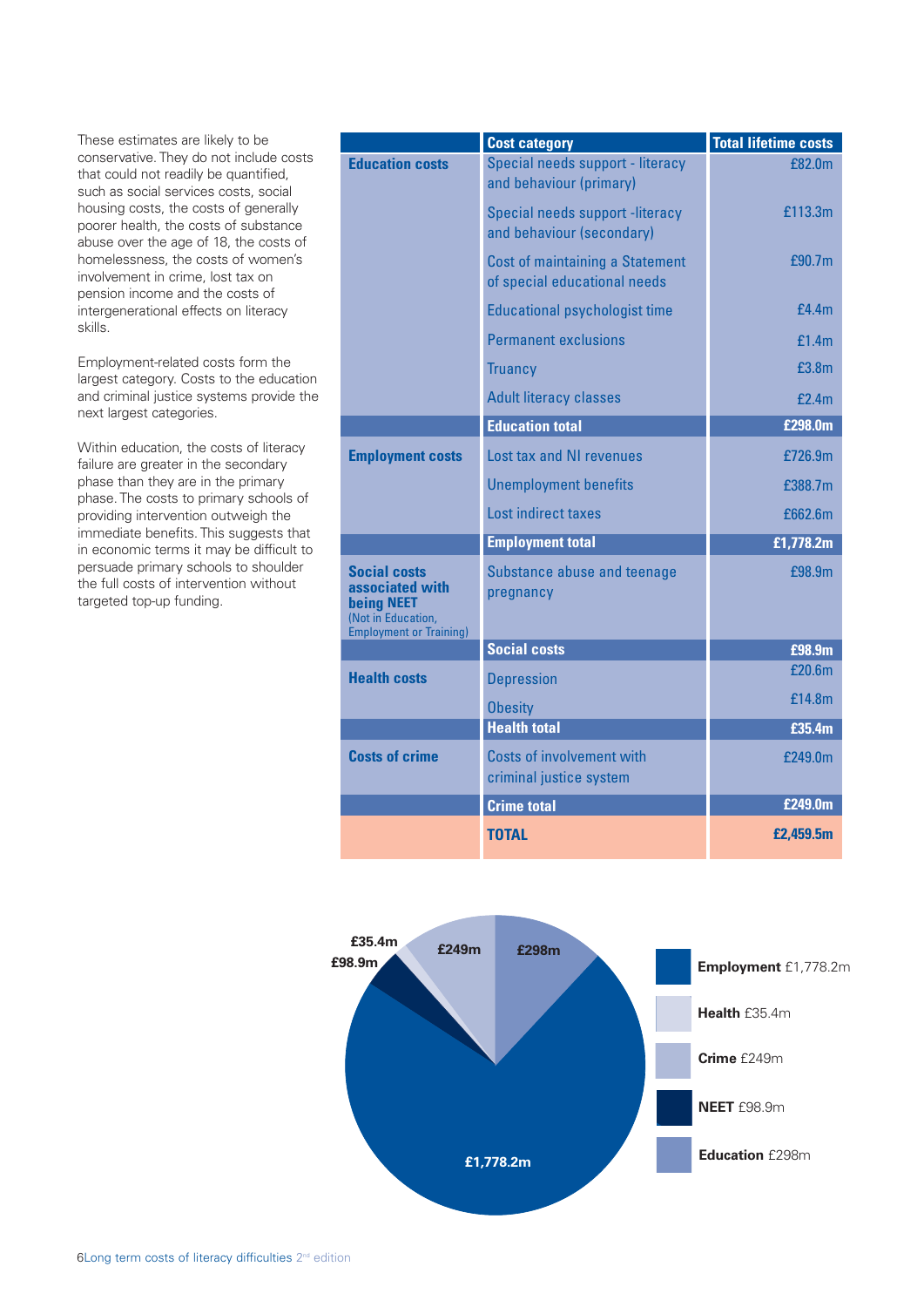### 1. Purpose and scope of this report

- 1.1 The first edition of this report was commissioned in 2006 by the KPMG Foundation.The context was the Foundation's involvement in the Every Child a Reader initiative, initially a £10m, three-year pilot project that has provided expert literacy teaching to six-year-old children who are struggling to learn to read and write.
- 1.2 This second edition has been updated by the Every Child a Chance Trust to include data from recent research and to align the methodology with that used for a concurrently published report The long term costs of numeracy difficulties.

1.3 The brief for the report was to:

- review the research on the long-term consequences of literacy difficulties for individuals and for society;
- estimate the costs to the public purse that result;
- estimate the return on investment of early intervention to address literacy difficulties.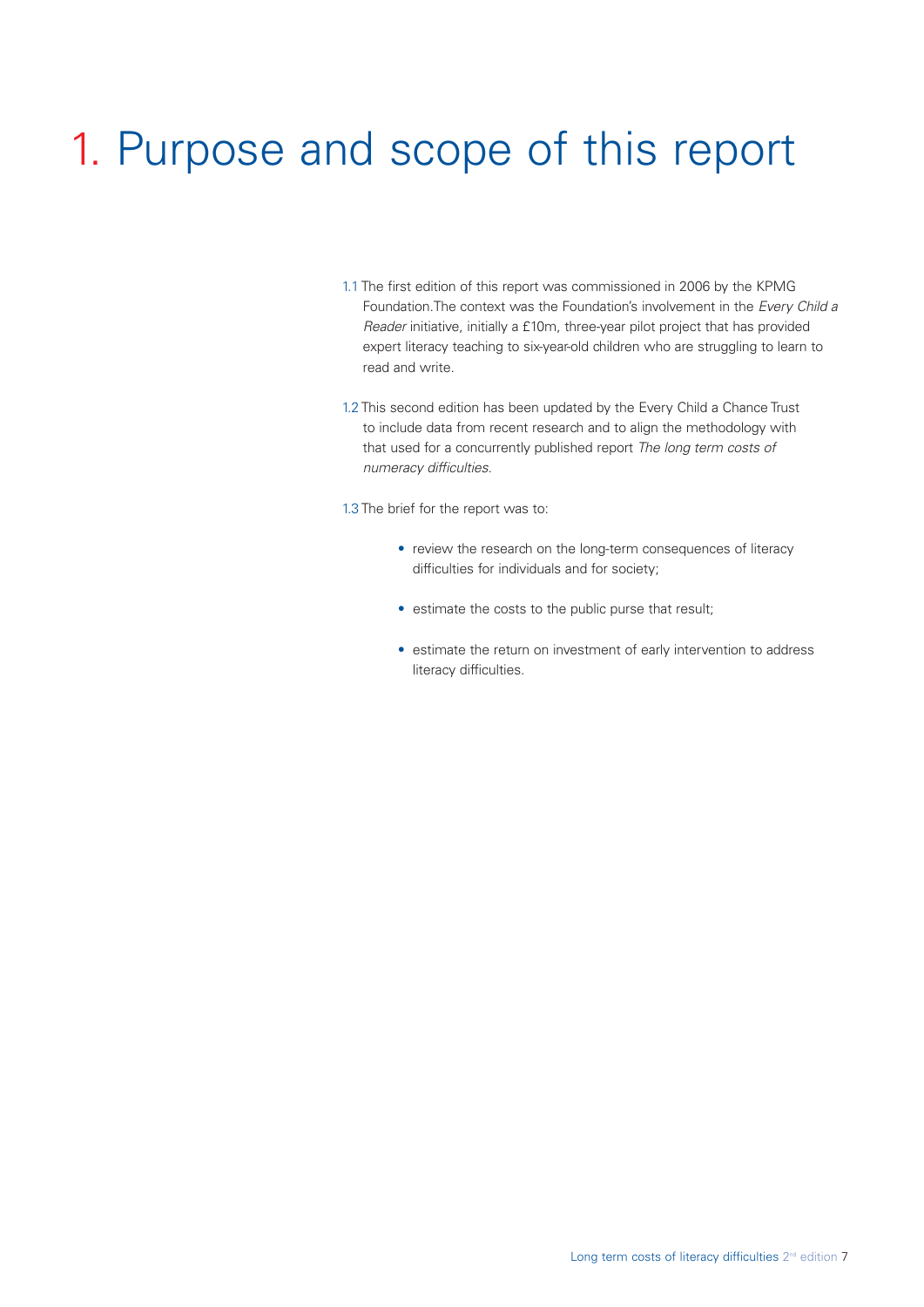### 2. Long-term outcomes of literacy difficulties: scenarios

2.1 Government statistics show that every year around 6-7% of eleven year olds in England leave primary school with very poor literacy skills (below National Curriculum Level 3 in English). This represents a literacy level equivalent to that of the average seven or eight year old. 9.2% of all boys leave primary school at this level in reading.

#### **Percentage and numbers achieving below Level 3 in English**

|      | 1998 | 1999                         | 2000 | 2001 | $\vert$ 2002 | $\sqrt{2003}$ | 2004                                      | 2005 | 2006 |
|------|------|------------------------------|------|------|--------------|---------------|-------------------------------------------|------|------|
| $\%$ | $7*$ |                              | 6    |      |              | 6.7           | 6.9                                       | 6.3  | 6.1  |
|      |      | Numbers 47,138 48,391 40,992 |      |      |              |               | 48,916 43,008 42,624 42,400 38,700 34,931 |      |      |

\*Pre-2003 data is only available rounded to the nearest percentage

- 2.2 The proportion of children leaving primary school with very poor literacy skills has remained largely static over time.
- 2.3 Information on the profile of these very low-attaining children is available from an analysis conducted by the Primary National Strategy<sup>1</sup>.
	- A very high proportion (68%) of the children with very poor literacy skills are boys. This over-representation is much greater for literacy than for mathematics, where only 55% of the very low achievers are boys.
	- More of the children than would be expected from total population figures are summer-born – 40% in the low attaining group compared to 34% of the total cohort.
	- The children are much more likely to be living in poverty than their better-reading peers. 38% of those attaining below Level 3 in English are eligible for free school meals, compared to 17% of all children.
	- They are more likely to be learning English as an Additional Language (EAL) than the population as a whole (15% compared to 10%), and slightly less likely to be of white UK origin (72% compared to 77%). Poverty appears to be more influential than either EAL status or ethnicity, however.
- 2.4 The following scenarios illustrate the range of experiences that these poor readers are likely to have over the life course. The scenarios have been chosen to exemplify key findings from research on the correlates and long-term consequences of early literacy difficulties, summarised in section 3 of this report.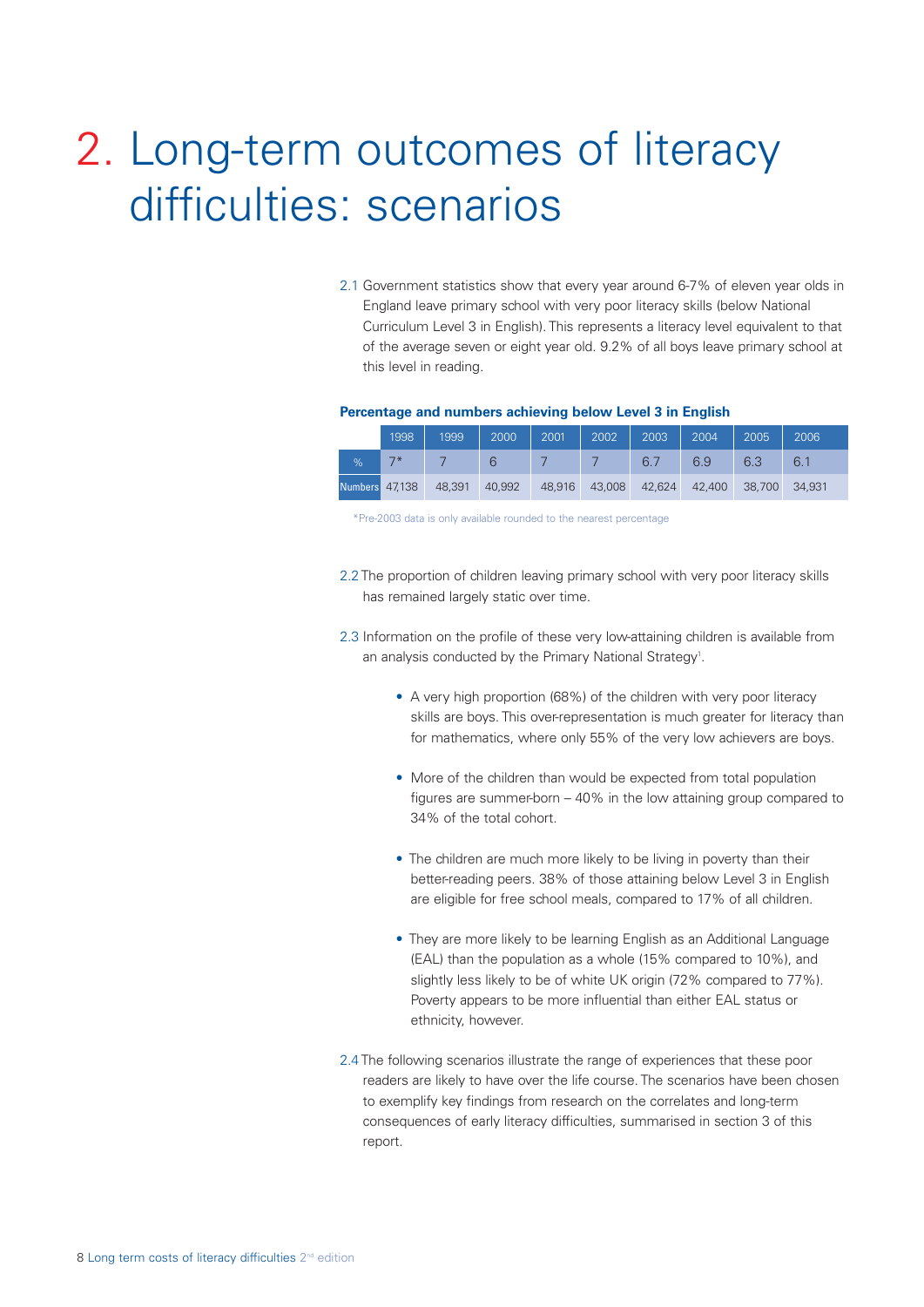2.5 This research comes from a number of sources. Some is from specific studies of school-aged children with very poor literacy skills; some from the two major national birth cohort studies that have followed up to adulthood thousands of children born in a single week in 1958 (the National Child Development Study, NCDS) and in 1970 (British Cohort Study, BCS70). Wherever possible, findings from these studies on those with very poor/very low literacy skills (corresponding to a school-age below National Curriculum Level 3 measure, and affecting around 6% of the adult population) have been used. In some cases findings are only available on a larger group with poor/low literacy skills (corresponding to a school-age below National Curriculum Level 4 measure and affecting around 20-23% of the adult population).

### Scenario A

Adam was brought up on a troubled local authority housing estate with endemically high unemployment levels. Neither his parents, paternal grandfather nor uncles were in work while he was at school. There were no books at home and opportunities for language development were restricted. His parents wanted the best for him, but did not see education as particularly important. Both his mother and father had had negative experiences of school themselves, and were alternately anxious and aggressive when in contact with their children's teachers. Adam's father had significant literacy difficulties and had recently been assessed as dyslexic by the local Job Centre.

Adam attended nursery class and started 'big school' with enthusiasm when he was just four. He tried hard, but by the end of his second year he had made almost no progress with reading. He found the fine motor movements involved in handwriting very difficult and began to dislike writing, as his work looked so messy.

By the time he was seven he was well behind his peers and had come to feel, as had his parents before him, that school was not a place where he could succeed. Over the course of the next few years he became increasingly disaffected. He had help in a group with his reading, saw an educational psychologist and was diagnosed as dyslexic. By the end of his primary years he had made some progress but was still well behind his peers.

At secondary school he had further help from the school's special needs department. He was placed in lower sets, attended poorly and was not entered for examinations. He left school at 16 with no prospects of employment or training.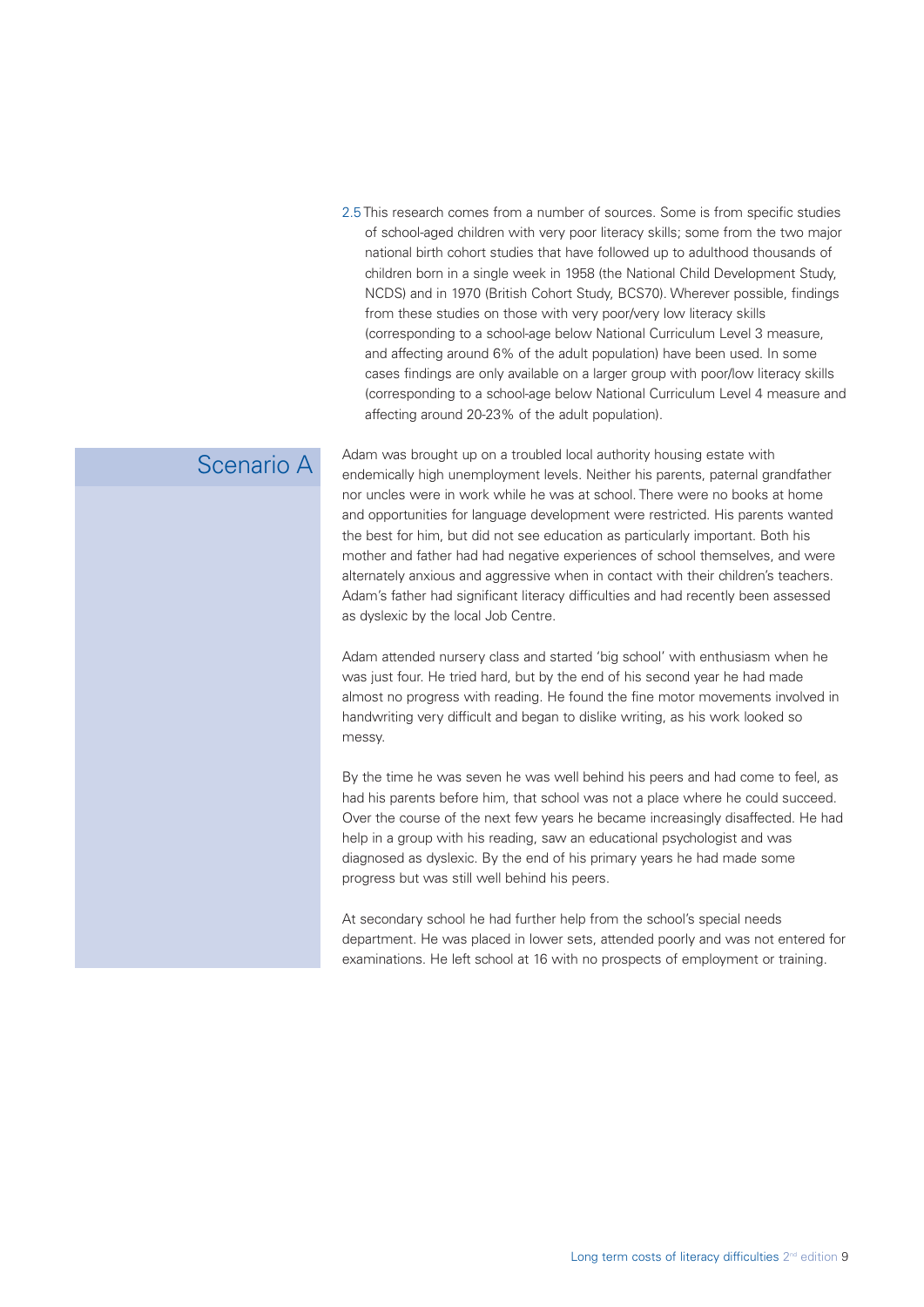### Scenario B

Andrew experienced a great deal of turbulence in his early life. He was put into voluntary care when he was 22 months old and placed with a foster family until he was three, when he returned to the care of his father. This lasted for less than six months. Andrew then began the first of several long-term foster placements. During each placement his behaviour became too difficult for the carers to manage, necessitating a change of provision. At the same time he was behaving in extremely challenging ways in school. This very difficult behaviour – tantrums, violent outbursts alternating with extreme quietness, lack of boundaries and refusal to co-operate – became a major barrier to his learning. By the end of Year 1 he had made almost no progress in reading, writing or mathematics.

His challenging behaviour continued throughout Key Stage 1 and, after one particularly violent outburst in which he tried to trash the headteacher's office, he was briefly excluded from school for the safety of the other pupils.

By the end of Key Stage 1, at seven, he was still a non-reader. Over the course of Key Stage 2 his behaviour deteriorated and he was referred to the local authority's behaviour support service. This plus a stable, supportive foster placement meant that he settled and began to try hard in school. He made good progress in mathematics and science, but not in English.

He entered secondary school at 11 with a reading age below that of the average eight-year-old and found it increasingly difficult to access the curriculum. His behaviour problems worsened and he had a series of fixed-term exclusions culminating in a permanent exclusion. He spent some time in a Pupil Referral Unit before re-integrating into another secondary school. Entering half way through Year 10, at the age of 15, he was placed in lower sets and not entered for exams. He began to offend and had support from the local authority Young Offenders' Team, where a key worker encouraged him to enrol on college vocational courses. By now, however, his offending (fuelled by drug use) had become serious. He dropped out of college and a few months later began the first of several spells in prison.

### Scenario C

Katie, the youngest of three sisters, was not a very confident child when she started school. Her speech was immature and she sometimes confused words. She was on a waiting list for speech therapy. She had limited general knowledge.

She loved school and always tried her best, but made very little progress with reading and writing. At six she could not read the simplest picture books with captions. She found page turning difficult and was unsure where to start reading or which way to go.

Seen as slow by her peers, she began to find friendships a problem. She appeared unhappy and was sometimes reluctant to go to school in the mornings. Her progress remained slow throughout primary school.

The transition to secondary school proved a major trauma for her and her attendance was poor. She did badly in exams and left school with few qualifications. For a while she worked in retail, until she became pregnant and married in her early twenties. A year later came her first bout of serious depression. She was treated by her GP but the problems recurred, and in her thirties she had a long spell in hospital. Soon after that, she separated from her husband. She did not return to work and brought up the couple's three children on state benefits.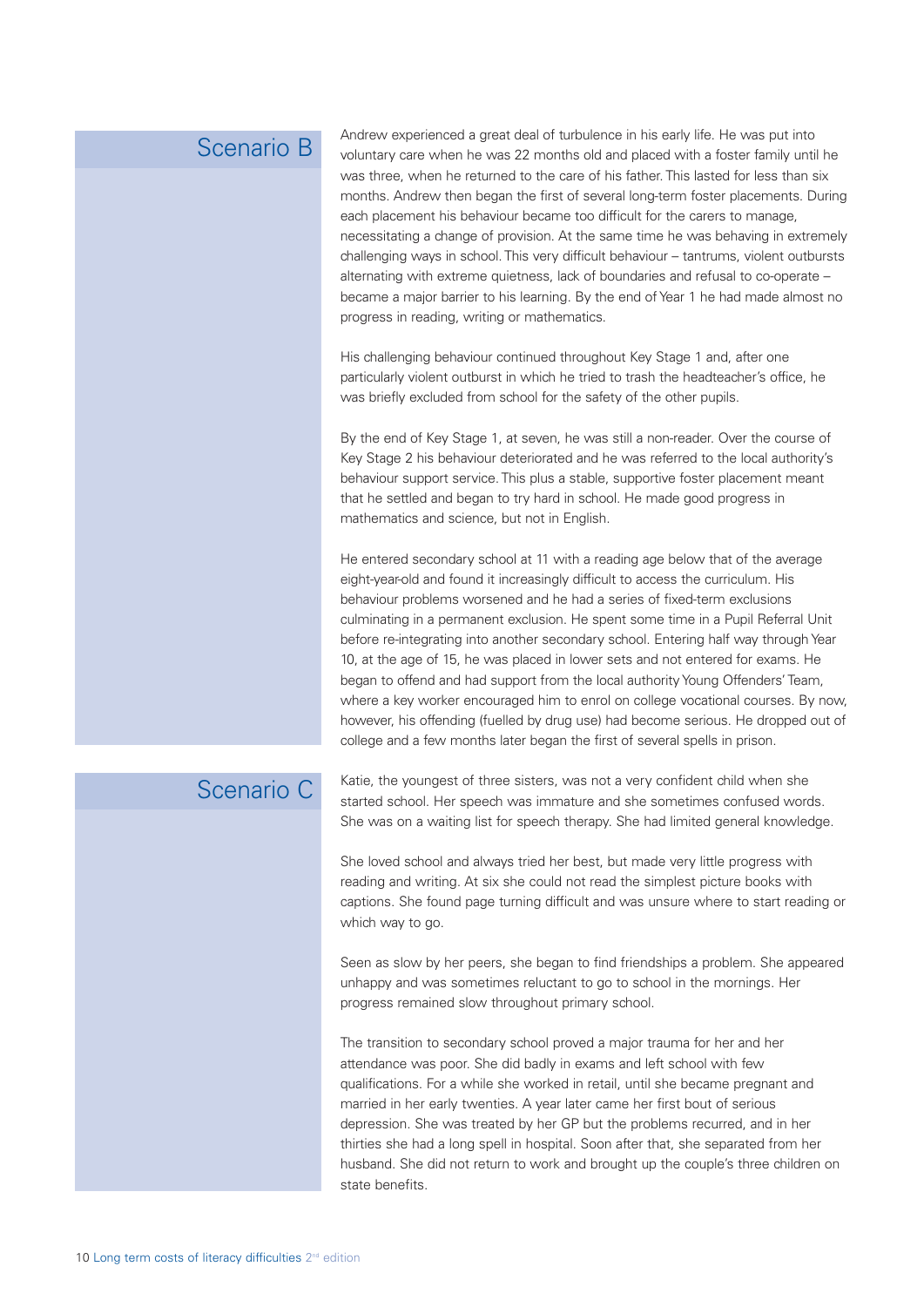### Scenario D

Sian was the youngest of four children. Her siblings all attended special schools. Sian was regarded as the bright one of the family and her primary school gave her every support – withdrawal help in a group with a teaching assistant (TA), and extra TA support in class. Despite this she found literacy a major struggle. In KS2 her teachers became increasingly concerned that because she could not read she was not able to access the curriculum. By Year 5 they told her parents they were not sure she would cope in a big secondary school. Statementing procedures were initiated and the decision made that at 11 she would transfer to a special school for children with moderate learning difficulties.

Sian reacted badly to separation from her friendship group and lost a lot of her motivation. Her secondary school years were chequered by bouts of poor behaviour and she did not do well, despite being offered a vocational curriculum and opportunities for further study at a college of further education.

Between having children, she has been in low-paid employment for most of her adult life and draws on benefits to supplement the family's income. It distresses her that she is not able to support her own children with their reading and that they too are now showing early signs of literacy difficulties.

### Scenario E

Daniel is of African-Caribbean heritage and was brought up by his mother and grandmother. During his first year in school his hearing was poor, and he was still waiting for an operation on his ears in Year 1. This appeared to affect his reading development and he struggled to learn letter sounds and simple words.

He worked well in primary school, making some progress in literacy with remedial help, but lacked confidence in himself as a learner.

A bright boy, he was placed in lower sets in secondary school and began to associate with a group of boys who rejected learning. Street culture became increasingly important to him and he put no effort into any of his school work.

After two years of this, strenuous efforts by the school, including allocating him a personal mentor, succeeded in re-engaging him and he achieved several vocational qualifications (GNVQs) and Maths GCSE – but not English. Offered the chance of further education, he declined and left school to take up a variety of short-term jobs interspersed with periods on benefit.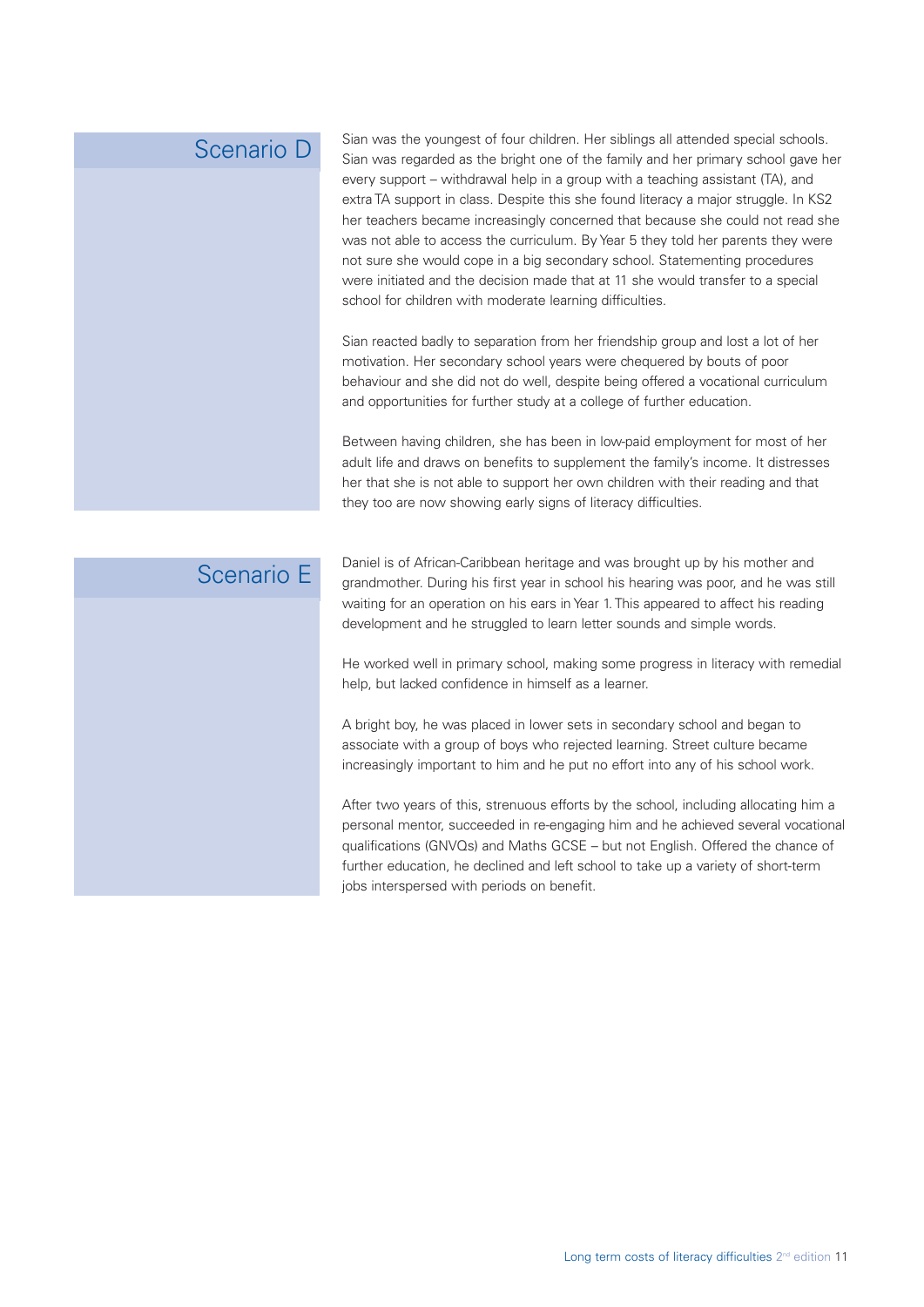### 3. Research on the long-term outcomes of literacy difficulties

- **3.1 Very poor literacy and special educational needs**
- 3.1.1 The largest group of children requiring special educational needs (SEN) provision are those with literacy difficulties.
- 3.1.2 Children leaving Key Stage 1 without having learned to read will in almost all cases be identified by their primary school as having special educational needs and be placed on the 'School Action' or 'School Action Plus' stages of the national SEN Code of Practice. A difficulty with basic skills, in literacy alone or in both literacy and other areas of learning (the SEN categories specific learning difficulties and moderate learning difficulties), is the most commonly occurring type of SEN, more common than the category behavioural, emotional and social difficulties<sup>2</sup>. By the age of 11, 34% of children with very poor literacy skills will have Statements of special educational needs.
- 3.2.1 There is a significant link between poor literacy and antisocial behaviour.
- $3.2.2$  One study<sup>3</sup> found that a quarter to a third of ten-year-olds with antisocial behaviour had a specific reading difficulty (Reading Age two or more years behind their chronological age.)
- 3.2.3 A number of researchers<sup>4</sup> have demonstrated the increased incidence of literacy difficulties in children with social, emotional and behavioural difficulties. The link is evident even when other factors such as home background and general cognitive ability have been controlled for.
- 3.3.1 Pupils with poor literacy skills are much more likely to be excluded from school than their peers.
- 3.3.2 Gross and McChrystal (2001)<sup>5</sup> found that more than half of permanently excluded pupils in their sample had very significant learning difficulties (in the lowest 2% of the population for literacy and/or numeracy attainment), in addition to significant emotional and behavioural difficulties. Galloway  $(1985)$ <sup>6</sup> found that 76% of the permanently excluded pupils he studied were two or more years behind their peers in reading. Martin (1995)<sup>7</sup> noted that half his sample had experienced early literacy difficulties.
- 3.3.3 A 2006 analysis by the DfES of all pupils permanently excluded in Year 9 in the 2004-5 academic year data showed that pupils who entered secondary school with very low literacy skills (below National Curriculum Level 3 in English) had an exclusion rate five times that of pupils entering Key Stage 3 at Level 4 or above (0.5% of those with severe literacy difficulties were excluded, compared to 0.1% of those with at least average literacy levels).

### **3.2 Antisocial behaviour**

### **3.3 Exclusions**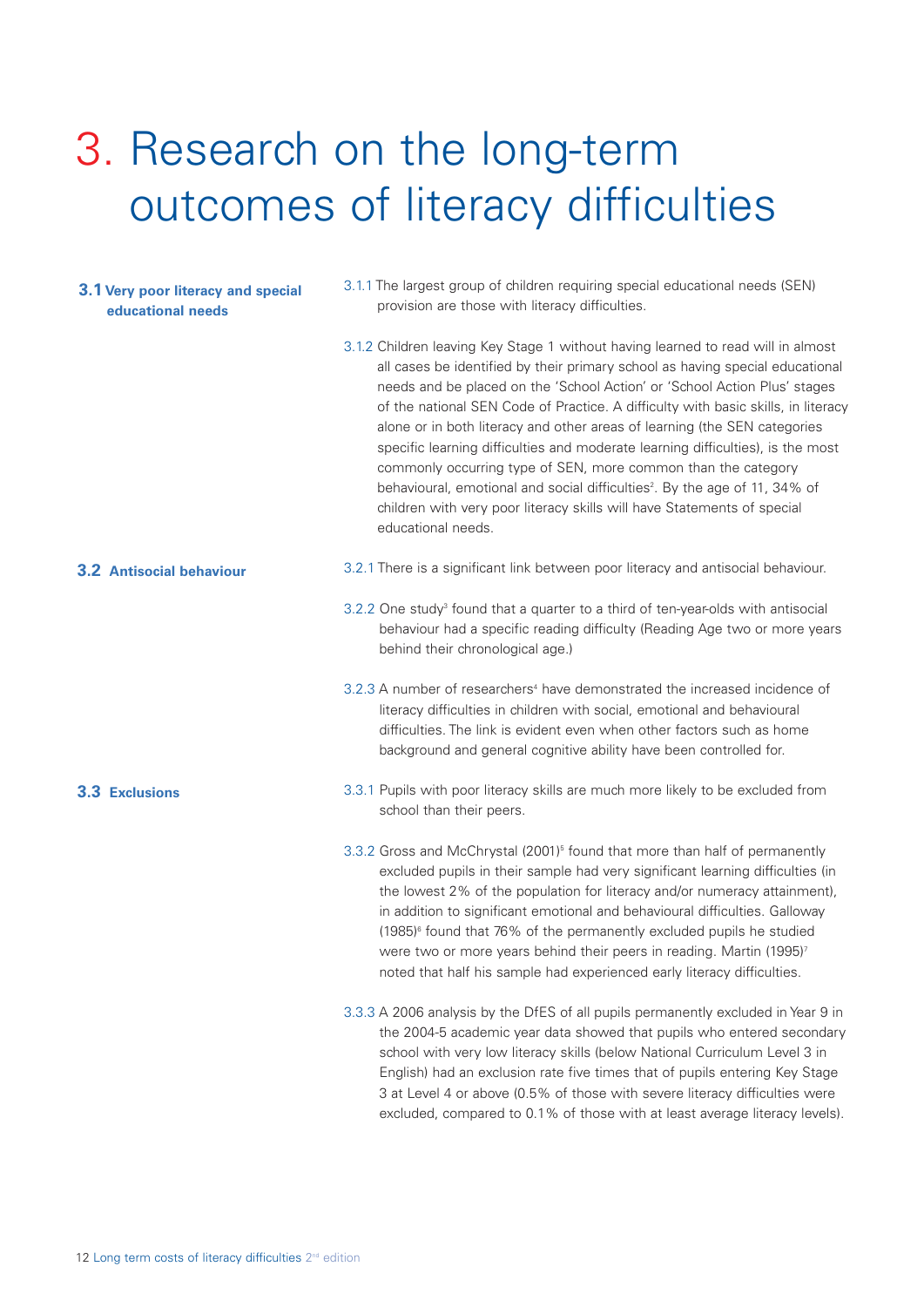

#### **Figure 1 Excluded pupils are more likely to have lower Key Stage 2 attainment**

3.3.4 Outcomes for permanently excluded pupils are poor. In one sample 63% had criminal convictions by the age of 24, with a particular risk of involvement in violent crime and a suicide rate 19 times the national rate for their age<sup>8</sup>.

### **3.4 Truancy**

- 3.4.1 Those entering secondary schools with poor reading skills are over four times more likely to truant than those who enter with age-appropriate skills. A 2006 DfES analysis of Year 9 pupils showed that 9% of those who had been very poor readers at the end of primary school were classified as persistent truants in Year 9, compared to 2% of those who had been average or above average readers.
- 3.4.2 Put another way, pupils entering secondary school below Level 3 in English made up 6% of the cohort but 18% of truants.



#### **Figure 2 Pupils who truant are more likely to have lower Key Stage 2 attainment**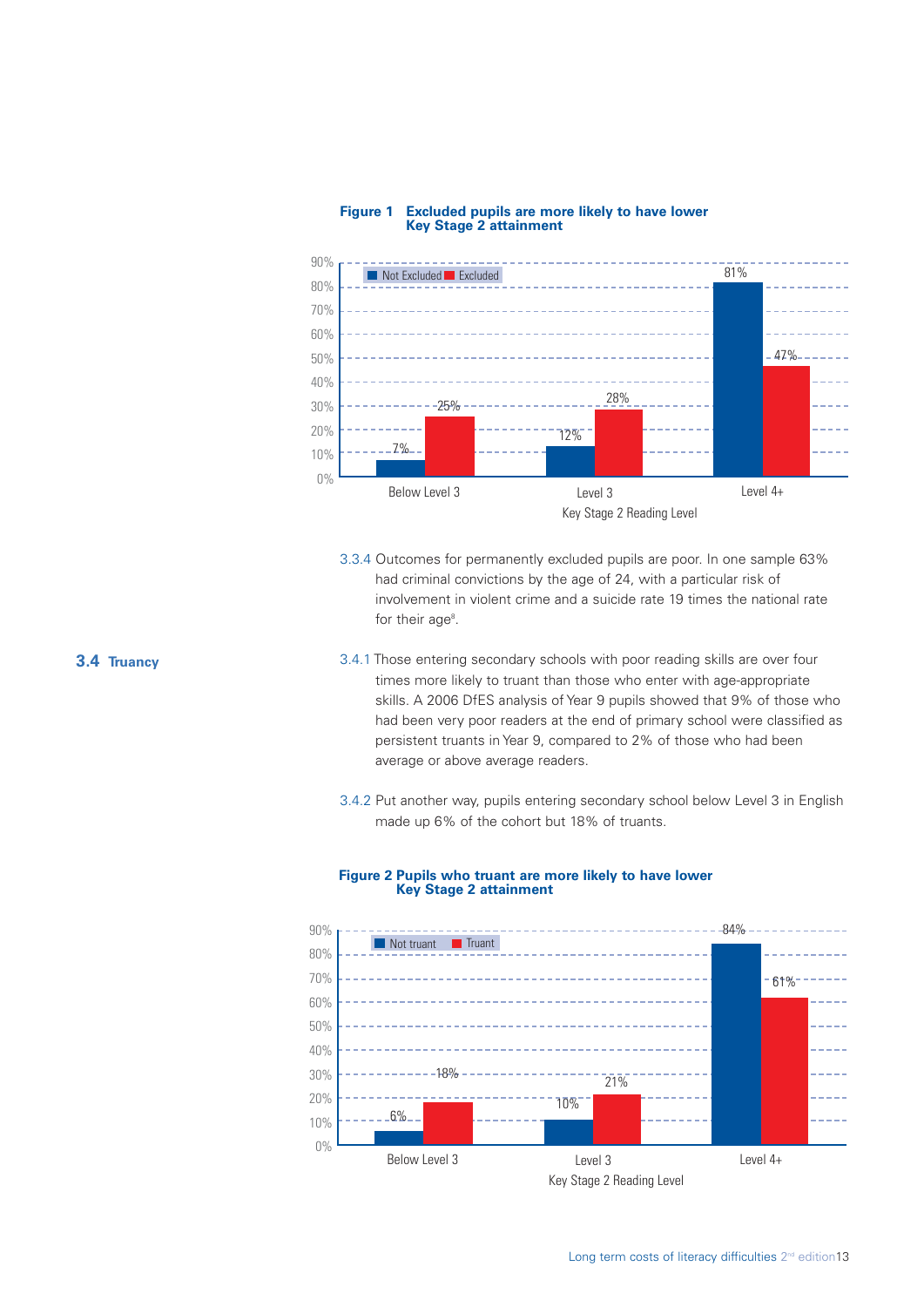### **3.5 Attitudes to education and entries for public examinations**

- 3.5.1 16-year-olds with poor reading skills (in the bottom 20% of scores on a reading test taken at the age of ten) were up to four times more likely not to be entered for any public examinations than good readers with similar levels of early social disadvantage.
- 3.5.2 This finding comes from Parson and Bynner's<sup>9</sup> study of outcomes for those in the BCS70 cohort who were poor or good readers at the age of ten and had either high or low levels of additional social disadvantage risk factors (social class, parents' education, overcrowded housing).



**Figure 3 Not entered for any exams Boys and girls by reading and social exclusion risk at 10**

- 3.5.3 73% of those who had been poor readers with high levels of additional social disadvantage risk factors at ten ('high risk' poor readers) wanted to leave school at 16, compared to 48% of high risk good readers and 31% of low risk good readers.
- 3.5.4 At age 16, over half of boys with poor reading skills thought that school was a waste of time.
- 3.5.5 Only 1-2% of pupils leaving primary school below National Curriculum Level 3 get 5 good GCSEs, compared to 65% of all pupils.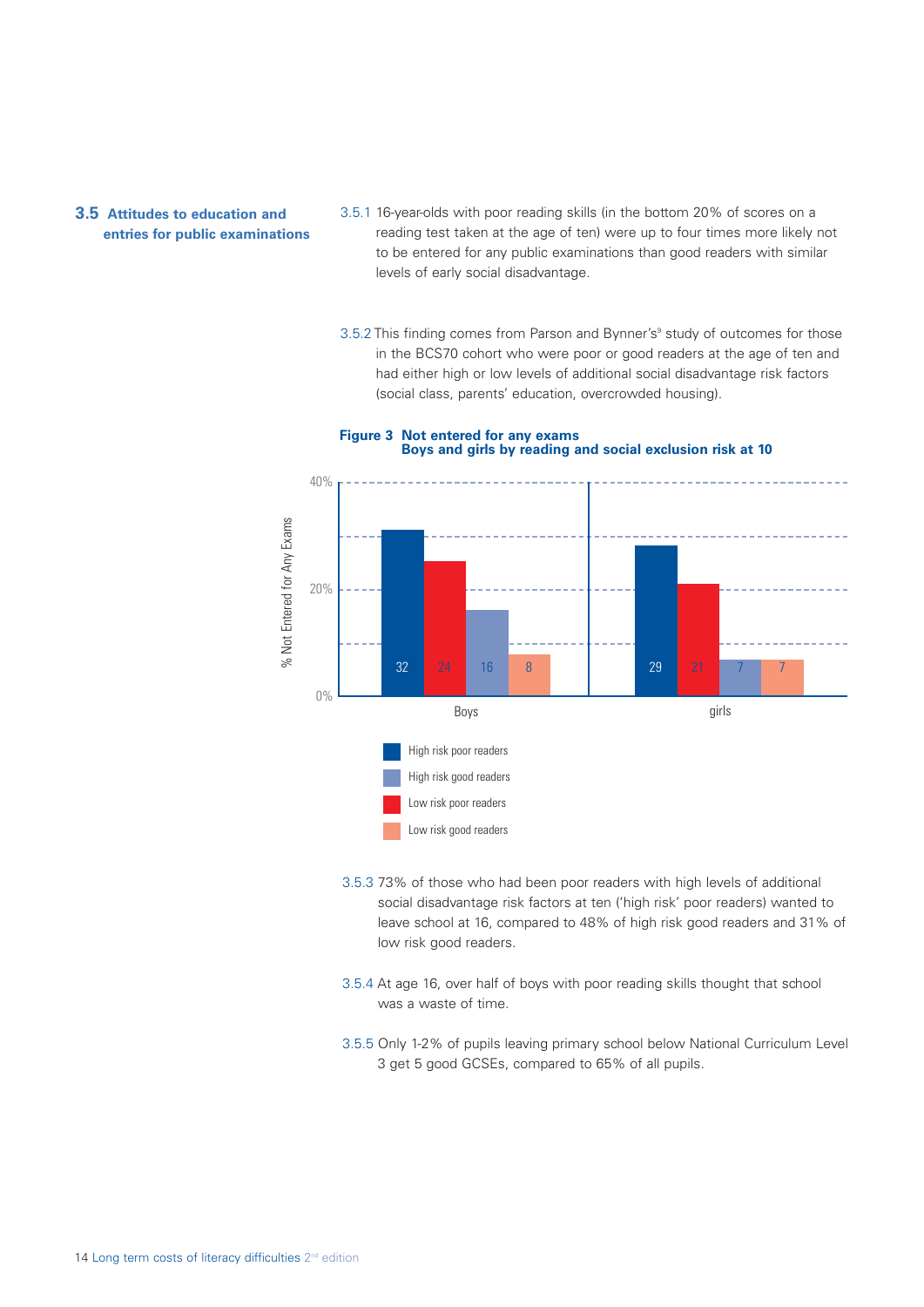- **3.6 Employment** 3.6.1 Poor readers as adults are much less likely to be in employment than better readers. If they are in employment it is likely to be low-paid.
	- 3.6.2 In their 1997 study of the impact of poor basic skills on 37 year olds in the NCDS cohort, Bynner and Parsons found that 4% of those who left school at 16 and had very low literacy when tested at the age of 37 had **never** worked<sup>10</sup>.
	- 3.6.3 The same study showed that over a fifth of men who were long-term unemployed or sick at the age of 37 had very low literacy skills.

### **Table 1 Proportion of men long-term unemployed/ sick**

| Very Low literacy    | 23%    |
|----------------------|--------|
| Low literacy         | $17\%$ |
| Average literacy     | 4%     |
| <b>Good literacy</b> | 4%     |

- 3.6.4 People with very low literacy or numeracy skills, compared to those with good skills, were up to eight times as likely to be living in a household where both partners were out of paid employment.
- 3.6.5 Parson and Bynner's study of those in the BCS70 cohort who were poor readers at the age of ten showed that for women, poor reading was the main barrier to being in full-time employment at 30, rather than social exclusion risk factors. For men, poor readers were two to two and a half times more likely to be unemployed than good readers with similar levels of early social disadvantage.
- 3.6.6 Looking only at those who left school at 16, so as to control for the influence of extended education and resulting qualifications, this study found that among those in paid work, poor readers of both sexes were much more likely to be in manual work. Early social exclusion increased this risk still further. Poor readers of both sexes were less likely than other early leavers to report modern work-related skills (computing/IT), to have any academic or vocational qualifications, or to have ever received workrelated training. These differences were largely unrelated to early social exclusion risk – they resulted from poor literacy per se, not from any associated social disadvantage.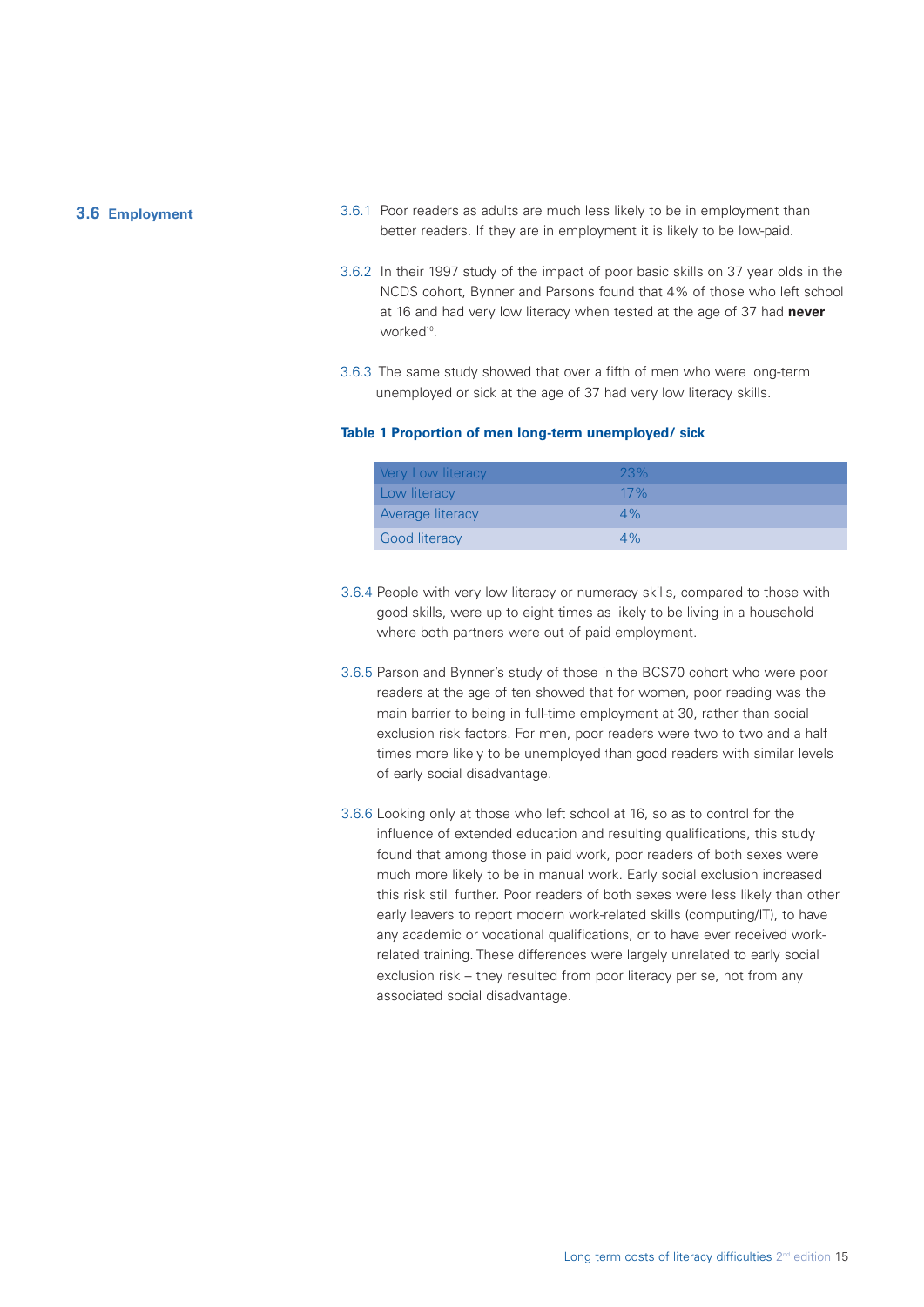3.6.7 In the NCDS study of 37 year olds, Bynner and Parsons found that if working, nearly half of men and over half of women with low or very low literacy skills were on very low wages.

### **Table 2 Proportion of cohort on low wages**

|                         | Men | <b>I</b> Women<br>$\leq$ £200 per week $\leq$ £150 per week |
|-------------------------|-----|-------------------------------------------------------------|
| Very low & low literacy | 42% | 53%                                                         |
| Average literacy        | 35% | 43%                                                         |
| <b>Good literacy</b>    | 24% | 39%                                                         |

- 3.6.8 Adults with adult qualification Level 1 literacy or above (the equivalent of National Curriculum Level 3+ in school-age children) earn on average 6% more than do adults with skills below this level, when controlling for education level, social class, parental interest in the child's education and type of school attended<sup>11</sup>.
- 3.6.9 Researchers at the London School of Economics have noted that the raw wage premium from having adequate literacy skills (Level 1 or above in the adult skills framework) is actually greater now than it was in the early nineties<sup>12</sup>. They conclude 'the increase in the supply of literacy and numeracy skills since the early 1990s has been at least matched by the increase in demand for these skills, causing the return to these skills to remain stable'.
- 3.6.10 75% of men and 63% of women with very low literacy skills, aged between 23 and 37, had never been promoted at work, compared to 41% of men and 31% of women with good literacy. The differences for those with poor numeracy were not so large. When the same comparison was made only for those who left school at 16 the differences remained, suggesting that poor basic skills were the main factor.



#### **Figure 4 The relationship between education and health outcomes**

3.7.1 Bynner and Parsons asked 37 year olds in the NCDS study to report on their physical health over the last year. Over 75% of men overall reported good health, but for men in the very low literacy group this reduced to 50%. Both men and women with very poor literacy skills were two to three times more likely than those with good literacy skills to smoke heavily, drink alcohol more than once a week, and be obese on a body mass index calculation.

**3.7 Health and family life**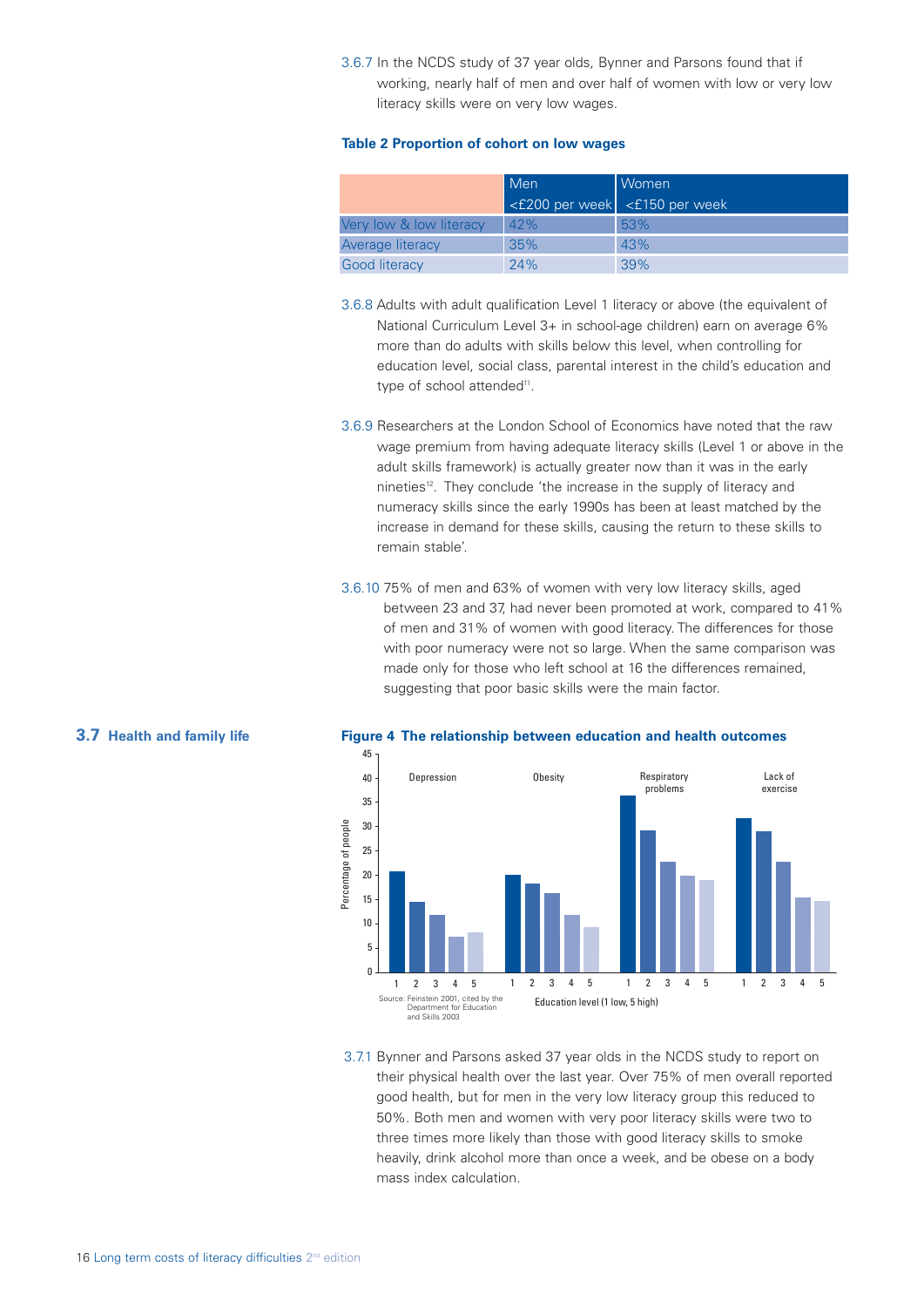These findings are independent of social disadvantage. Parsons and Bynner also found that 30 year-old men and women who had been poor readers at ten were more likely than good readers of similarly high levels of early social disadvantage to smoke cigarettes. Women poor readers were twice as likely to have a drink problem as similarly disadvantaged good readers.

Psychological well-being was also assessed. Women with very low literacy skills were five times more likely to be classified as depressed than those with good skills.



#### **Figure 4 'Depressed' on the Malaise inventory**

3.7. 2 13% of women with literacy difficulties have experienced a period of homelessness, compared to 6% of all women. For men the figures are 7% compared to 4%<sup>13</sup>.

- 3.8.1 48% of the prison population read somewhat poorly (at or below level 1 in the adult national qualifications framework) compared to 21-23% of the general population. 25% of juveniles in custody have a reading age below that of the average seven year old<sup>14</sup>.
- 3.8.2 Parsons<sup>15</sup>, using data from BCS70, found that poor basic skills were significantly correlated with criminality, even after controlling for social disadvantage, poverty, disruptive family environment, poor education experiences and early signs of emotional and behaviour problems.
- 3.8.3 The incidence of dyslexia and other hidden disabilities in the prison population, at 20%, is between three and four times that found in the general population<sup>16</sup>.
- 3.9.1 Children whose parents have very low literacy levels (at or below Entry Level 2 of the adult national qualification framework) tend to have exceptionally low child test scores in reading<sup>17</sup>. For adults, being at or below Entry Level 2 strongly predicts their children's test performance, whereas above this level the prediction tends to be weaker, and at the highest qualification levels it largely disappears. The fact that this second result stands even when parents' qualifications are taken into account is particularly important.
- 3.9.2 A recent study found that parents of adults with very low literacy skills were nearly three times more likely to report having current or previous reading difficulties than parents of adults with competent literacy skills  $(17\%$  compared to  $6\%)$ <sup>18</sup>.

### **3.8 Crime**

#### **3.9 Intergenerational effects**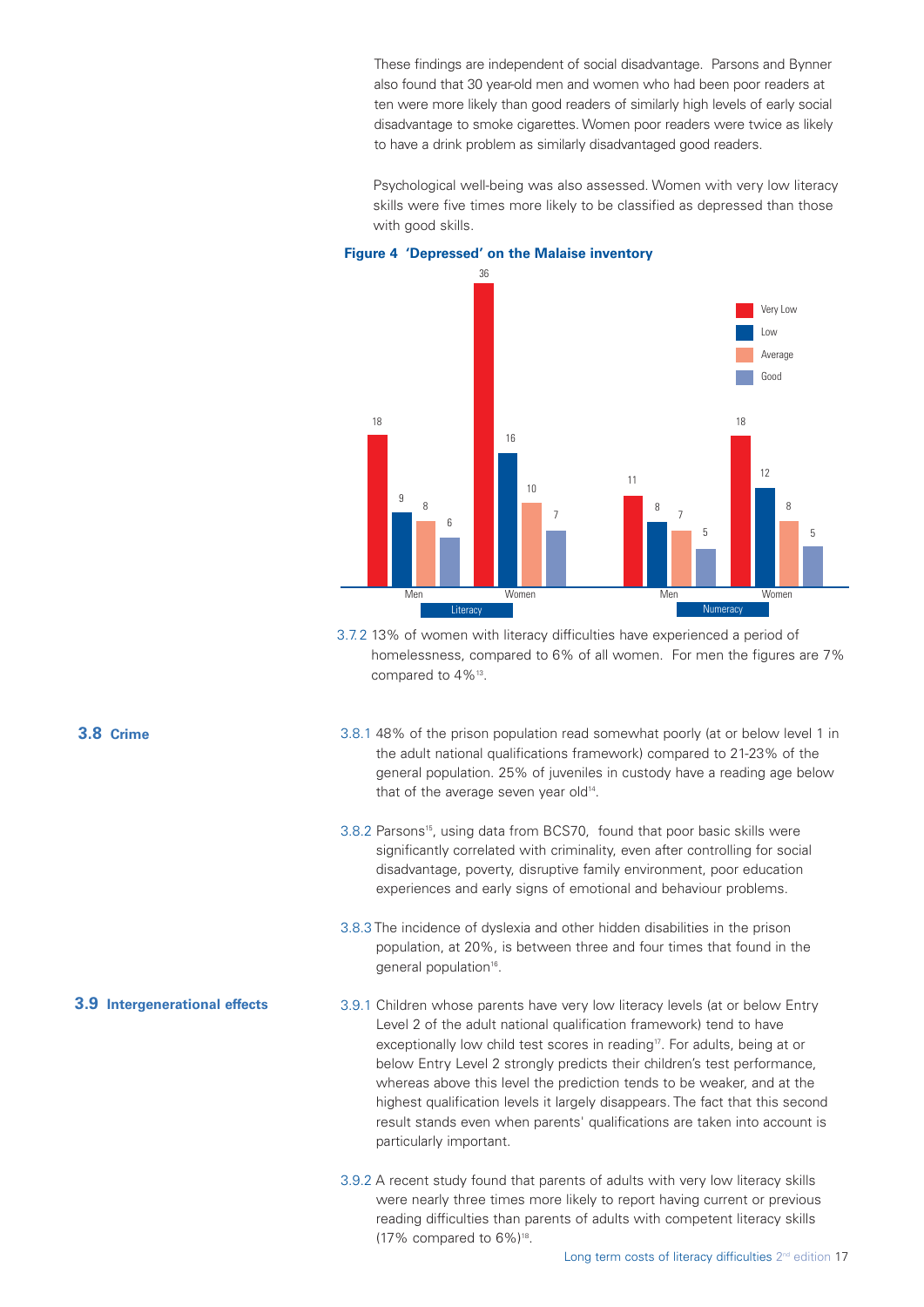### 4. Methodology

4.1 Building on the research findings outlined in the last section, this section describes the methodology used to attach costs to the probable life experiences of those leaving primary school with very poor literacy skills.



4.2 We identified six different types of costs for children who have not learned to read by the age of seven.

- 4.3 The estimation and full quantification of social costs depends on four critical pieces of data:
	- population numbers;
	- prevalence rates i.e. what percentage of the population have this problem or incur this cost;
	- typical frequency and/or duration of the problem, i.e. number of episodes and over what period of time;
	- unit cost information, actual or proxy, for each specific type of social cost.
- 4.4 The methodology is that used in a number of other economic benefits studies<sup>19</sup>. It has three stages:
	- identifying from the literature the potential effects of the variable under consideration (in this case, poor literacy)
	- estimating how many more individuals in the target population (those with poor literacy) are likely to experience these effects than would experience the effect in the non-target population (those with average or above literacy skills)
	- multiplying this number by unit costs for the effects.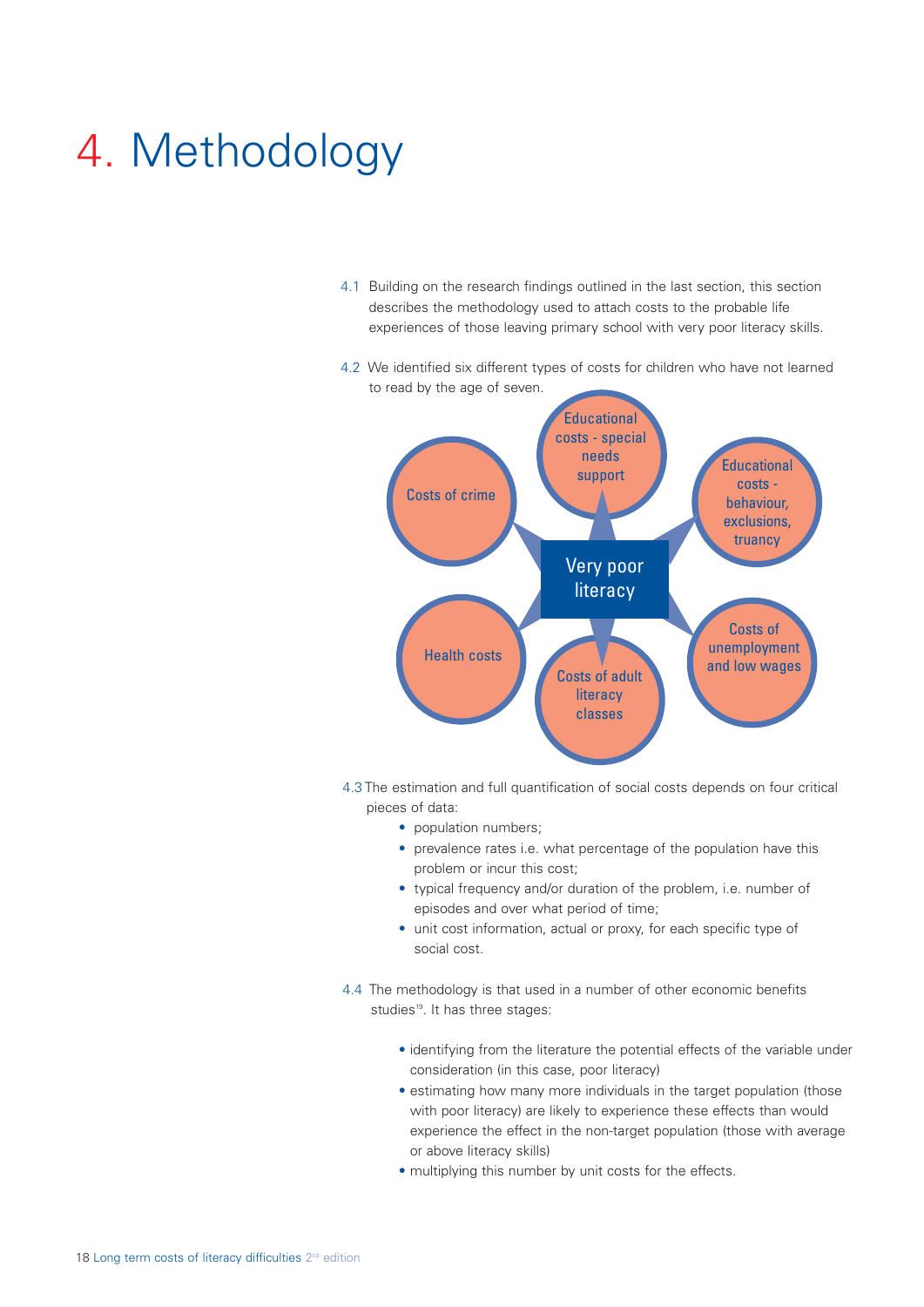- 4.5 **The population number** for those with very poor literacy skills was taken as 38,700 per year group. This was the number of children leaving primary school in 2005 with attainment below National Curriculum Level 3 in English. 2005 was the year group chosen because this was the last for which there are published data on the breakdown of pupils attaining below Level 3 by gender, SEN status, and whether the pupil has concurrent numeracy difficulties. At 6% of the age cohort it provides a good match with the 6% of adults with very low literacy skills identified in the Basic Skills Agency's National Child Development Study data<sup>20</sup> and the 6% at national qualifications framework Entry Levels 1 and 2 identified in the 2003 Skills for Life Survey<sup>21</sup>.
- 4.6 Of these 38,700 children, 26,400 were boys and 12,300 were girls.
- 4.7 In calculating **prevalence rates** we have used a measure of differential incidence or use, subtracting the incidence or use of services in the population of average readers from that in the very low literacy population . For example, if the incidence of depression in the general population is 10% of women with average literacy but 36% of women with very poor literacy, the differential service usage attributable to poor literacy skills will be 26%.
- 4.8 The estimation problem in this methodology is to establish the extent to which very poor literacy status operates over and above other factors that tend also to be in operation for low-literacy children and adults, such as poverty, lack of parental involvement in learning, or slow cognitive development. Wherever possible, therefore, comparison groups have been children and adults from other disadvantaged families, or from a population that is likely to share similar social characteristics (such as early school leavers).
- 4.9 The differential frequency methodology used here has limitations. It assumes that the impact of different factors on outcomes is additive, and does not take into account their possible interactions. Moreover, just because a factor or event occurs more commonly in those with poor literacy than in those with average literacy, it does not automatically follow that if the literacy difficulty were addressed the factor or event would not occur. Only a prospective longitudinal study can establish this. Such a study is presently being commissioned as part of the evaluation of the Every Child a Reader programme, so that the estimates and hypotheses generated by the application of the differential frequency method can be reality-tested.
- 4.10 For the reasons given above, estimates in this report are indicative and need to be treated with caution. All costs have been allocated to one of four categories, according to the degree of certainty that remediating the literacy difficulty will prevent a particular long term cost. Costs are then presented as four cases, by degree of certainty. The four categories used are:

**Case 1:** Very high certainty

The long term cost is a direct consequence of the literacy difficulty and would clearly not be incurred if the child or adult concerned had average or above literacy skills.

An example would be receipt of special needs support with reading, or participation in adult basic skills classes.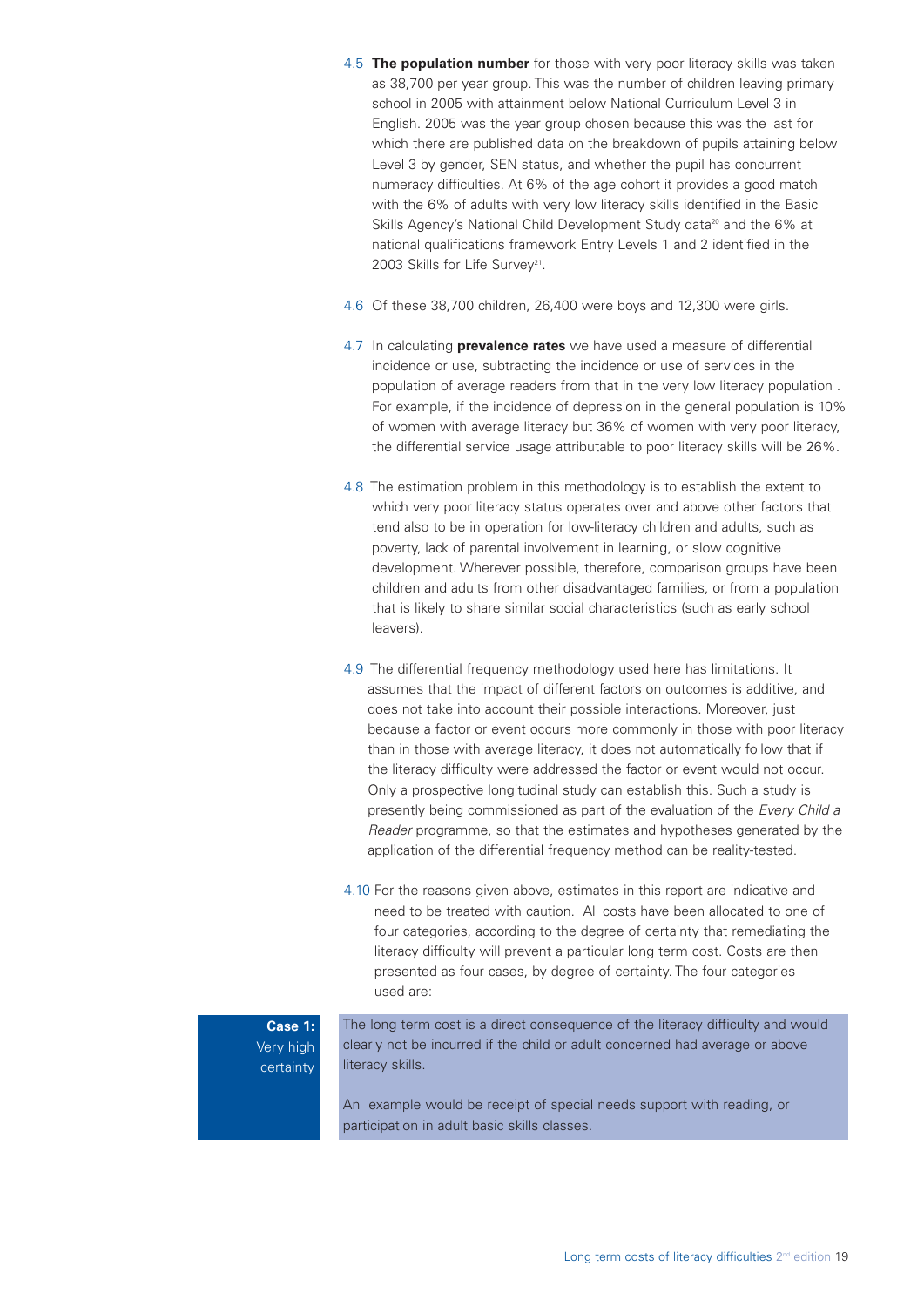| Case 2:        |  |
|----------------|--|
| High certainty |  |

The long term cost is a direct consequence of the literacy difficulty, but specific factors produce some variability in the probability that it will be incurred (an example being the involvement of an educational psychologist; this is dependent on the availability of educational psychologist time, which varies across the country);

### **or**

Data have been taken from studies which control for a **large number** of cooccurring factors that might otherwise explain the link between the literacy difficulty and the long term outcome/cost.

An example in this category is the earnings premium attracted by achieving Level 1 literacy in the adult skills framework, because the earnings premium used has been taken from studies that control for social class, early cognitive ability, home support for learning and a range of other factors that might mediate the link between higher earnings and literacy levels at and above Level 1.

| Case 3:<br>Moderate<br>certainty | Data has been taken from studies which control for <b>some</b> co-occurring factors that<br>might otherwise explain the link between the literacy difficulty and the long term<br>outcome/cost.<br>An example here is depression, where differential figures are based on those<br>leaving school at 16, thus controlling for some factors (such as qualification levels)<br>that might otherwise explain the link.                                      |
|----------------------------------|----------------------------------------------------------------------------------------------------------------------------------------------------------------------------------------------------------------------------------------------------------------------------------------------------------------------------------------------------------------------------------------------------------------------------------------------------------|
|                                  |                                                                                                                                                                                                                                                                                                                                                                                                                                                          |
| Case 4:<br>Lower certainty       | The long term cost is a direct consequence of the literacy difficulty, but specific<br>factors produce a large amount of variability in the probability that it will be incurred<br>(for example, a pupil receiving a Statement of special educational need);<br>or<br>Data have been taken from studies which do not control for<br>co-occurring factors that might otherwise explain the link between the literacy<br>difficulty and the outcome/cost. |
|                                  | An example here is the cost of truancy and exclusion from school. The differential<br>exclusion and truancy figures used compare pupils with good literacy with pupils<br>with poor literacy, but do not control for other factors (such as general cognitive<br>ability, social class) that might mediate the link with poor literacy.                                                                                                                  |
|                                  | A full explanation of which costs have been allocated to each case, and why, is<br>provided in Appendix 4.                                                                                                                                                                                                                                                                                                                                               |
|                                  | 4.11 Prevalence data came from two sources – actual information from longitudinal<br>studies of children who were poor readers at school, and information from a<br>single point in time on adults who form a proxy group for those who were<br>poor readers in childhood (that is, those in the NCDS and BCS surveys who<br>were assessed as having poor or very poor literacy as adults). Since data on                                                |

the NCDS survey population is only available up to the age of 37, we took that as the cut-off point for one set of costings. We also calculated **lifetime** costings for each case, based on extrapolating relevant to-age-37 costings to

retirement age for employment-related factors, or to the average life expectancy for men and women for factors not related to employment.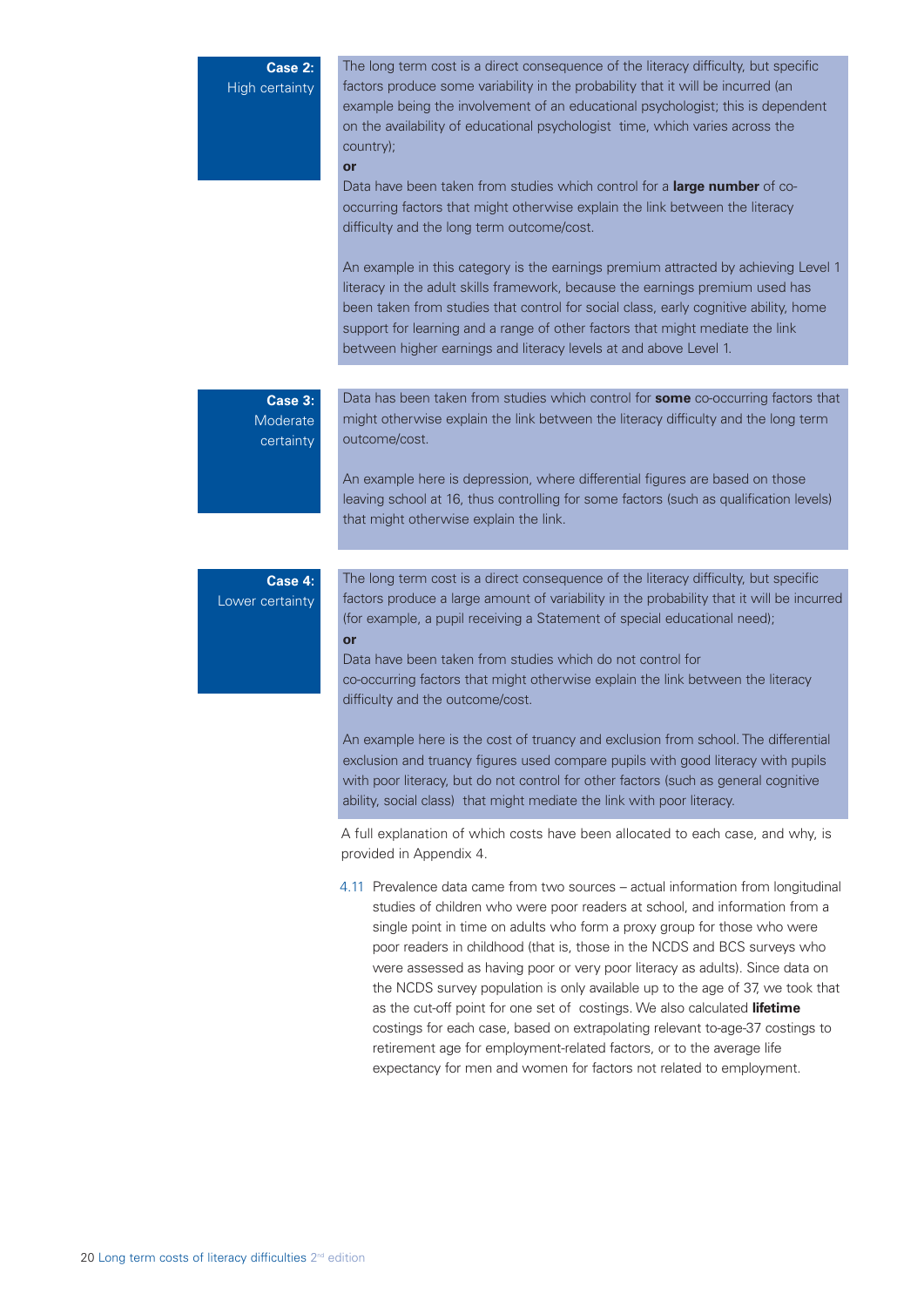- 4.12 It should be noted that these lifetime figures can only be viewed as estimates, since they are extrapolated from cohort studies that were carried out in a different economic climate and policy context from that in which sixyear-olds currently receiving help from the Every Child a Reader programme will live their lives. Many factors, moreover, will come into play over a person's lifetime that will mediate the relationship between early literacy difficulties and later outcomes. The longer the interval, the harder it becomes to predict those outcomes.
- 4.13 We then identified or assumed a **frequency and/or duration** for each problem and identified typical associated costs. We used these to work out a total cost to the public purse for that problem or event.
- 4.14 For many events we were not able to predict frequency, so only one episode was costed (for example, exclusion from school).
- 4.15 We have taken **unit costs** from other published cost-benefit studies, and from national sources for health and social care services, criminal justice and benefit receipts. We calculated other costs from first principles using agencies' data. We used 2008 as our cost year. 2008 price levels were applied for services as they would have been provided in 2008, using the best approximations to long-run marginal opportunity costs.
- 4.16 In calculating the return on investment for early literacy intervention, we took a figure of 79% as the 'success rate'. This is based on a study of 651 11-year-old children who had received Reading Recovery five years previously<sup>22</sup>, of whom 79% achieved Level 3+ at age 11, i.e. had been lifted out of the 'very low literacy' category and can be assumed to have remained outside this category in succeeding years.

#### **Example**

10% of women with average literacy levels experience depression and 36% of women with very low literacy skills experience depression. The differential frequency is therefore 26%.

Applying this figure of 26% to the 12,300 females in the year group population of 38,700 gives 3,198 more women with very poor literacy skills who can be expected to experience depression than would be expected if they were average readers.

79% of these (2,526 women) can be assumed to escape depression because early literacy intervention has successfully lifted them out of very low literacy levels.

We assumed that the differential rate of depression applies for adult life, and cannot be limited to a particular age range, so those with poorer literacy levels will be more likely to experience depression whatever their age.

The costs of depression were identified as £194 (inflated to 2008 prices) per year per depressed person.

This cost was then applied throughout the adult lives (ages18-37, and over a lifetime) of the identified 2,526 subjects to obtain total cost savings for depression for women.

The same process was used to calculate costs for men, using the appropriate differential frequency rate.

- 4.17 We have included in this report only 'hard' costs. 'Hard' costs in our terminology are those that mean that resources are spent or lost, and which have a direct monetary effect. 'Soft 'costs – such as illness, loss of income or the stress or pressure borne by friends and family – have been excluded because information on them is too scarce.
- 4.18 We have not included the costs of intergenerational effects. Although these are important, no data were available that would enable them to be quantified. Similarly, we have not been able to quantify other important costs, such as social services costs, social housing costs, the costs of generally poorer health, the costs of substance abuse over the age of 18, the costs of women's involvement in the criminal justice system, and lost tax on pension income.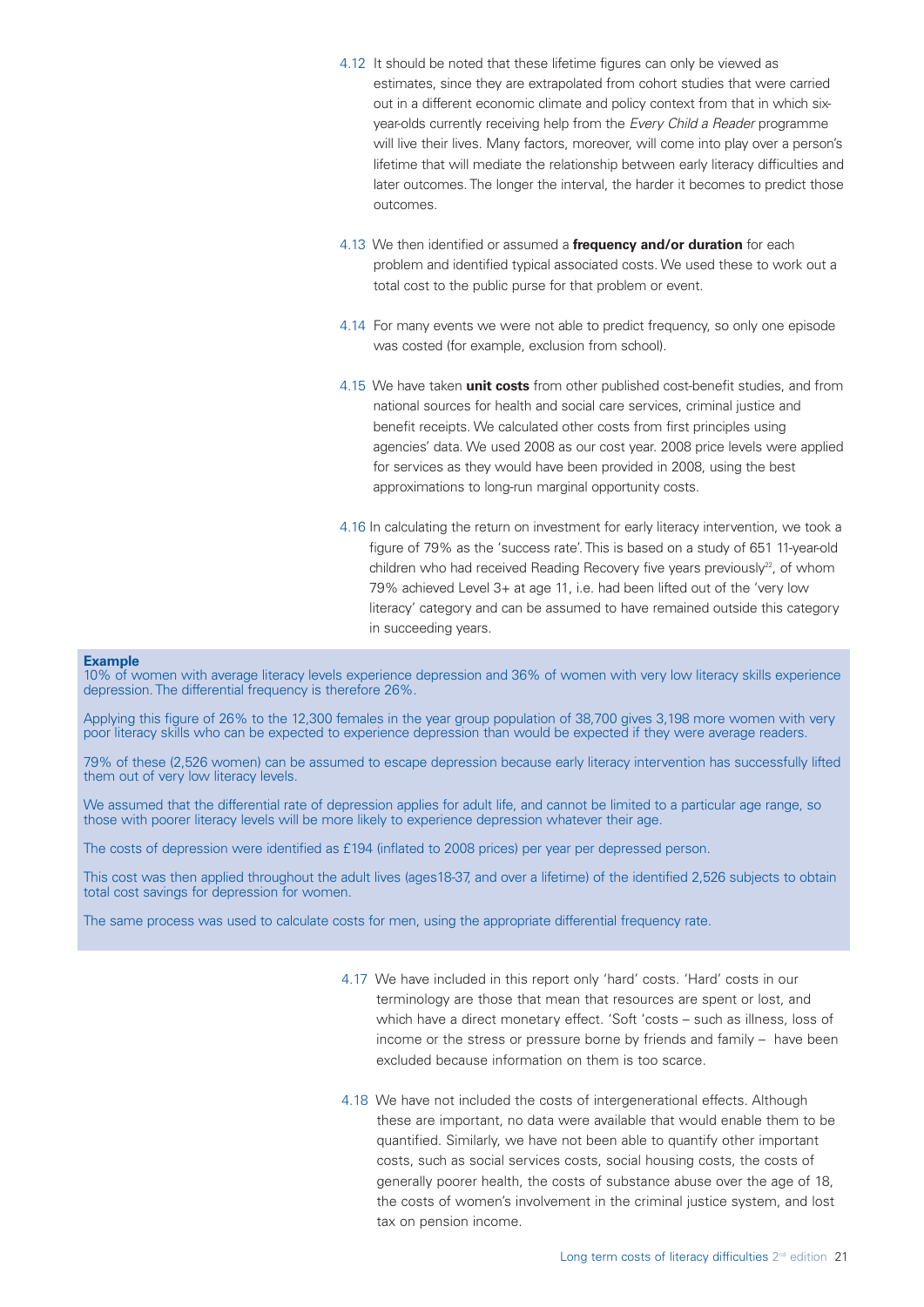### 5. Cost assumptions

- 5.1 The prevalence rates, assumptions about frequency or duration and the unit costs used in this study are detailed in Appendix 1, together with the sources of information on which they are based. Costs have been drawn from a range of published sources, both government reports and reports produced by other agencies.
- 5.2 Unless stated otherwise, costs have been indexed to June 2008 prices using RPI (RP02).
- 5.3 A test discount rate (TDR) of 3.5% for the first 30 years, and a rate of 3.0% thereafter, has been assumed for all Net Present Value calculations.
- 5.4.1 Special educational needs (SEN) costs to education were derived from information on the actual costs of providing SEN support in a sample of four schools (two primary, two secondary) in two different local authorities. The schools were chosen to represent extreme ends of the scale of social deprivation. In the two primary schools only pupils who attended the school in Key Stage 1, and might therefore have had access to Reading Recovery had it been available, were included. Pupils joining the school over the course of Key Stage 2 were excluded from the costings, as were pupils whose need for literacy support was solely linked to learning English as an additional language. Costs related to SEN behaviour support linked to children's literacy difficulties were included, but no information was available on attendance support. In the secondary schools all SEN, behaviour and attendance provision was costed for children who entered the school with very low literacy levels.
- 5.4.2.SEN costs averaged out at £2,389 per pupil for the total Key Stage 2 phase (4 years) and £3,851 per pupil for the total Key Stage 3 and 4 phases (5 years).
- 5.4.3 These estimated SEN costs are conservative because they include few children with full Statements of special educational need. The local authorities surveyed had funding policies that had successfully reduced reliance on Statements; children did not need to have a Statement in order to receive support. This is not yet the case in all local authorities, however. The issuing of Statements is declining nationally for children whose only problems are poor basic skills, but if the cost of Statements running at their current numbers is included then an additional £1,989 per pupil per year needs to be added to the total per child lifetime costs of poor literacy, to represent the costs of maintaining a Statement for 34% of very poor readers over their secondary school careers. Some of these children (a number it is not possible to estimate) will have had Statements during Key Stage 2 also, carrying additional substantial costs.

**5.4 Educational costs – special needs support**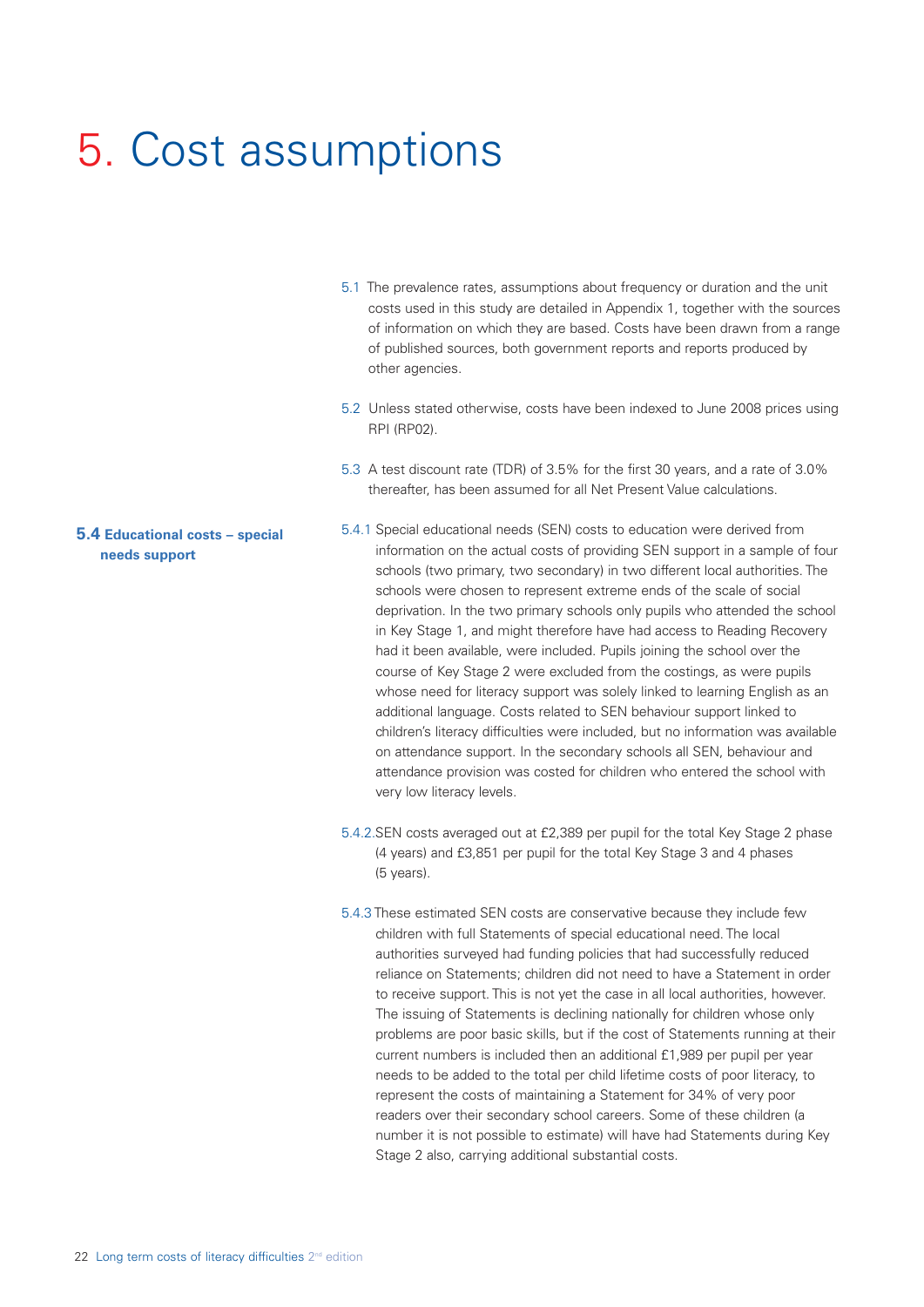|                                                          | 5.4.4 It has been assumed that without reading intervention pupils would have<br>received three hours of input from an educational psychologist at a cost of<br>£91 per hour. Again, this is a conservative estimate. If the pupil were<br>assessed for a Statement of SEN, the actual educational psychologist time<br>for an initial assessment and potential involvement in subsequent annual<br>reviews would be very much greater.                                                                                                                                                                                                                                                                                                                                                                                                                                                                                                                                            |
|----------------------------------------------------------|------------------------------------------------------------------------------------------------------------------------------------------------------------------------------------------------------------------------------------------------------------------------------------------------------------------------------------------------------------------------------------------------------------------------------------------------------------------------------------------------------------------------------------------------------------------------------------------------------------------------------------------------------------------------------------------------------------------------------------------------------------------------------------------------------------------------------------------------------------------------------------------------------------------------------------------------------------------------------------|
| 5.5 Educational costs - truancy<br>and exclusions        | 5.5.1 Data provided by the then DfES on the differential rates of truancy and<br>permanent exclusions for Year 9 pupils who left primary school with very low<br>literacy levels (below National Curriculum Level 3 in English) have been used<br>to estimate these costs, with the Year 9 differential used as a proxy indicator<br>for a differential for the whole of Key Stages 3 and 4. Pupils were classified<br>as truants if they had 12 or more half-days of unauthorised absence in the<br>first term of the 2005-6 school year.                                                                                                                                                                                                                                                                                                                                                                                                                                         |
|                                                          | 5.5.2 A frequency of one permanent exclusion (at a cost of £1,093) and one year in<br>a pupil referral unit (at a cost of £13,712, less the Age-Weighted Pupil Unit<br>(AWPU) that would otherwise have been spent on the pupil - approximately<br>£3,277) has been assumed.                                                                                                                                                                                                                                                                                                                                                                                                                                                                                                                                                                                                                                                                                                       |
|                                                          | 5.5.3 Similarly, a frequency of one episode of truancy has been assumed, at a total<br>cost of £1,830 for one prosecution plus two hours (at £18 per hour) of<br>Education Welfare Officer time. This is a conservative assumption; the<br>probability is multiple episodes of truancy over Key Stages 3 and 4, but there<br>are no data available on the exact frequency.                                                                                                                                                                                                                                                                                                                                                                                                                                                                                                                                                                                                         |
| 5.6 Educational costs - adult<br><b>literacy classes</b> | 5.6.1 People leaving school with very poor literacy or numeracy skills can be<br>expected to attend a course under the Skills for Life program. The Basic Skills<br>Agency study It doesn't get any better - The impact of poor basic skills on<br>the lives of 37 year olds <sup>23</sup> indicates that 14.3% of respondents with self-<br>reported literacy difficulties had attended a literacy course by the age of 37.                                                                                                                                                                                                                                                                                                                                                                                                                                                                                                                                                       |
|                                                          | 5.6.2 The average costs of providing entry level literacy and numeracy courses are<br>£960 per person. The resulting costs of providing this training have been<br>calculated and spread evenly over the ages 16-37 and 16-60/65 (lifetime<br>figures) earnings periods for men and women.                                                                                                                                                                                                                                                                                                                                                                                                                                                                                                                                                                                                                                                                                         |
| 5.7 Cost of unemployment<br>and low wages                | 5.7.1 In the costs relating to employment, we have not included the economic<br>effects of reduced spending power, nor the costs to industry of poor basic<br>skills through, for example, lost orders and inefficiencies. An early study by<br>the Basic Skills Agency estimated these as £4.8 billion per annum.                                                                                                                                                                                                                                                                                                                                                                                                                                                                                                                                                                                                                                                                 |
|                                                          | 5.7.2 The costs that have been included relate to lost tax and National Insurance<br>(NI) revenues to the Treasury, and the cost of unemployment benefits.                                                                                                                                                                                                                                                                                                                                                                                                                                                                                                                                                                                                                                                                                                                                                                                                                         |
|                                                          | 5.7.3 Differential time spent in full employment was used to cost the impact on<br>tax and NI revenues. The Basic Skills Agency study It doesn't get any better -<br>The impact of poor basic skills on the lives of 37 year olds <sup>24</sup> showed a<br>differential between those with average literacy and those with very low<br>literacy of 2.5 years of employment for men and 2.7 years for women. If<br>remuneration is assumed at the average rate for men and women (from the<br>Office for National Statistics, indexed to 2006 rates using pay indices also<br>from the Office for National Statistics), and with tax and NI rates at the<br>average rate (HM Treasury 2003-4) then a sum for differential tax and NI is<br>obtained which has been spread evenly over the 21 year earnings period to<br>the age of 37, or 49 year earnings period to the age of 65, for men and 21<br>year earnings period to age 37, or 44 year earnings period to the age of 60, |

for women.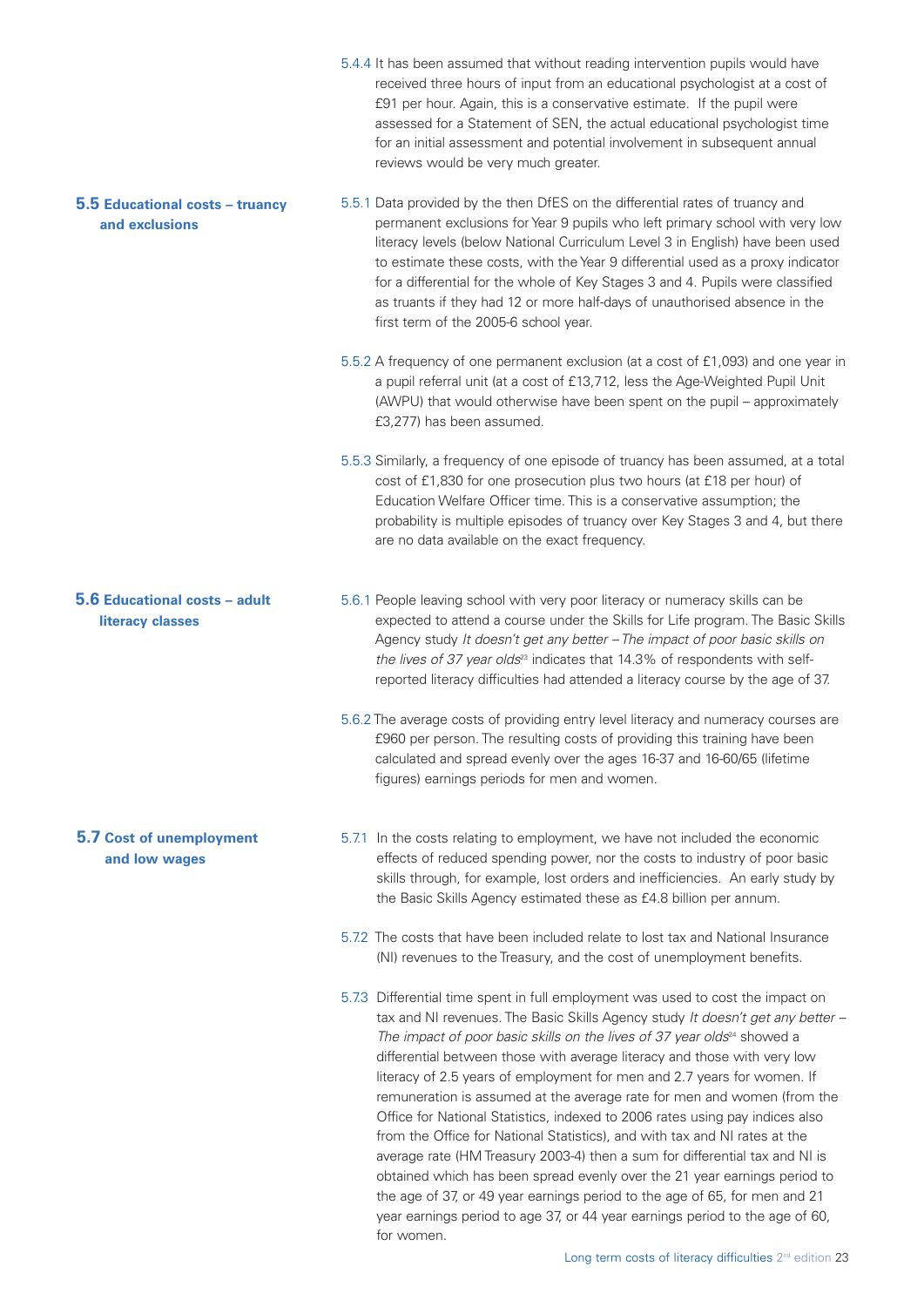- 5.7.4 It has been assumed that males not in employment for 2.5 years (the differential period) would be in receipt of Job Seeker's Allowance and housing and council tax benefit at the usual rate. The equivalent calculation was not undertaken for females, as it was considered less certain that when not employed they would be claiming Job Seeker's Allowance and other benefits. For lost tax and NI revenues, and indirect tax revenues, a sum for the differential employment period has been calculated and spread evenly over the relevant earnings period for both men and women.
- 5.7.5 DfEE research (Improving adult basic skills, 2001) shows that men and women with poor literacy skills earn on average 6% less than those with good literacy, after controlling for social class, parental interest in the child's education, type of school attended and educational levels. The resulting lost tax and NI has been calculated and spread evenly over the earnings periods for men and women, less the period of time spent out of the labour market. This period was calculated using data from the Basic Skills Agency report (It doesn't get any better, 1997) showing that by the age of 37 men without literacy difficulties have been out of the labour market for 3.1 years on average, and women 10.8 years on average. These average rates were prorated upwards to obtain the average periods out of the labour market over the entire earnings periods for men and women. This gives 7.2 years spent out of the labour market for men and a corresponding 22.6 years for women. For women, the pro-rata period after the age of 37 may well be less, as they return to work after bringing up children. This means that the calculations here of lost tax and NI are likely to be conservative, as women's earnings periods may well be longer than those used.
- 5.8.1 A 2002 Social Policy Research Unit report<sup>25</sup> provides estimates of the social costs incurred by this group as a result of underemployment, poor health, substance abuse, teenage pregnancy and involvement in the criminal justice system. These have been applied to the differential percentage of the very low literacy group that would have been NEETs from 16-18, having first taken out costs already covered elsewhere in the current study, so as to avoid double counting. Costs taken out were the Job Seeker's Allowance (the data was prepared at a time when 16-17 year olds received JSA), the costs of crime and (for males only) the costs of being teenage mothers. Prices were indexed to June 2008 using RPI (RP02). These produce annual costs of £6,428 (male) and £11,092 (female) at 2008 prices. Costs for females are higher because of the high rate of teenage pregnancies in the NEET group. The costs taken from the SPRU report were assumed to be net of any savings to the education system resulting from early school leaving.
- 5.9.1 We have only been able to include in health costs the costs of depression and obesity, and not costs associated with generally poor health, since these could not readily be quantified. The costs of substance abuse (including alcohol) are included in the costs of being NEET at the age of 16- 18. They have not been quantified beyond this age range, as no information was available on the prevalence of substance abuse in the very low literacy adult population. The costs of smoking have not been included at any age, since the tax benefits accruing to the Exchequer are likely to cancel out the costs to the health service that are associated with smoking.

**5.8 Costs of being NEET (Not in Education, Employment or Training)**

### **5.9 Health costs**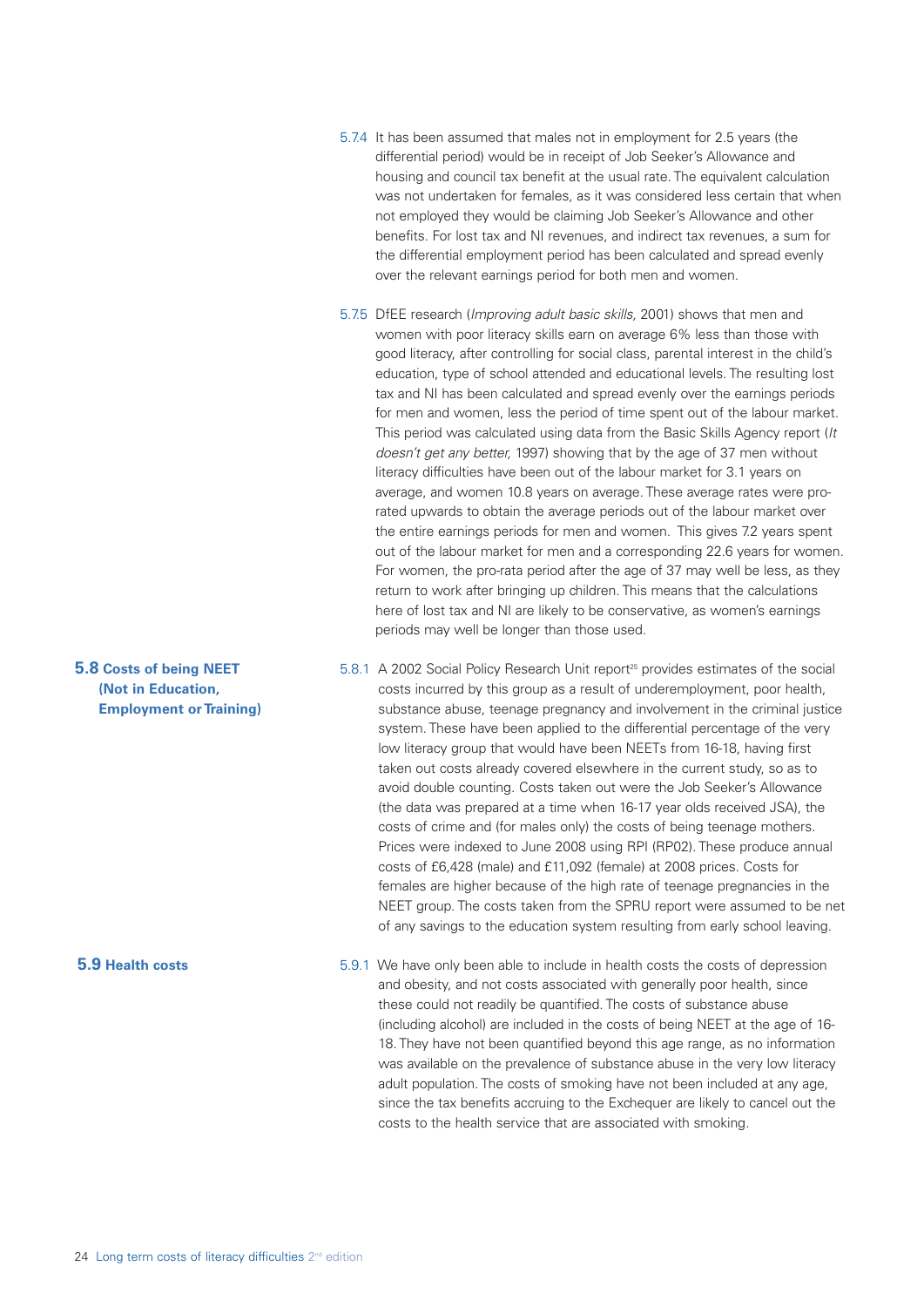- 5.9.2 The annual cost of depression was calculated from data used in Leon Feinstein's 2002 study for the Centre for Research on the Wider Benefits of Learning<sup>26</sup>. The study refers to NHS costs of depression of £420 million in 1993, as part of total costs of depression in that year of £3 billion. Feinstein looked at more recent data and estimated the public cost at £900 per year per depressed person. Using the 1993 proportion, we have estimated solely NHS costs based on the 1993 ratio of NHS costs to total costs. Differential rates of depression were confirmed by reference to the BSA study. Feinstein's costs related to the prevalence of psychiatric morbidity in the working age population. We have used data on those who were 'depressed' on the malaise inventory used in the Basic Skills Agency 1997 study It doesn't get any better. We compared these figures (which were split by gender and literacy levels) and noted that they showed levels of depression consistent with those used by Feinstein, confirming the validity of our use of Feinstein's data. This differential rate and annual cost was then applied throughout the adult lives of the cohort to age 37 (lower bound figures) and throughout the adult lives of the cohort from age 18 (upper-bound figures) using an average life expectancy of 88 for men and 92 for women (from the Office for National Statistics). We have assumed that the differential rate of depression applies for adult life, and cannot be limited to a particular age range, so those with poorer literacy levels will be more likely to experience depression whatever their age. The same approach was applied to obesity data.
- 5.9.3 Obesity cost data and general prevalence in the adult population were also obtained from the Feinstein study. Per person cost data were obtained by applying population data from the Office for National Statistics to derive a per person annual cost of £487 (after indexation to 2008 prices). Again, as with depression, we have assumed that the differential rate of obesity applies for adult life, and cannot be limited to a particular age range. Those with poorer literacy levels will be more likely to be obese whatever their age.
- 5.10.1 We have taken a conservative approach in estimating the costs of crime that result from early failure to learn to read. We know that a high proportion of the prison population have literacy difficulties, but we do not know how much higher the risk of being involved in crime is for those with poor literacy skills compared to those with average literacy skills. We know that 18 to 30 year olds without qualifications are four times more likely to be persistent offenders than those with some qualifications , but not how much of this link is explained by factors that are associated with failure to achieve qualifications other than literacy skills. We have therefore based estimates of the costs of involvement with criminal justice system solely on those children who have behaviour problems (conduct disorder) linked to their literacy difficulties. We were able to estimate from our direct work with four schools the proportion of children with very poor literacy skills who receive special needs help for behavioural, emotional and social difficulties (15.6% of our sample). We then applied this percentage to estimate the later costs of crime, drawing on figures from a study by Stephen Scott and his colleagues at the Institute of Psychiatry<sup>28</sup>. Scott followed up ten-year-olds diagnosed with conduct disorders to the age of 27, and provides actual costs of the public services they used, including the costs of court appearances and imprisonment.

#### **5.10 Costs of crime**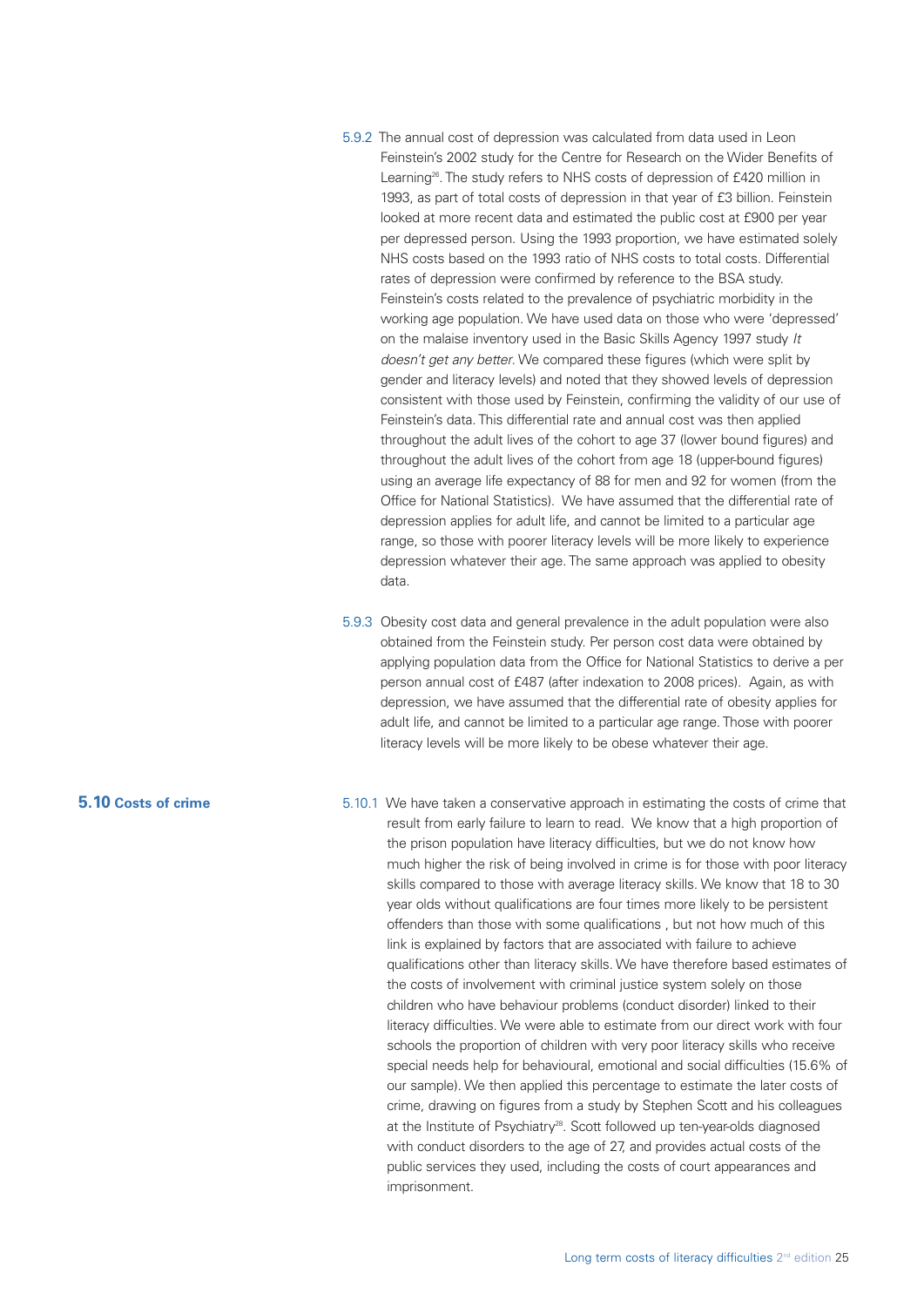### 6. Costs of providing early intervention to tackle literacy difficulties

6.1 The Every Child a Reader initiative is based on a particular intervention programme called Reading Recovery. The cost of providing Reading Recovery is approximately £2,609 per child at 2008 prices (Appendix 3). This includes the cost of equipment, teacher time, the professional development provided to the teacher by the local authority, and the support provided to the local authority by the national body which coordinates the Reading Recovery programme.

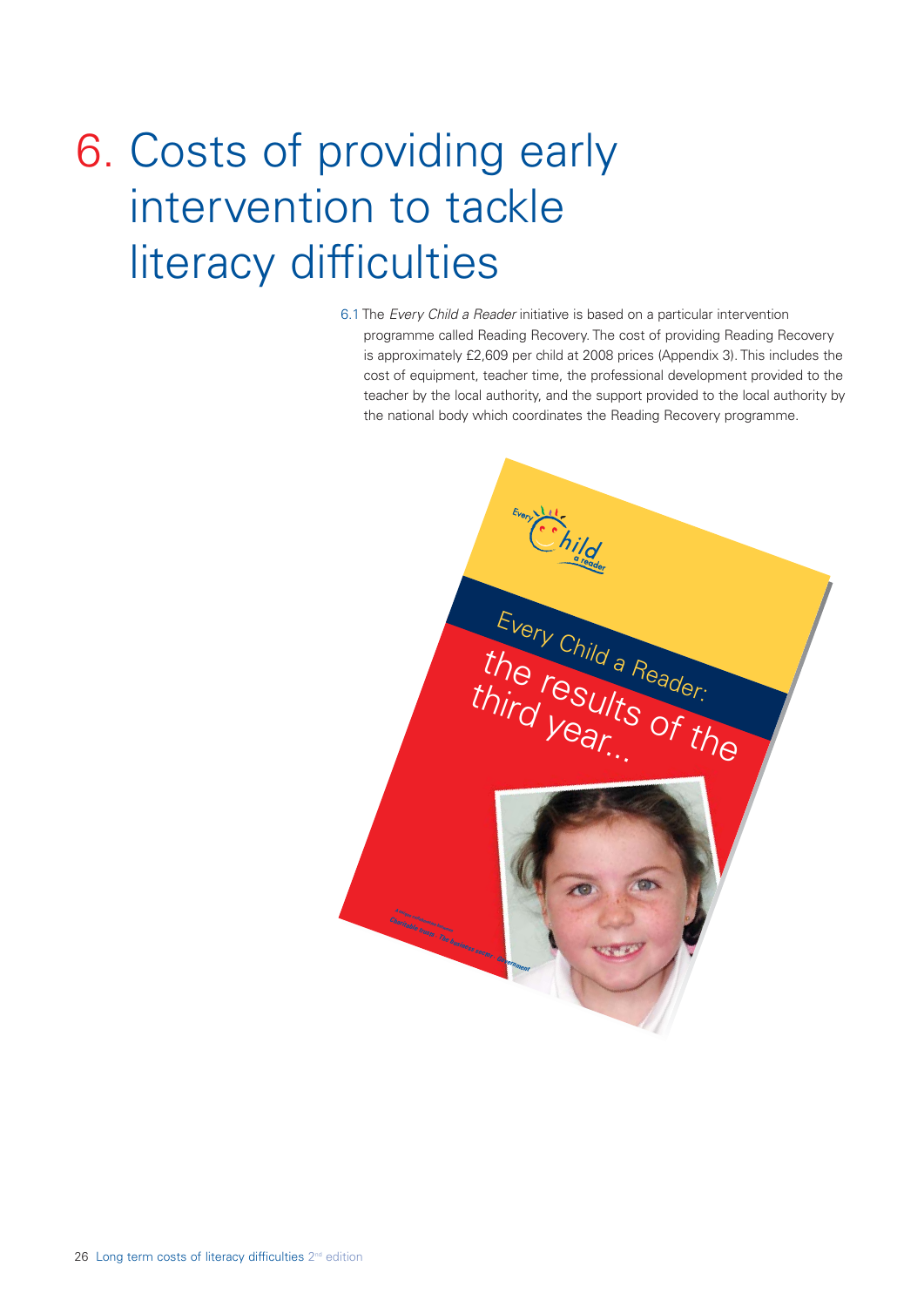### 7. The return on investment

- 7.1 Four cost cases are presented, ranging from very high certainty that eliminating the literacy difficulty would prevent the cost being incurred, through to high, moderate and lower certainty.
- 7.2 The total resulting costs to the public purse arising from failure to master basic literacy skills in the primary school years are estimated at between £5,000 and £43,000 per individual to the age of 37, and between £5,000 and £64,000 over a lifetime. This works out at a total of £198 million to £2.5 billion every year.
- 7.3 The upper-bound annual costs to the public purse are shown below, broken down by category.

|                                                                                                                     | <b>Cost category</b>                                            | <b>Total lifetime costs</b> |
|---------------------------------------------------------------------------------------------------------------------|-----------------------------------------------------------------|-----------------------------|
| <b>Education costs</b>                                                                                              | Special needs support - literacy<br>and behaviour (primary)     | £82.0m                      |
|                                                                                                                     | Special needs support -literacy<br>and behaviour (secondary)    | £113.3m                     |
|                                                                                                                     | Cost of maintaining a Statement<br>of special educational needs | £90.7 <sub>m</sub>          |
|                                                                                                                     | <b>Educational psychologist time</b>                            | f4.4m                       |
|                                                                                                                     | <b>Permanent exclusions</b>                                     | £1.4m                       |
|                                                                                                                     | <b>Truancy</b>                                                  | £3.8m                       |
|                                                                                                                     | <b>Adult literacy classes</b>                                   | f2.4m                       |
|                                                                                                                     | <b>Education total</b>                                          | £298.0m                     |
| <b>Employment costs</b>                                                                                             | Lost tax and NI revenues                                        | £726.9m                     |
|                                                                                                                     | <b>Unemployment benefits</b>                                    | £388.7m                     |
|                                                                                                                     | Lost indirect taxes                                             | £662.6m                     |
|                                                                                                                     | <b>Employment total</b>                                         | £1,778.2m                   |
| <b>Social costs</b><br>associated with<br><b>being NEET</b><br>(Not in Education,<br><b>Employment or Training)</b> | Substance abuse and teenage<br>pregnancy                        | £98.9m                      |
|                                                                                                                     | <b>Social costs</b>                                             | £98.9m                      |
| <b>Health costs</b>                                                                                                 | <b>Depression</b>                                               | £20.6m                      |
|                                                                                                                     | <b>Obesity</b>                                                  | £14.8m                      |
|                                                                                                                     | <b>Health total</b>                                             | £35.4m                      |
| <b>Costs of crime</b>                                                                                               | <b>Costs of involvement with</b><br>criminal justice system     | £249.0m                     |
|                                                                                                                     | <b>Crime total</b>                                              | £249.0m                     |
|                                                                                                                     | <b>TOTAL</b>                                                    | £2,459.5m                   |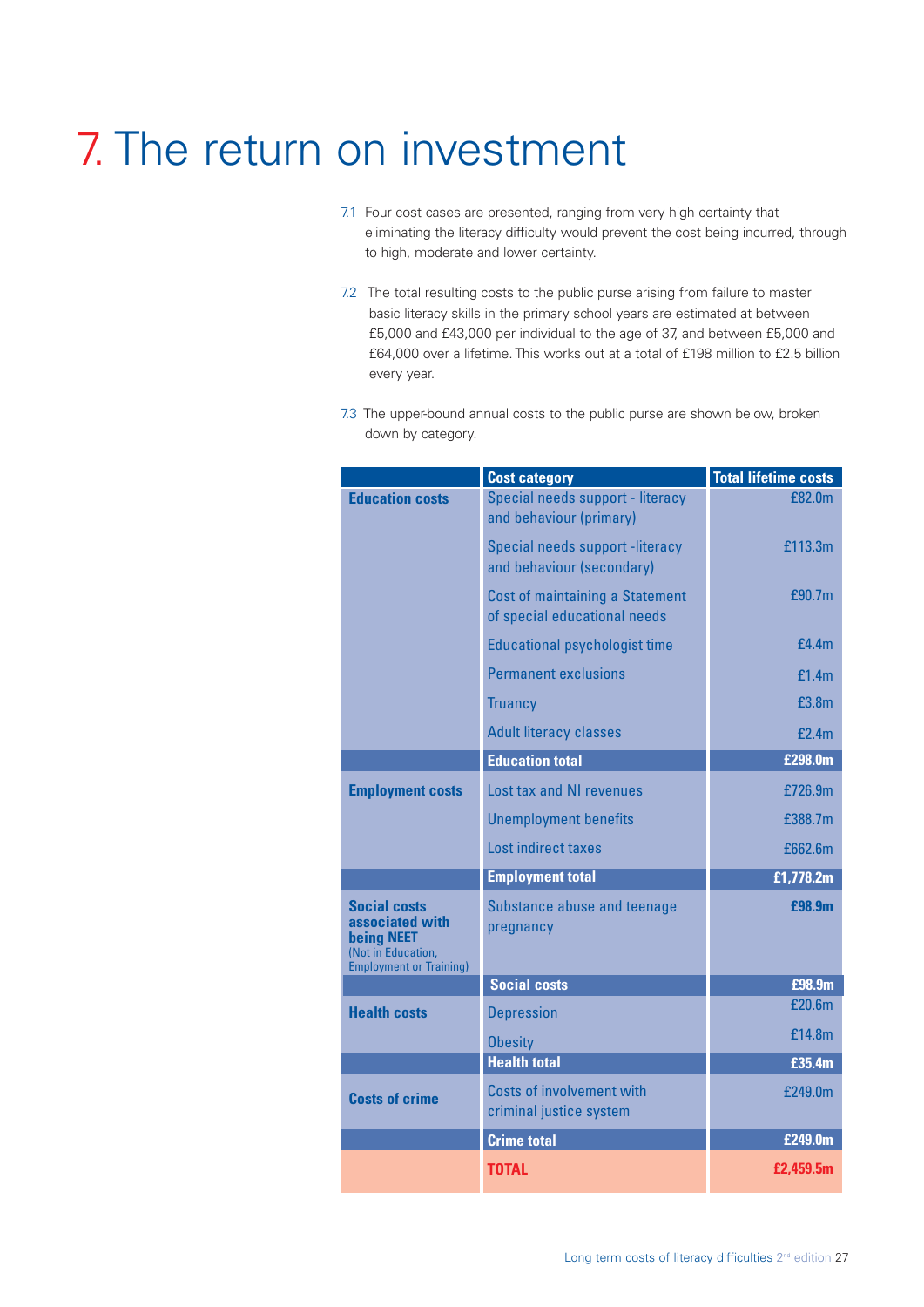### **Cost savings as a result of intervention**

|                                                                                                                     | <b>Cost category</b>                                            | <b>Total savings</b><br>to age 37' | <b>Total lifetime</b><br>savings |
|---------------------------------------------------------------------------------------------------------------------|-----------------------------------------------------------------|------------------------------------|----------------------------------|
| <b>Intervention</b>                                                                                                 | <b>Cost of intervention</b>                                     | $E(101.0)$ m                       | $E(101.0)$ m                     |
| <b>Education costs</b>                                                                                              | Special needs support - literacy<br>and behaviour (primary)     | £64.8m                             | £64.8m                           |
|                                                                                                                     | Special needs support -literacy<br>and behaviour (secondary)    | £89.5m                             | £89.5m                           |
|                                                                                                                     | Cost of maintaining a Statement<br>of special educational needs | f71.7m                             | $f$ 71.7m                        |
|                                                                                                                     | <b>Educational psychologist time</b>                            | f3.5m                              | £3.5m                            |
|                                                                                                                     | <b>Permanent exclusions</b>                                     | f1.1m                              | f1.1m                            |
|                                                                                                                     | <b>Truancy</b>                                                  | £3.0 <sub>m</sub>                  | f3.0m                            |
|                                                                                                                     | <b>Adult literacy classes</b>                                   | £1.9 <sub>m</sub>                  | £1.9m                            |
|                                                                                                                     | <b>Education total</b>                                          | £235.5m                            | £235.5m                          |
| <b>Employment costs</b>                                                                                             | Lost tax and NI revenues                                        | £357.9m                            | £574.3m                          |
|                                                                                                                     | <b>Unemployment benefits</b>                                    | £189.2m                            | £307.0m                          |
|                                                                                                                     | <b>Lost indirect taxes</b>                                      | £326.6m                            | £523.4m                          |
|                                                                                                                     | <b>Employment total</b>                                         | £873.7m                            | £1,404.7m                        |
| <b>Social costs</b><br>associated with<br><b>being NEET</b><br>(Not in Education,<br><b>Employment or Training)</b> | Substance abuse and teenage<br>pregnancy                        | £78.2m                             | £78.2m                           |
|                                                                                                                     | <b>Social costs</b>                                             | £78.2m                             | £78.2m                           |
| <b>Health costs</b>                                                                                                 | <b>Depression</b>                                               | £8.1m                              | £16.3m                           |
|                                                                                                                     | <b>Obesity</b>                                                  | £5.8m                              | f11.7m                           |
|                                                                                                                     | <b>Health total</b>                                             | £13.9m                             | £28.0m                           |
| <b>Costs of crime</b>                                                                                               | <b>Costs of involvement with</b><br>criminal justice system     | £104.3m                            | £196.7m                          |
|                                                                                                                     | <b>Crime total</b>                                              | £104.3m                            | £196.7m                          |
|                                                                                                                     | <b>TOTAL</b>                                                    | £1,204.6m                          | £1,842.1m                        |

<sup>1</sup> To age 27 in the case of crime

- 7.4 Employment-related costs form the largest category. Costs to the education and criminal justice systems provide the next largest categories.
- 7.5 The cost of providing the early intervention programme used in the Every Child a Reader initiative to tackle literacy difficulties is approximately £2,600 per pupil.
- 7.6 Based on an assumption that the intervention will lift 79% of children who receive it out of literacy failure, we have estimated the annual savings that would be made to the age of 37 as a result of providing effective literacy intervention at the age of seven to all of the 38,700 pupils who currently leave primary school each year with very low literacy skills. The estimated savings are between £55.2 million (very high certainty) and £1.2 billion (lower certainty). For a lifetime, the savings would be between £55.2 million and £1.8 billion.
- 7.7 The table to the right shows how the upper-bound (lower certainty) cost savings break down by category.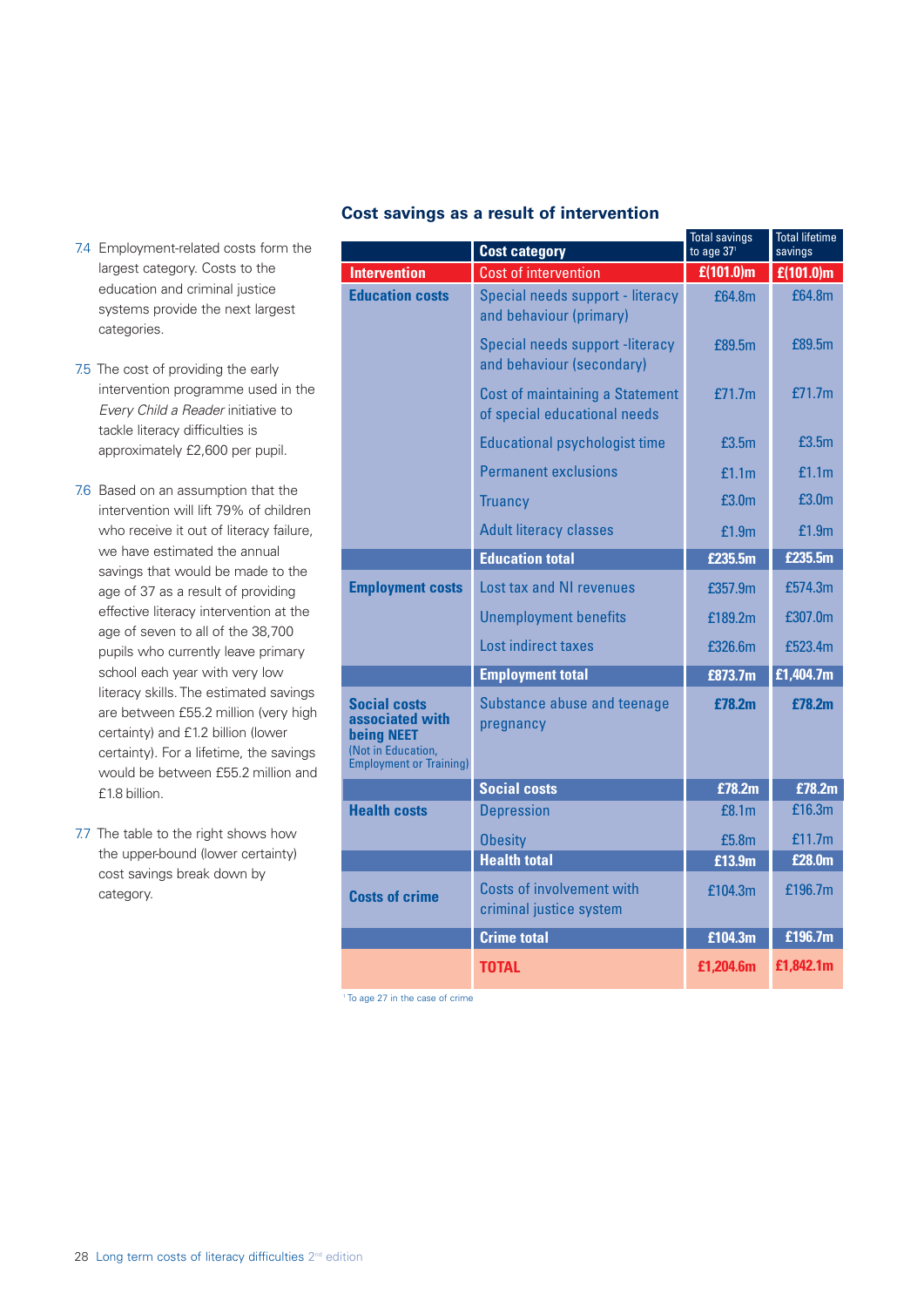|                                                                                                                     | <b>Cost category</b>                                         | <b>Total savings</b><br>to age $372$ | <b>Total lifetime</b><br>savings |
|---------------------------------------------------------------------------------------------------------------------|--------------------------------------------------------------|--------------------------------------|----------------------------------|
| <b>Intervention</b>                                                                                                 | <b>Cost of intervention</b>                                  | $E(101.0)$ m                         | $E(101.0)$ m                     |
| <b>Education costs</b>                                                                                              | Special needs support - literacy<br>and behaviour (primary)  | £64.8m                               | £64.8m                           |
|                                                                                                                     | Special needs support -literacy<br>and behaviour (secondary) | £89.5m                               | £89.5m                           |
|                                                                                                                     | <b>Educational psychologist time</b>                         | £3.5m                                | £3.5m                            |
|                                                                                                                     | <b>Adult literacy classes</b>                                | £1.9m                                | £1.9m                            |
|                                                                                                                     | <b>Education total</b>                                       | £159.7m                              | £159.7m                          |
| <b>Employment costs</b>                                                                                             | Lost tax and NI revenues                                     | £357.9m                              | £574.3m                          |
|                                                                                                                     | <b>Unemployment benefits</b>                                 | £189.2m                              | £307.0m                          |
|                                                                                                                     | Lost indirect taxes                                          | £326.6m                              | £523.4m                          |
|                                                                                                                     | <b>Employment total</b>                                      | £873.7m                              | £1,404.7m                        |
| <b>Social costs</b><br>associated with<br><b>being NEET</b><br>(Not in Education,<br><b>Employment or Training)</b> | Substance abuse and teenage<br>pregnancy                     | £78.2m                               | £78.2m                           |
|                                                                                                                     | <b>Social costs</b>                                          | £78.2m                               | £78.2m                           |
| <b>Health costs</b>                                                                                                 | <b>Depression</b>                                            | £8.1m                                | £16.3m                           |
|                                                                                                                     | <b>Obesity</b>                                               | £5.8m                                | £11.7m                           |
|                                                                                                                     | <b>Health total</b>                                          | £13.9m                               | £28.0m                           |
|                                                                                                                     | <b>TOTAL</b>                                                 | £1,024.5m                            | £1.569.6m                        |

7.8 The table below shows the breakdown of the cost savings in the moderate certainty category.

<sup>2</sup> To age 27 in the case of crime

- 7.9 Within the education category, assuming that the great majority of permanent exclusions and episodes of truancy occur in the secondary school years, the savings made in the secondary age group are very much greater than any within the primary phase. Indeed, since the full cost of providing Reading Recovery falls within the primary phase, there is no net gain to the primary school itself. Providing a child with Reading Recovery in Key Stage 1 will cost the school £2,609, 9% more than the £2,389 that we have estimated as the cost of providing that child with special educational needs support throughout Key Stage 2. This suggests that in economic terms it may be difficult to persuade primary schools to shoulder the full costs of intervention without targeted top-up funding.
- 7.10 The return on investment for every pound spent on the Every Child a Reader programme is estimated as follows (information in the table is extracted from the more detailed table in Appendix 5):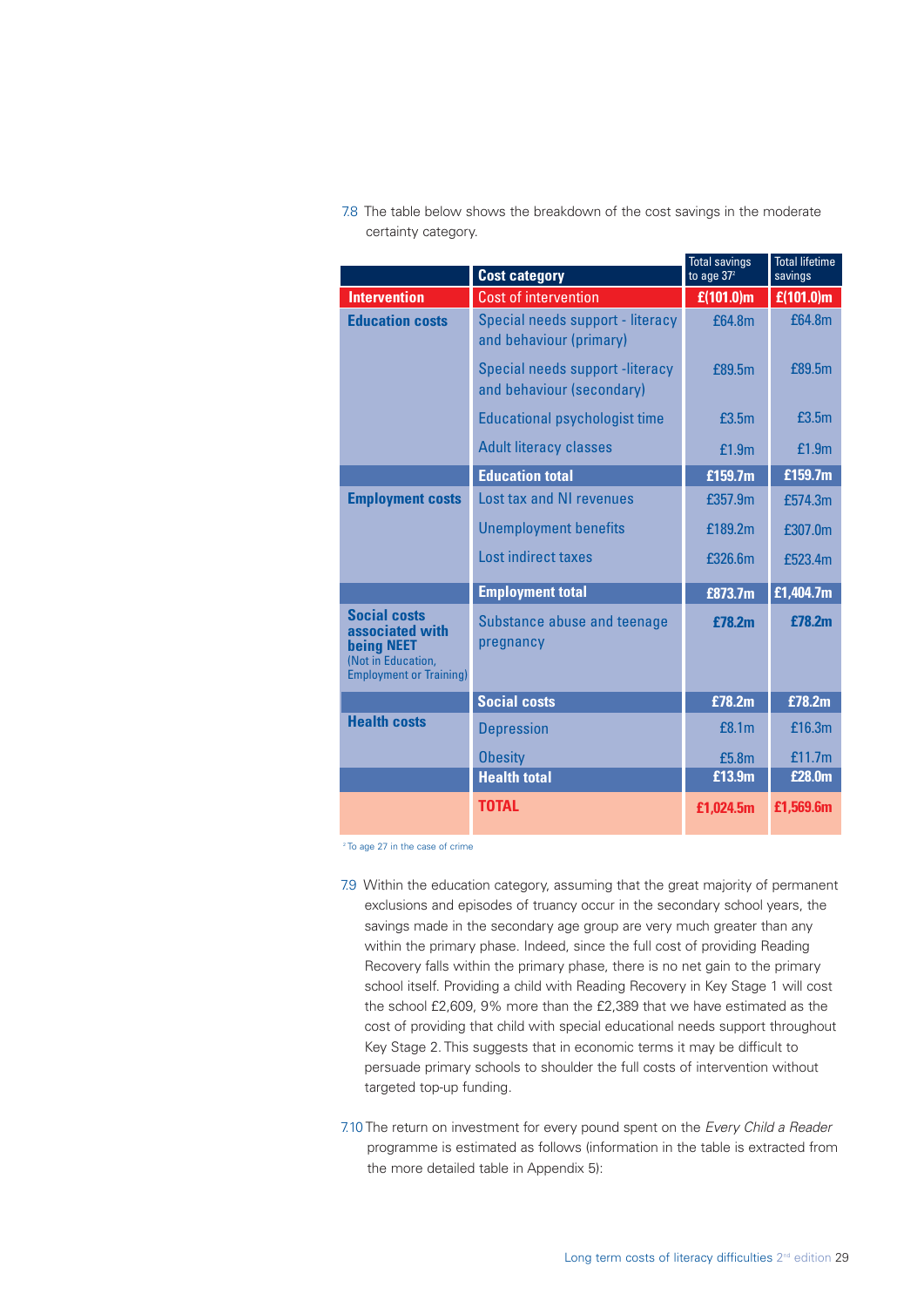|                             | To age $373$ | Over a lifetime |
|-----------------------------|--------------|-----------------|
| Case 1: Very high certainty | £1.50        | £1.50           |
| Case 2: High certainty      | £3.40        | £4.50           |
| Case 3: Moderate certainty  | £11.10       | £16.60          |
| Case 4: Lower certainty     | £12.90       | £19.20          |

<sup>3</sup> To age 27 in the case of crime

- 7.11 These estimates are conservative. They do not include savings that could not readily be quantified, such as social services costs, social housing costs, the costs of generally poorer health, the costs of substance abuse over the age of 18, the costs of homelessness, the costs of women's involvement in crime, lost tax on pension income and the costs of intergenerational effects on literacy skills.
- 7.12 Given that the omission of these factors means that figures are likely to underestimate savings quite considerably, we have taken the moderatecertainty case as the basis for making an overall judgement of likely returns. On this basis we estimate that in the order of £11 - £17 will be returned for every pound spent on the Every Child a Reader programme.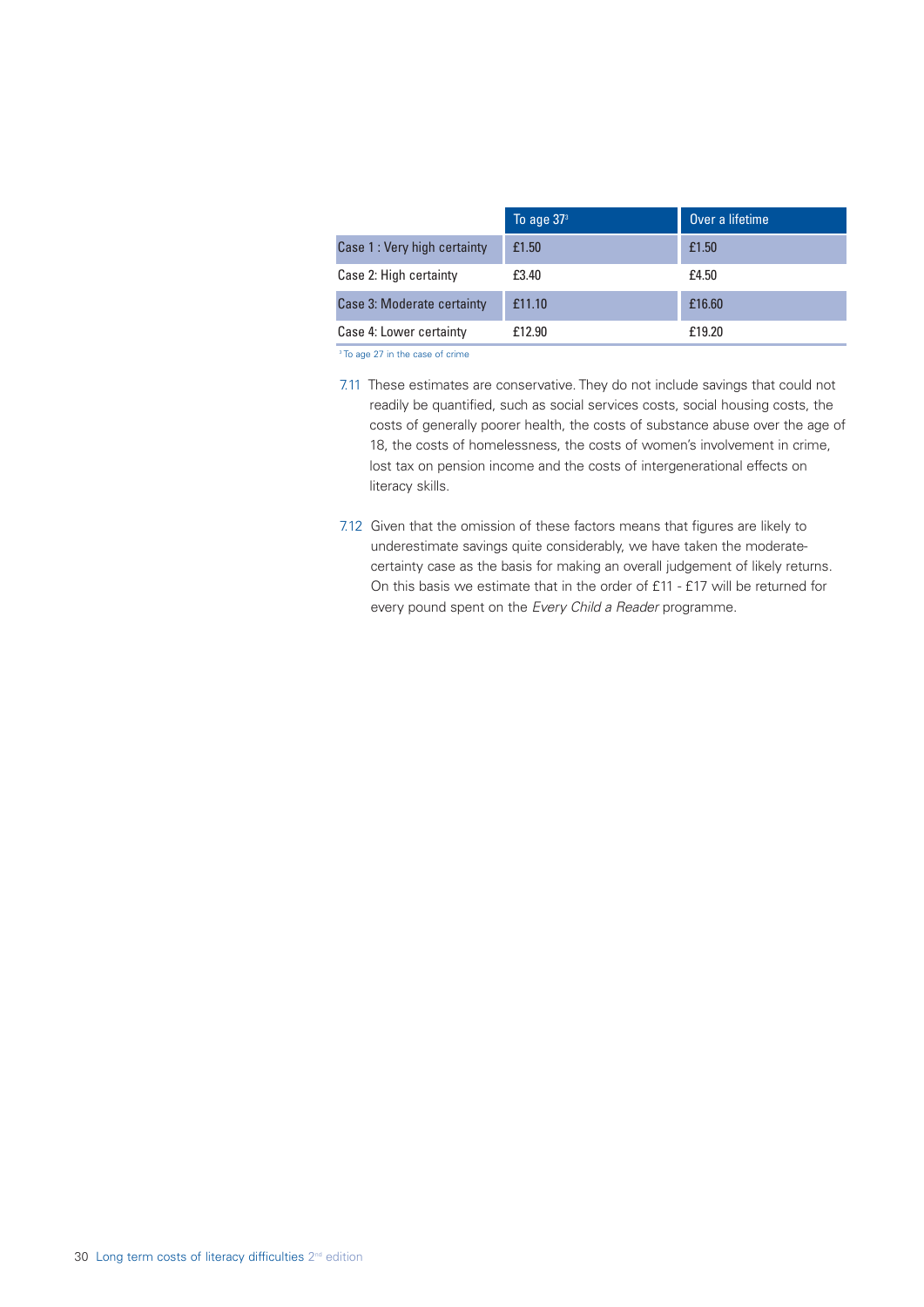### 8. Conclusions

- 8.1 Costs to the public purse arising from failure to master basic literacy skills in the primary school years are estimated at between £198 million and £2.5 billion every year.
- 8.2 We estimate the annual savings that would be made to the age of 37 as a result of providing effective literacy intervention at the age of seven to all of the 38,700 pupils who currently leave primary school each year with very low literacy skills as between £55.2 million (very high certainty) and £1.2 billion (lower certainty). For a lifetime, the annual savings would be between £55.2 million and £1.8 billion.
- 8.3 Employment-related costs form the largest category of savings. Costs to the education and criminal justice systems provide the next largest source of savings.
- 8.4 Within education, the costs of literacy failure are greater in the secondary phase than in the primary phase. In economic terms, the costs to primary schools of providing intervention outweigh the benefits.
- 8.5 Savings estimates in this report need to be treated with caution. The life course of individuals is complex and many factors in addition to literacy failure are likely to contribute to the negative outcomes we have examined and costed here. This means that addressing the literacy difficulty may not always prevent these negative outcomes.
- 8.6 In other respects, however, the estimates in this report are conservative. They do not include savings that could not readily be quantified, such as social services and social housing costs, the costs of generally poorer health, the costs of substance abuse over the age of 18, the costs of women's involvement in the criminal justice system, the costs of homelessness, lost tax on pension income and the costs of intergenerational effects on literacy skills. Overall, despite the caveats above, they are more likely to underestimate than overestimate the long term impact on the public purse of failure to remedy early literacy problems.
- 8.7 Given the range of potential returns on investment and the probable degree of underestimation in all of them, our overall judgement is that in the order of £11 - £17 will be returned for every pound spent on the Every Child a Reader programme.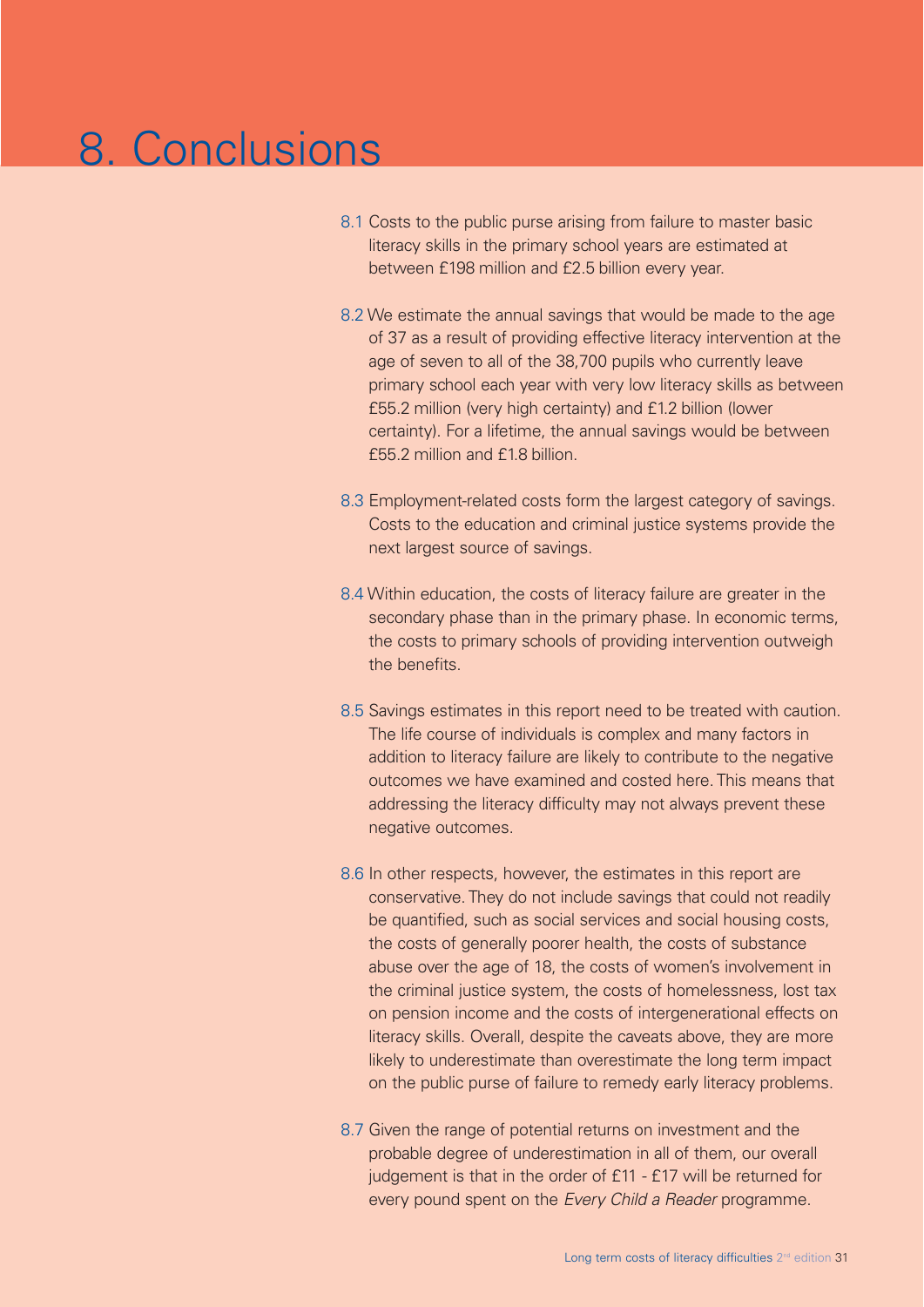| Appendix 1 Prevalence rates, frequency/duration and unit costs                      | p33 |
|-------------------------------------------------------------------------------------|-----|
| Appendix 2 Costs of SEN provision for pupils with literacy difficulties             | p35 |
| Appendix 3 Costs of Reading Recovery                                                | p44 |
| Appendix 4 Methodology                                                              | p46 |
| Appendix 5 A financial assessment of the costs and benefits of reading intervention | p47 |
| <b>Appendix 6 Authors</b>                                                           | p48 |
| References                                                                          | p49 |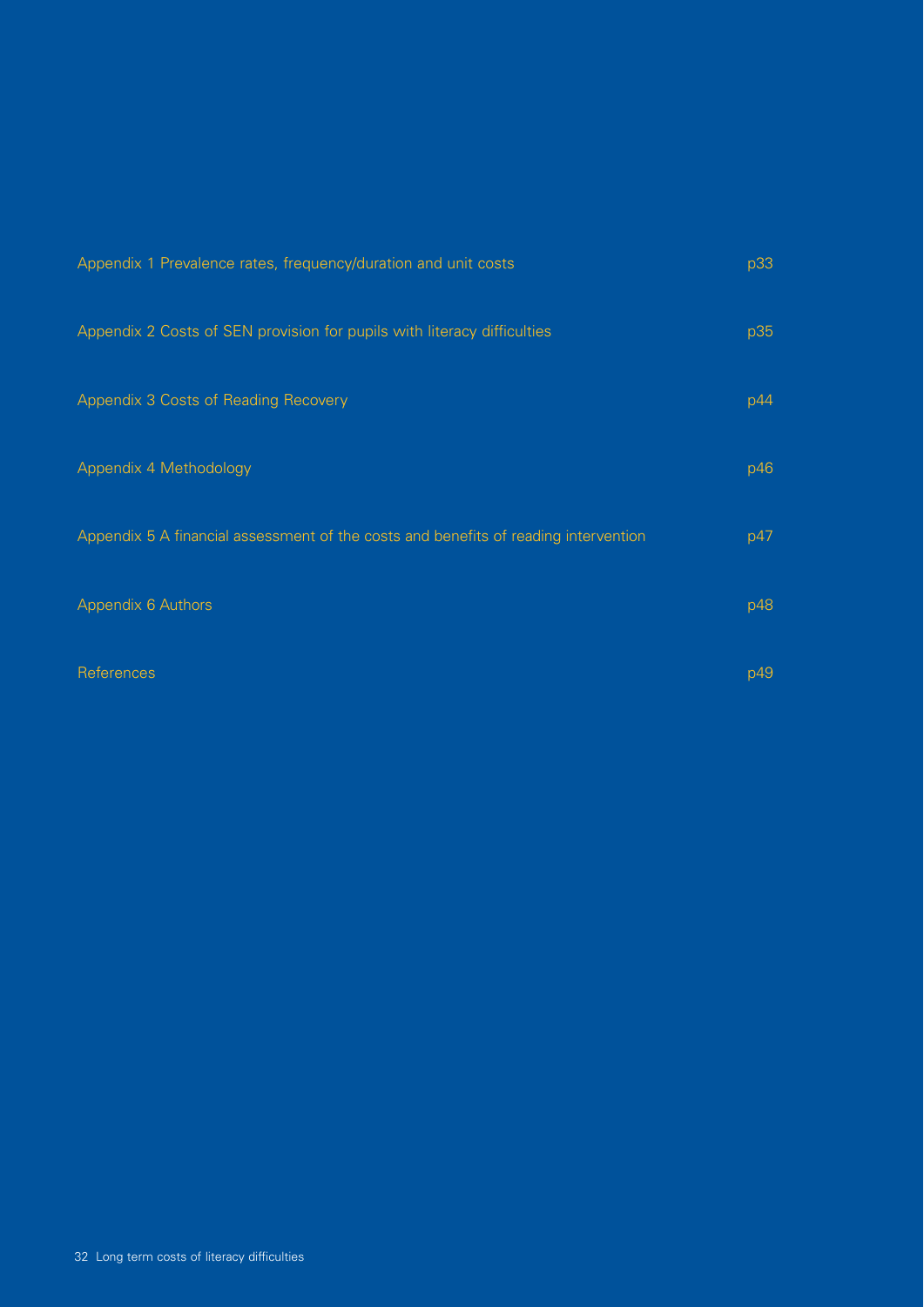### **Prevalence rates, frequency/duration and unit costs**

| Type of cost                                                    |           | Prevalence rate in<br>total population/<br>average readers                                                                           | Prevalence rate<br>in poor readers                                                                              | <b>Differential</b><br>prevalence | Frequency or<br>duration                                                                   | Costs                                                                                                                                                                                                                                  |
|-----------------------------------------------------------------|-----------|--------------------------------------------------------------------------------------------------------------------------------------|-----------------------------------------------------------------------------------------------------------------|-----------------------------------|--------------------------------------------------------------------------------------------|----------------------------------------------------------------------------------------------------------------------------------------------------------------------------------------------------------------------------------------|
| Non-Statemented<br>special needs<br>support linked to           | Primary   | $0\%$                                                                                                                                | 100% <sup>4</sup>                                                                                               | 100%                              | Age 7 to 11                                                                                | £2,187 <sup>5</sup> for the whole of Key<br>Stage 2 (2006 prices) inflated<br>to £2,389 at 2008 prices                                                                                                                                 |
| poor literacy skills                                            | Secondary |                                                                                                                                      |                                                                                                                 |                                   | Age 11 to 16                                                                               | £3,526 <sup>6</sup> for the whole of Key<br>Stages 3 and 4 (2006 prices)<br>inflated to £3,851 at 2008<br>prices                                                                                                                       |
| <b>Statements</b><br>of special<br>educational need<br>(Case 2) |           | $3\%$                                                                                                                                | 34% <sup>8</sup>                                                                                                | 31%                               | Age 11 to 16                                                                               | £1821 $^{\circ}$ p.a. at 2006 prices<br>inflated to £1,989 at 2008<br>prices                                                                                                                                                           |
| Educational<br>Psychologist (EP)<br>time                        |           | EPs involved with<br>5% of school<br>population <sup>10</sup>                                                                        | EPs involved<br>with 50% of<br>below Level 3<br>population <sup>11</sup>                                        | 45%                               | Assume 3 hours<br>on one occasion                                                          | £85 per hour EP time <sup>12</sup> at 2006<br>prices inflated to £91 at 2008<br>prices                                                                                                                                                 |
| Permanent<br>Exclusions                                         |           | 0.1% of total<br>school population <sup>13</sup>                                                                                     | $0.5\%$ <sup>14</sup>                                                                                           | 0.4%                              | Assume 1<br>permanent<br>exclusion and 1<br>year in Pupil<br><b>Referral Unit</b><br>(PRU) | £10,555, being £1000 per<br>exclusion in administrative<br>costs <sup>15</sup> and £12,555 per annum<br>cost of PRU less £3K age-<br>weighted pupil unit (AWPU) <sup>16</sup><br>at 2006 prices, inflated to<br>£11,528 at 2008 prices |
| Truancy                                                         |           | 2% of secondary<br>school population<br>who were average<br>or above readers<br>at end of KS2<br>classed as<br>truants <sup>17</sup> | 9% of secondary<br>school<br>population who<br>were very poor<br>readers at end<br>of KS2 classed<br>as truants | 7%                                | Assume one<br>prosecution and<br>an additional 2<br>hours EWO time                         | £1,530, being one prosecution<br>at £1500 and £15/hr EWO time <sup>18</sup><br>(2003 prices: inflated to £1,830<br>at 2008 prices)                                                                                                     |
| Adult basic skills<br>classes                                   |           | $0\%$                                                                                                                                | 14.3% <sup>19</sup>                                                                                             | 14.3%                             | Age $16 - 37$ and<br>$16 - 65$ men.<br>16 - 60 women<br>(lifetime figures)                 | £960 per person for entry<br>level courses <sup>20</sup>                                                                                                                                                                               |

4 It has been assumed that none of the pupils lifted out of the 'very low literacy' category will require SEN literacy and behaviour support throughout Key Stages 2, 3 and 4

5 , <sup>6</sup> Based on 2006 survey of schools' expenditure in two local authorities carried out by the authors

<sup>7</sup> Special educational needs in England, January 2006, DfES Statistical First Release

<sup>8</sup> Primary National Strategy statistics on profile of children attaining below National Curriculum Level 3 at the end of KS2

<sup>9</sup> 2006 survey of average costs of a Statement for specific literacy difficulties in three local authorities

<sup>10</sup>,<sup>11</sup>,<sup>12</sup> Information from local authority contacts

<sup>13</sup>, <sup>14</sup>, <sup>17</sup> Data on Y9 provided by the then DfES; Y9 used as proxy for secondary age group

<sup>15</sup> Goodall, E. School's Out (2005) London: New Philanthropy Capital

16 Jackson, S. et al (2002) The costs and benefits of educating children in care. Working paper number 4. London: Centre for Longitudinal Studies

18 Estimating the short and longer term costs of statutory homelessness to households and service providers (2003) Croydon: Institute of Public Finance

<sup>19</sup> Bynner, J. and Parsons, S. (1997) It doesn't get any better, Basic Skills Agency

<sup>20</sup> Woodward, D. (2008) Skills for Life: Progress in Improving Adult Literacy and Numeracy, National Audit Office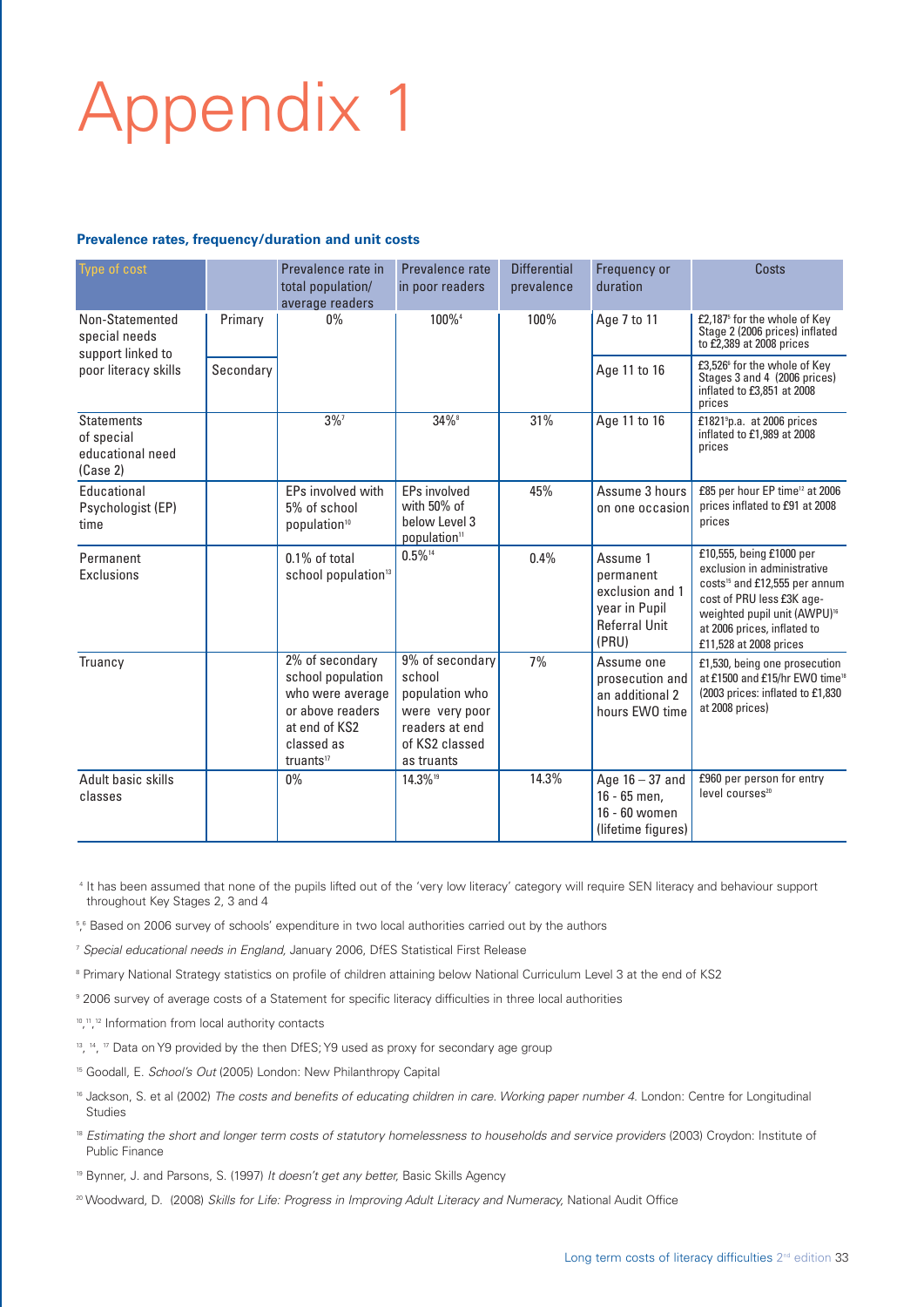| Type of cost                                                          |            | Prevalence rate in<br>total population/<br>average readers                                                                                                                                                                                                   | Prevalence rate<br>in poor readers                                                                                                                                                              | <b>Differential</b><br>prevalence                                                                                                                                                                                          | Frequency or<br>duration                                                       | Costs                                                                                                                                                                                                                                             |
|-----------------------------------------------------------------------|------------|--------------------------------------------------------------------------------------------------------------------------------------------------------------------------------------------------------------------------------------------------------------|-------------------------------------------------------------------------------------------------------------------------------------------------------------------------------------------------|----------------------------------------------------------------------------------------------------------------------------------------------------------------------------------------------------------------------------|--------------------------------------------------------------------------------|---------------------------------------------------------------------------------------------------------------------------------------------------------------------------------------------------------------------------------------------------|
| Employment -<br>revenue                                               |            | Men who left<br>school at 16 and<br>had average<br>literacy skills had<br>17.9 years of full<br>employment by age<br>of 37. Women who<br>left school at 16<br>and had average<br>levels of literacy<br>had 10.2 years in<br>full time work up to<br>age 3721 | Women who<br>left school at 16<br>with very low<br>literacy had an<br>average of 7.5<br>years in full<br>time work up to<br>age 37. Men<br>had 15.4 years<br>in full time<br>work <sup>22</sup> | Males 2.5 years<br>of employment<br>by the age of<br>37, equivalent<br>to 5.85 years to<br>the age of 65.<br>Females 2.7<br>years of<br>employment by<br>the age of 37,<br>equivalent to<br>5.66 years to<br>the age of 60 | Age 16 - 37<br>Age 16 - 65 men<br>and $16 - 60$<br>women (lifetime<br>figures) | Tax and NI rate for men for the<br>lost years of employment<br>assumed to be 26.5% and for<br>women 24.4% <sup>23</sup><br>An indirect tax rate of 32% for<br>the lost years of employment<br>and earnings differential for<br>both men and women |
| Employment -<br>benefits                                              | Males only |                                                                                                                                                                                                                                                              |                                                                                                                                                                                                 | Males: 2.5<br>vears on<br>benefit                                                                                                                                                                                          | Age 16-37                                                                      | Based on average payments of<br>Job Seeker's Allowance <sup>24</sup> and<br>council tax and housing<br>benefits <sup>25</sup> distributed evenly<br>from age 16 to 37/65                                                                          |
| Not in Education,<br>Employment or<br>Training (NEET)<br>social costs |            | $2\%^{26}$                                                                                                                                                                                                                                                   | 26%27                                                                                                                                                                                           | 24%                                                                                                                                                                                                                        | Age 16-18                                                                      | £5,802 (male) and £10,072<br>(female) at 2006 prices inflated<br>to £6,428 (male) and £11,092<br>(female) at 2008 prices                                                                                                                          |
| Depression                                                            |            | 8% of men and 10%<br>of women with<br>average literacy<br>classified as<br>depressed <sup>28</sup>                                                                                                                                                           | 18% of men and<br>36% of women<br>with very low<br>literacy classified<br>as depressed <sup>22</sup>                                                                                            | 10% for men<br>26% for women                                                                                                                                                                                               | Age 18-37                                                                      | £194 per person p.a. (2008<br>prices: inflated from £125 pp<br>p.a. at 1993 prices using RPI) <sup>29</sup>                                                                                                                                       |
| Obesity                                                               |            | Men with good<br>literacy 7% Women<br>with good literacy<br>5%                                                                                                                                                                                               | Men with very<br>poor literacy 11% Women 5%30<br>Women with very<br>poor literacy 10%                                                                                                           | Men 4%                                                                                                                                                                                                                     | Age 18-37                                                                      | £446 per person p.a.(2006<br>prices) inflated to £487 at 2008<br>prices                                                                                                                                                                           |
| Crime                                                                 | Males only | $2.8\%$ <sup>31</sup>                                                                                                                                                                                                                                        | 15.6%32                                                                                                                                                                                         | 13%                                                                                                                                                                                                                        | Age 11-27 (lower<br>bound figures)<br>and 11-65 (upper-<br>bound figures)      | £578 p.a. (1998 prices) inflated<br>to £767 p.a. at 2008 prices                                                                                                                                                                                   |

<sup>21, 22</sup> Bynner, J. and Parsons, S. (1997) It doesn't get any better, Basic Skills Agency

<sup>23</sup> Based on Inland Revenue data for 2003-4 (the latest publicly available on the Office for National Statistics website) for the percentage of average earnings paid in income tax and NI contributions

<sup>24</sup> DWP statistics Jobseeker's Allowance Claimants (5% sample) Weekly amount in payment (£ per week): Family Type by Income Based JSA February 2008

- <sup>25</sup> DWP statistics Housing Benefit & Council Tax Benefit Quarterly Summary Statistics: August 2007
- $26$ ,  $27$  Jackson, S. et al (2002) The costs and benefits of educating children in care, op. cit. 2% of those with 5 good GCSEs are NEET. 26% of those with no A\* to G GCSEs are NEET. Achieving no A\* to G GCSEs has been used as a proxy for very low literacy skills.
- <sup>28</sup> Bynner, J. and Parsons, S. (1997) It doesn't get any better. London: Basic Skills Agency
- <sup>29</sup> Feinstein, L. (2002) Quantitative estimates of the social benefits of learning, 2: Health (Depression and obesity) London: Centre for Research on the Wider Benefits of Learning
- 30 Bynner, J. and Parsons, S.(2001) Health, well being and literacy; evidence from the 1970 British cohort study, unpublished report, CEDC

<sup>31</sup> Scott, S. et al (2001) Financial cost of social exclusion: follow up study of antisocial children into adulthood. British Medical Journal. 323. Children with conduct disorders' crime costs were £51,224 up to age 28 (£46,550 more than a person with no conduct disorders.)

32 2006 survey of schools' SEN provision in two local authorities carried out by the authors: % of pupils with literacy difficulties also receiving SEN help for conduct disorder (BESD)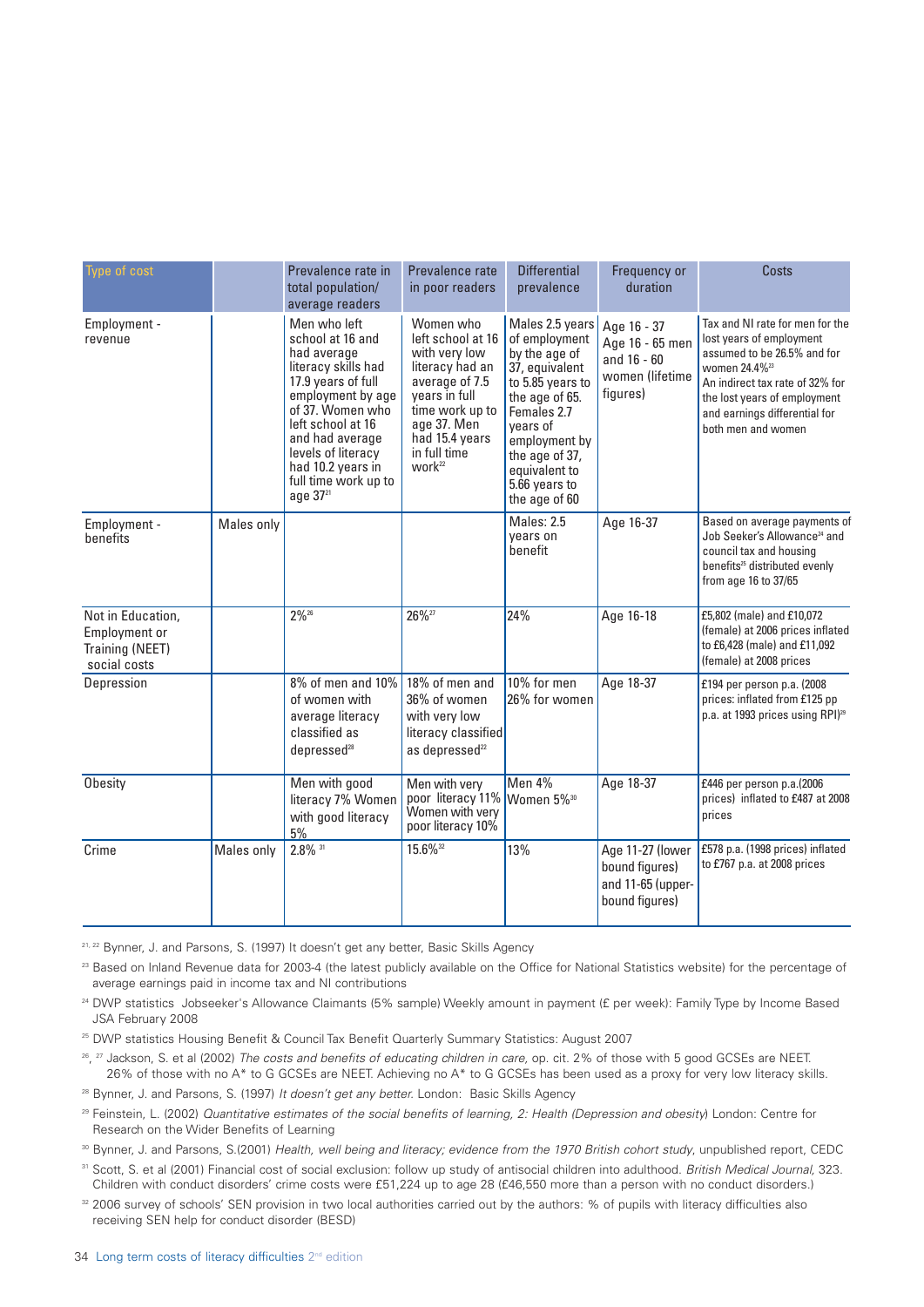# opendix 2

### **Costs of SEN provision for pupils with literacy difficulties**

The four schools chosen for this study are from two different local authorities and represent extreme ends of the scale of social deprivation.

#### **Summary: Secondary**

| Year group                                               | Total costs<br><b>School A</b> | No. of pupils<br>involved | <b>Total costs</b><br><b>School B</b> | No. of pupils<br>involved | <b>Total costs</b><br><b>Schools</b><br>A and B | <b>Total numbers</b><br><b>Schools</b><br>A and B | Average cost<br>per pupil |  |  |
|----------------------------------------------------------|--------------------------------|---------------------------|---------------------------------------|---------------------------|-------------------------------------------------|---------------------------------------------------|---------------------------|--|--|
|                                                          | 27708                          | 20                        | 32226                                 | 51                        | 59934                                           | 71                                                | 844                       |  |  |
| 8                                                        | 5720                           | 9                         | 5446                                  | 15                        | 11166                                           | 24                                                | 465                       |  |  |
| 9                                                        | 4040                           |                           | 4163                                  | 12                        | 8203                                            | 19                                                | 432                       |  |  |
| 10                                                       | 5260                           | 18                        | 6960                                  | 16                        | 12220                                           | 34                                                | 359                       |  |  |
| 11                                                       | 13630                          | 11                        | 27743                                 | 18                        | 41373                                           | 29                                                | 1426                      |  |  |
| Average total cost per pupil over their secondary career |                                |                           |                                       |                           |                                                 |                                                   |                           |  |  |

Range: £305 (group literacy intervention with a teaching assistant (TA), two hours per week, in Year 7 and 8) to £16,328 (3 hours per week 1-1 literacy support from a TA in year 7-9, one hour per week of behaviour support for one year, an alternative curriculum in Year 10 and a Year 11 full time college placement following exclusion from school)

A typical pathway for a pupil entering the school with very low literacy skills, based on the current pattern of provision in each year group in the schools visited, would be :

- **In Year 7,** either a nurture group, or 1-1 or small group reading intervention plus a small amount of in-class support in other subjects, or a spelling group.
- **In Year 8,** either continued reading intervention in a small group or 1-1, or a spelling group, and possibly support for behavioural needs.
- **In Year 9,** either continued reading intervention or spelling support, and possibly support for behavioural needs.

**In Year 10,** spelling and coursework support whilst following traditional GCSE courses, or small-class teaching on an alternative curriculum.

**In Year 11,** coursework support, or small class teaching on an alternative curriculum, or possibly an early college placement or other alternative provision for disaffected pupils.

| Year group                                    | <b>Total costs</b><br><b>School A</b> | No. of pupils<br>involved | <b>Total costs</b><br><b>School B</b> | No. of pupils<br>involved | <b>Total costs</b><br><b>Schools</b><br>A and B | <b>Total numbers</b><br><b>Schools</b><br>A and B | Average cost<br>per pupil |  |
|-----------------------------------------------|---------------------------------------|---------------------------|---------------------------------------|---------------------------|-------------------------------------------------|---------------------------------------------------|---------------------------|--|
| 3                                             | 5458                                  | 11                        | 2718                                  | 10                        | 8176                                            | 21                                                | 389                       |  |
| 4                                             | 8962                                  | 13                        | 2711                                  | 8                         | 11673                                           | 21                                                | 556                       |  |
| 5                                             | 6508                                  |                           | 2182                                  | $\overline{4}$            | 8690                                            | 11                                                | 790                       |  |
| $6\phantom{1}$                                | 3704                                  |                           | 1264                                  | 3                         | 4968                                            | 11                                                | 452                       |  |
| Average total cost per pupil over Key Stage 2 |                                       |                           |                                       |                           |                                                 |                                                   |                           |  |

### **Summary: Primary (Key Stage 2)**

Range: £171 (one year of Additional Literacy Support in a group with a TA), to £3,362 (one year ALS in a group, plus group behaviour support with Learning Mentor in Year 3, 1-1 literacy teaching in Years 4 and 5, 1-1 behaviour support and continued literacy work with a TA in Year 6)

A typical pathway for a pupil entering Y3 with very low literacy skills, based on the current pattern of provision in each year group in the schools visited, would be some form of additional literacy support (variously in a group or 1-1) throughout Key Stage 2, in-class support from a TA in the literacy hour, plus behavioural interventions for some children.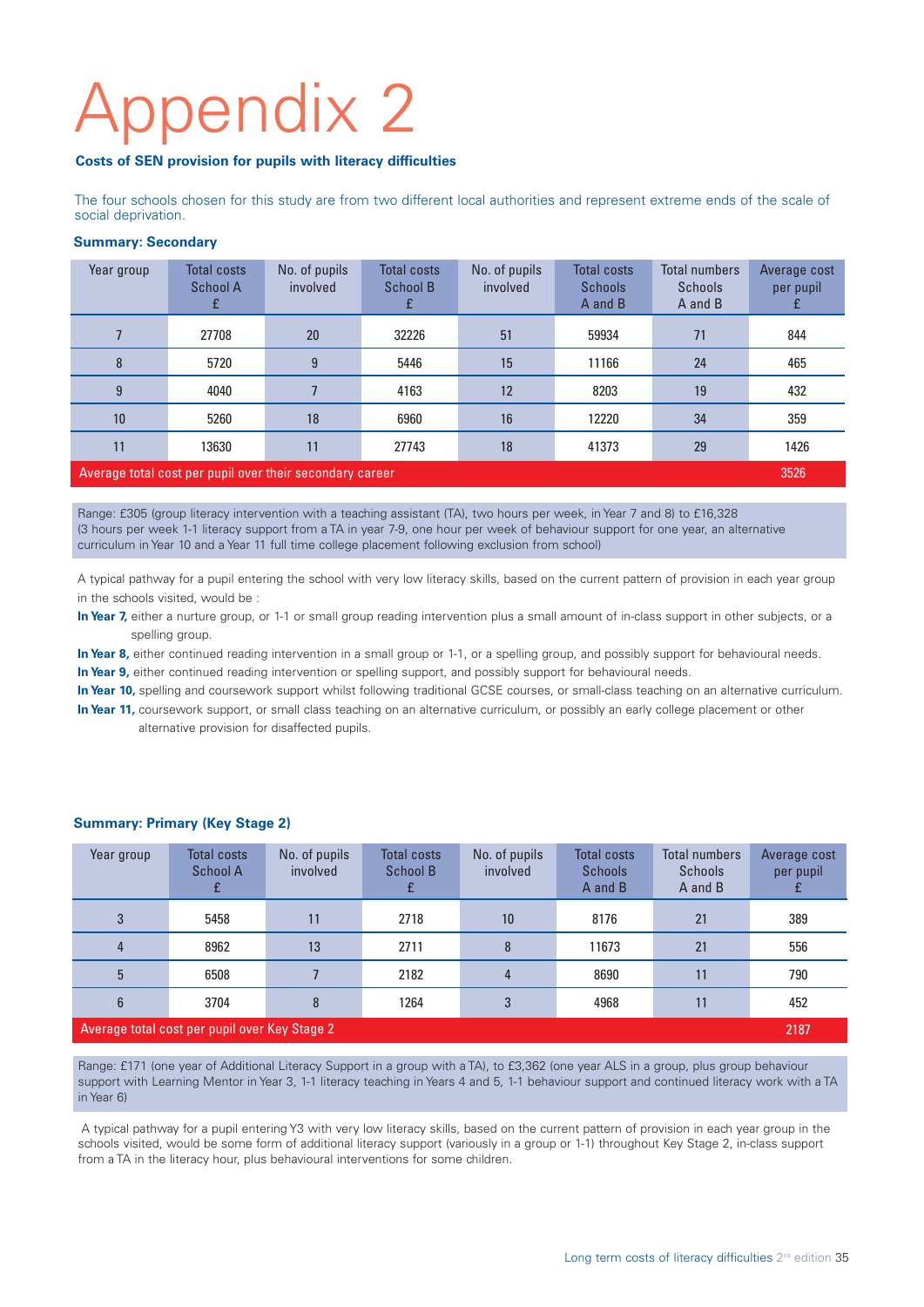### **The provision: Secondary school A**

School A is a large city secondary school with 1265 pupils on roll. It serves a mainly prosperous area. The proportion of pupils with special educational needs is in line with the national average.

|                                                    | <b>Group size</b>                     | Costs per hour<br>£ | Hours per week        | Weeks per year | <b>Total annual cost</b><br>£ | Number of pupils<br>served in year<br>group |
|----------------------------------------------------|---------------------------------------|---------------------|-----------------------|----------------|-------------------------------|---------------------------------------------|
| Year 7                                             |                                       |                     |                       |                |                               |                                             |
| <b>Read Write Inc.</b>                             | 3                                     | 25                  | $5\phantom{.0}$       | 40             | 5000                          |                                             |
| Spelling group                                     | $\overline{4}$                        | 25                  | $\mathbf{1}$          | 40             | 1000                          |                                             |
| Individual literacy<br>programme with<br><b>TA</b> | $\overline{1}$                        | 12                  | 3                     | 40             | 1440                          |                                             |
| In class support<br>for same child                 | $\overline{1}$                        | 12                  | 3                     | 40             | 1440                          |                                             |
| Small nurture<br>group class                       | 12                                    |                     | <b>Full timetable</b> | 40             | 18828*                        |                                             |
| <b>Totals for Year 7</b>                           |                                       |                     |                       |                | 27708                         | 20                                          |
| Year 8                                             |                                       |                     |                       |                |                               |                                             |
| <b>Read Write Inc.</b>                             | 3 (Y8/9 group,<br>combined gp size 5) | 25                  | $\overline{4}$        | 40             | 2400                          |                                             |
| Spelling group                                     | $\overline{4}$                        | 25                  | $\mathbf{1}$          | 40             | 1000                          |                                             |
| Individual literacy<br>programme with<br><b>TA</b> | 1                                     | 12                  | 3                     | 40             | 1440                          |                                             |
| In class support<br>for same child                 | $\overline{1}$                        | 12                  | $\overline{1}$        | 40             | 480                           |                                             |
| Counselling                                        | $\overline{1}$                        | 25                  | $\mathbf{1}$          | $\bf{8}$       | 200                           |                                             |
| Art therapy                                        | $\overline{1}$                        | 25                  | $\mathbf{1}$          | 8              | 200                           |                                             |
| <b>Totals for Year 8</b>                           |                                       |                     |                       |                | 5720                          | $\overline{9}$                              |
| Year 9                                             |                                       |                     |                       |                |                               |                                             |
| <b>Read Write Inc</b>                              | 2 (Y8/9 group,<br>combined gp size 5) | 25                  | $\overline{4}$        | 40             | 1600                          |                                             |
| Spelling group                                     | $\overline{4}$                        | 25                  | $\mathbf{1}$          | 40             | 1000                          |                                             |
| Individual literacy<br>programme with<br>TA        | $\overline{1}$                        | 12                  | $\mathbf{3}$          | 40             | 1440                          |                                             |
| <b>Totals for Year 9</b>                           |                                       |                     |                       |                | 4040                          | $\overline{1}$                              |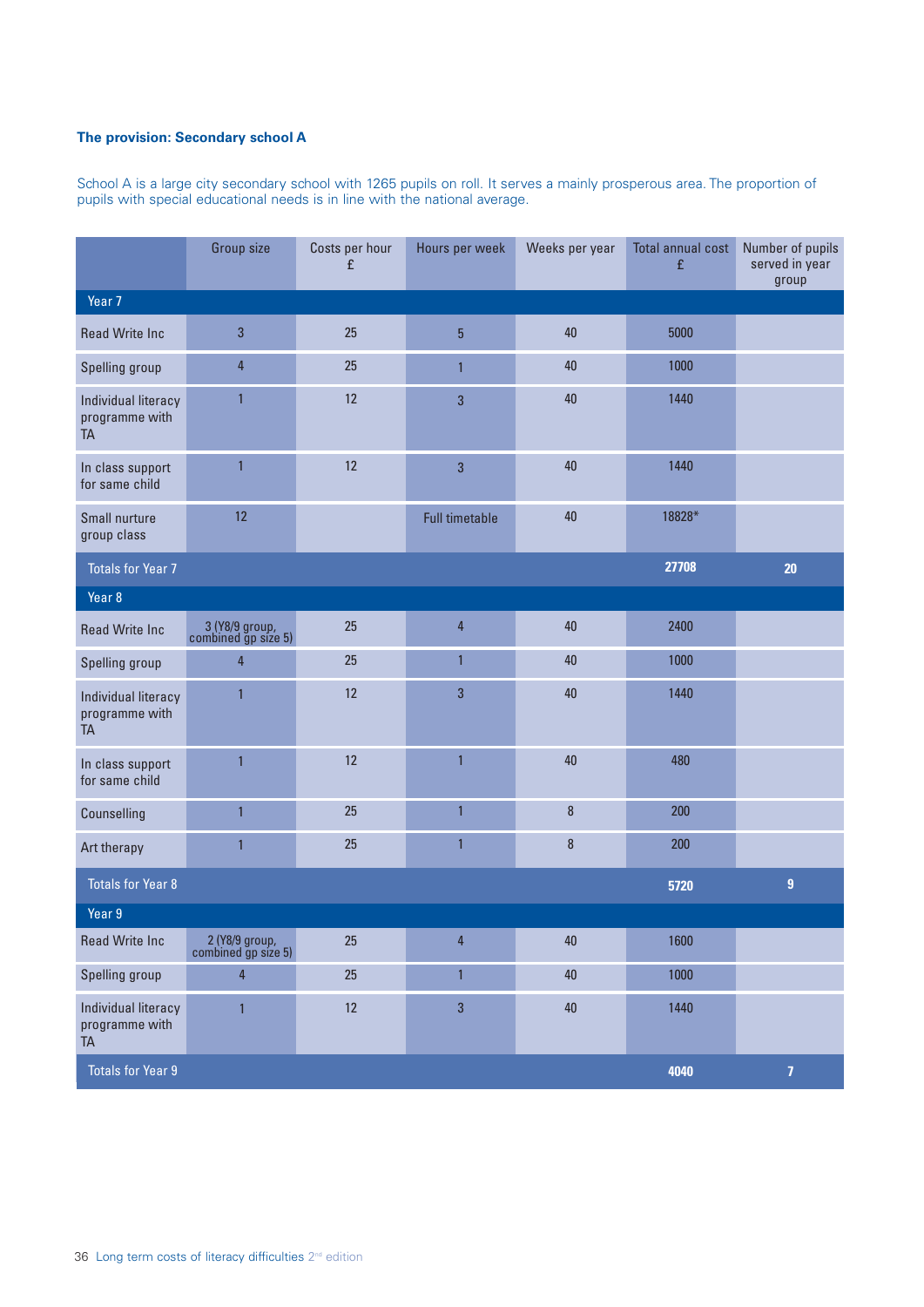### **The provision: Secondary school A** continued

|                                                            | Group size     | Costs per hour<br>£ | Hours per week                | Weeks per year | <b>Total annual</b><br>cost<br>£ | Number of pupils<br>served in year<br>group |
|------------------------------------------------------------|----------------|---------------------|-------------------------------|----------------|----------------------------------|---------------------------------------------|
| Year 10                                                    |                |                     |                               |                |                                  |                                             |
| Spelling group                                             | $\overline{4}$ | 25                  | $\mathbf{1}$                  | 40             | 1000                             |                                             |
| Coursework<br>support                                      | $\overline{4}$ | 25                  | $\overline{1}$                | 40             | 1000                             |                                             |
| Alternative<br>curriculum:<br>Media studies<br>group       | 10             | 25                  | 2.5                           | 40             | 1630**                           |                                             |
| Alternative<br>curriculum: Key<br>skills group             | 10             | 25                  | 2.5                           | 40             | 1630**                           |                                             |
| <b>Totals for Year 10</b>                                  |                |                     |                               |                | 5260                             | 18                                          |
| Year 11                                                    |                |                     |                               |                |                                  |                                             |
| Coursework<br>support                                      | $\overline{4}$ | 25                  | $\mathbf{1}$                  | 40             | 1000                             |                                             |
| Alternative<br>curriculum:<br>Leisure and<br>tourism group | 10             | 25                  | 2.5                           | 40             | 1630**                           |                                             |
| Early college<br>transfer<br>placement                     | $\overline{1}$ |                     | <b>Full time</b><br>placement | 40             | 11000                            |                                             |
| <b>Totals for Year 11</b>                                  |                |                     |                               |                | 13630                            | 11                                          |

\*This represents the added cost (£1569 per pupil per year) of running a group of 12 at £3018 per pupil per year in place of a standard group of 25 pupils at £1449 per pupil per year

\*\* Also represents added costs related to group size reduced below the standard 25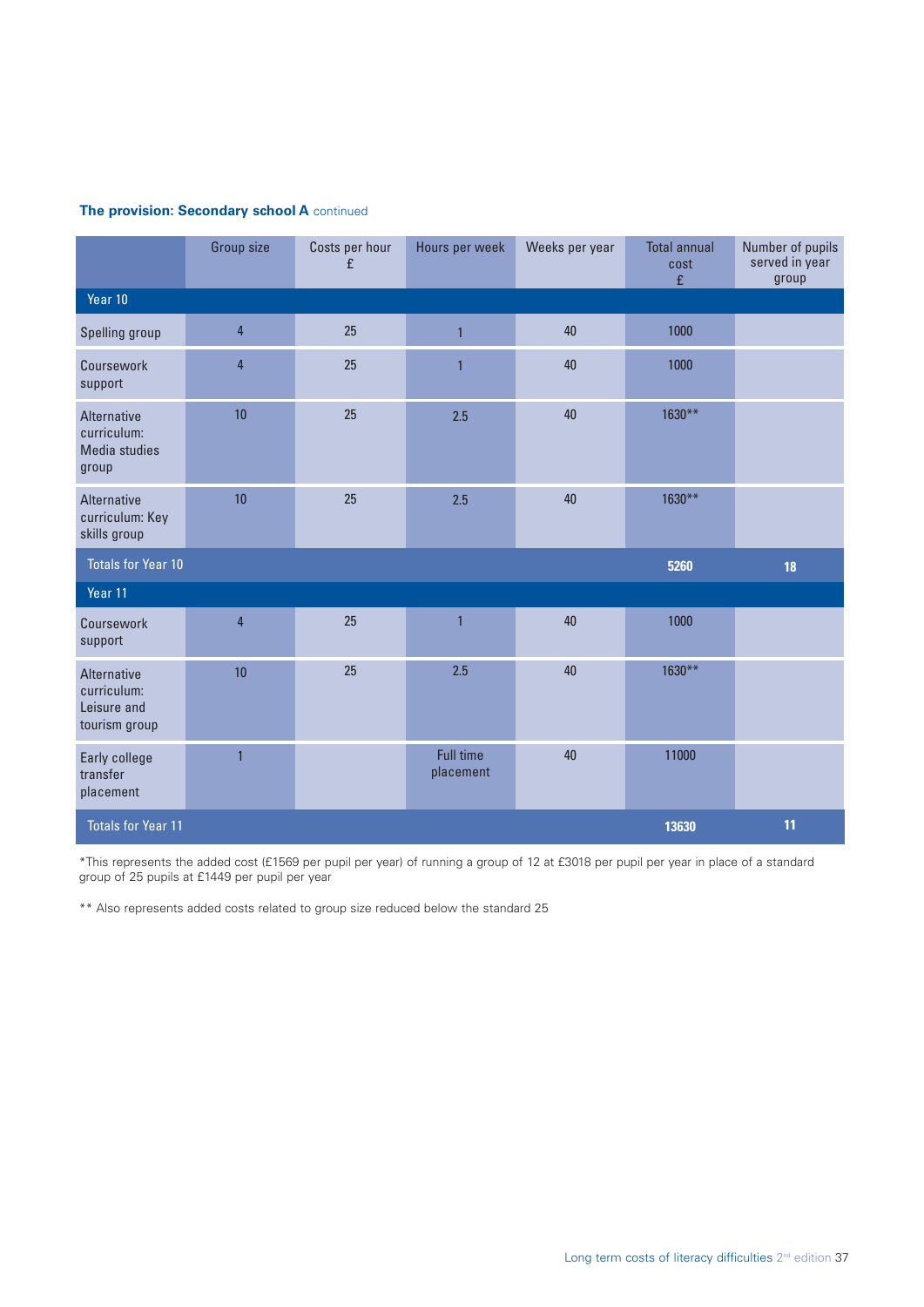### **The provision: Secondary school B**

School B is a smaller urban secondary school with 811 pupils on roll. It serves an area of considerable social deprivation. Entitlement to free school meals is more than twice the national average. The percentage of students with special educational needs is above average. In 2005 35 children (25% of the cohort) entered the school with below National Curriculum Level 3 attainment in English.

|                                                   | <b>Group size</b>       | Costs per hour<br>£ | Hours per week                                  | Weeks per year | <b>Total annual</b><br>cost<br>$\pmb{\mathrm{f}}$ | Number of pupils<br>served in year<br>group |
|---------------------------------------------------|-------------------------|---------------------|-------------------------------------------------|----------------|---------------------------------------------------|---------------------------------------------|
| Year 7                                            |                         |                     |                                                 |                |                                                   |                                             |
| <b>Read Write Inc.</b>                            | 11                      | 30                  | $\overline{4}$                                  | 40             | 2684**                                            |                                             |
| Read Write Inc in<br>small nurture<br>group class | 16                      | 30                  | $\overline{4}$                                  | 40             | 1728**                                            |                                             |
| <b>Read Write Inc</b>                             | $\overline{4}$          | 9.52                | $\overline{4}$                                  | 40             | 1523                                              |                                             |
| <b>Read Write Inc</b>                             | $\overline{4}$          | 30                  | $\overline{4}$                                  | 40             | 4800                                              |                                             |
| <b>Read Write Inc</b>                             | $\overline{2}$          | 30                  | $\overline{4}$                                  | 40             | 4800                                              |                                             |
| <b>Read Write Inc</b>                             | $\overline{\textbf{8}}$ | 30                  | $6\phantom{1}$                                  | 40             | 7200                                              |                                             |
| <b>Read Write Inc</b>                             | 6                       | 30                  | $\boldsymbol{6}$                                | 40             | 7200                                              |                                             |
| Support for<br>behaviour and<br>attendance        | $\overline{1}$          | 14.32               | 1 per child, 4 of<br>above children<br>involved |                | 2291                                              |                                             |
| <b>Totals for Year 7</b>                          |                         |                     |                                                 |                | 32226                                             | 51                                          |
| Year 8                                            |                         |                     |                                                 |                |                                                   |                                             |
| <b>Read Write Inc.</b>                            | 11                      | 30                  | $\mathbf{3}$                                    | 40             | $2013***$                                         |                                             |
| <b>Read Write Inc</b>                             | $\overline{4}$          | 9.52                | $\overline{3}$                                  | 40             | 1142                                              |                                             |
| Support for<br>behaviour and<br>attendance        | $\overline{1}$          | 14.32               | 1 per child, 4 of<br>above children<br>involved | 40             | 2291                                              |                                             |
| <b>Totals for Year 8</b>                          |                         |                     |                                                 |                | 5446                                              | 15                                          |
| Year 9                                            |                         |                     |                                                 |                |                                                   |                                             |
| <b>Read Write Inc</b>                             | 12                      | 30                  | 3                                               | 40             | 1872**                                            |                                             |
| Support for<br>behaviour and<br>attendance        | $\overline{1}$          | 14.32               | 1 per child, 4 of<br>above children<br>involved |                | 2291                                              |                                             |
| <b>Totals for Year 9</b>                          |                         |                     |                                                 |                | 4163                                              | 12                                          |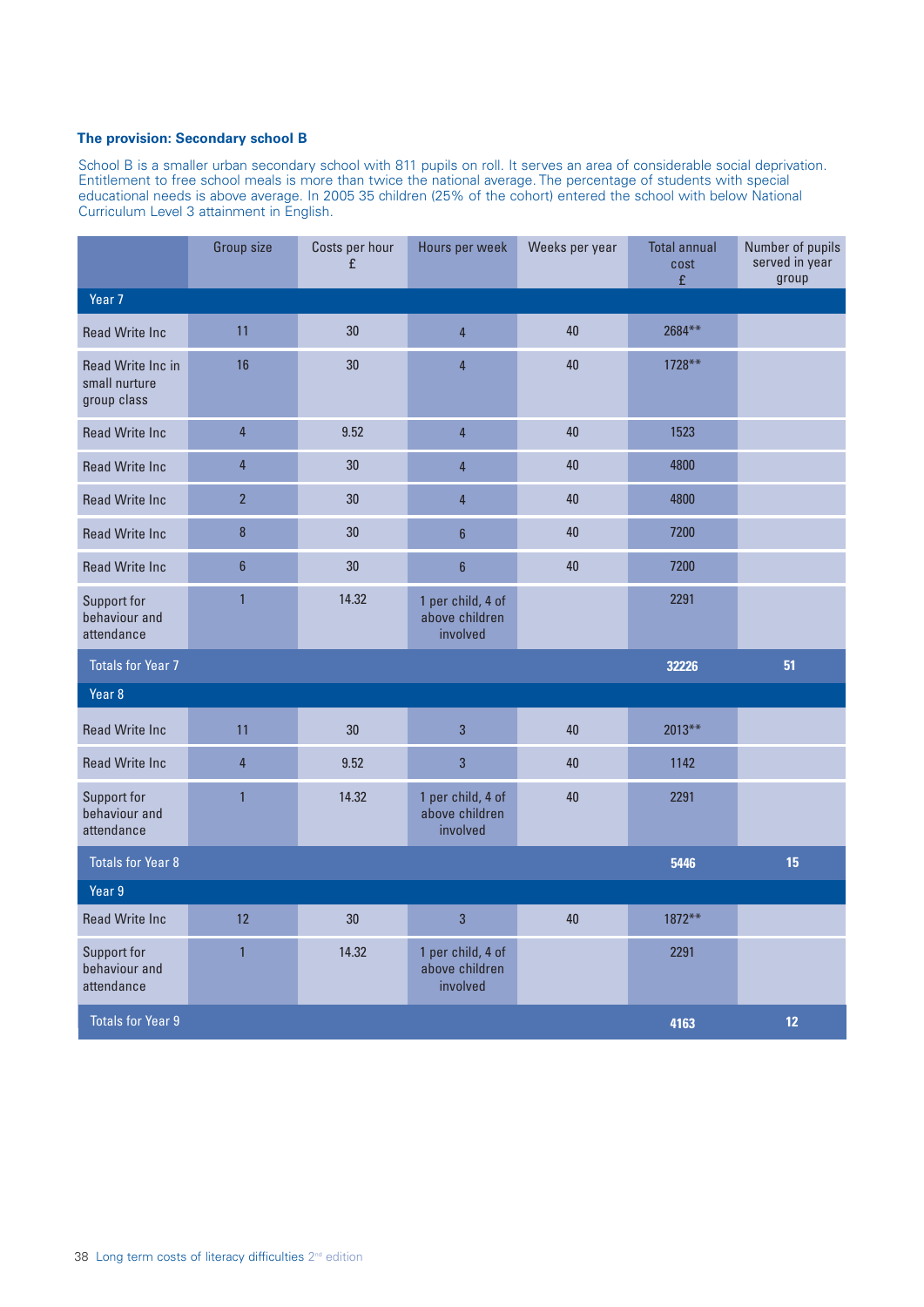### **The provision: Secondary school B** continued

|                                                                | <b>Group size</b> | Costs per hour<br>£ | Hours per week         | Weeks per year | <b>Total annual</b><br>cost<br>${\bf f}$ | Number of pupils<br>served in year<br>group |
|----------------------------------------------------------------|-------------------|---------------------|------------------------|----------------|------------------------------------------|---------------------------------------------|
| Year 10                                                        |                   |                     |                        |                |                                          |                                             |
| Alternative<br>curriculum taught<br>part-time in<br>school     | 16                | 30                  | $\overline{5}$         | 40             | $2160**$                                 |                                             |
| Alternative<br>curriculum taught<br>part-time at FE<br>college | 16                |                     | 10                     |                | 4800<br>fee to college                   |                                             |
| <b>Totals for Year 10</b>                                      |                   |                     |                        |                | 6960                                     | 16                                          |
| Year 11                                                        |                   |                     |                        |                |                                          |                                             |
| Alternative<br>curriculum taught<br>part-time in<br>school     | $\overline{9}$    | 30                  | $\overline{5}$         | 40             | 3843**                                   |                                             |
| Alternative<br>curriculum taught<br>part-time at FE<br>college | $\overline{9}$    |                     | 10                     | 40             | 4800<br>fee to college                   |                                             |
| Early college<br>placements                                    | $\overline{7}$    |                     | Full-time<br>provision |                | 12600                                    |                                             |
| Part-time<br>placements in<br><b>Pupil Referral</b><br>Unit    | $\overline{2}$    |                     | Variable               |                | 6000                                     |                                             |
| <b>Totals for Year 11</b>                                      |                   |                     |                        |                | 27743                                    | 18                                          |

\*\* Represents added costs related to group size reduced below the standard 25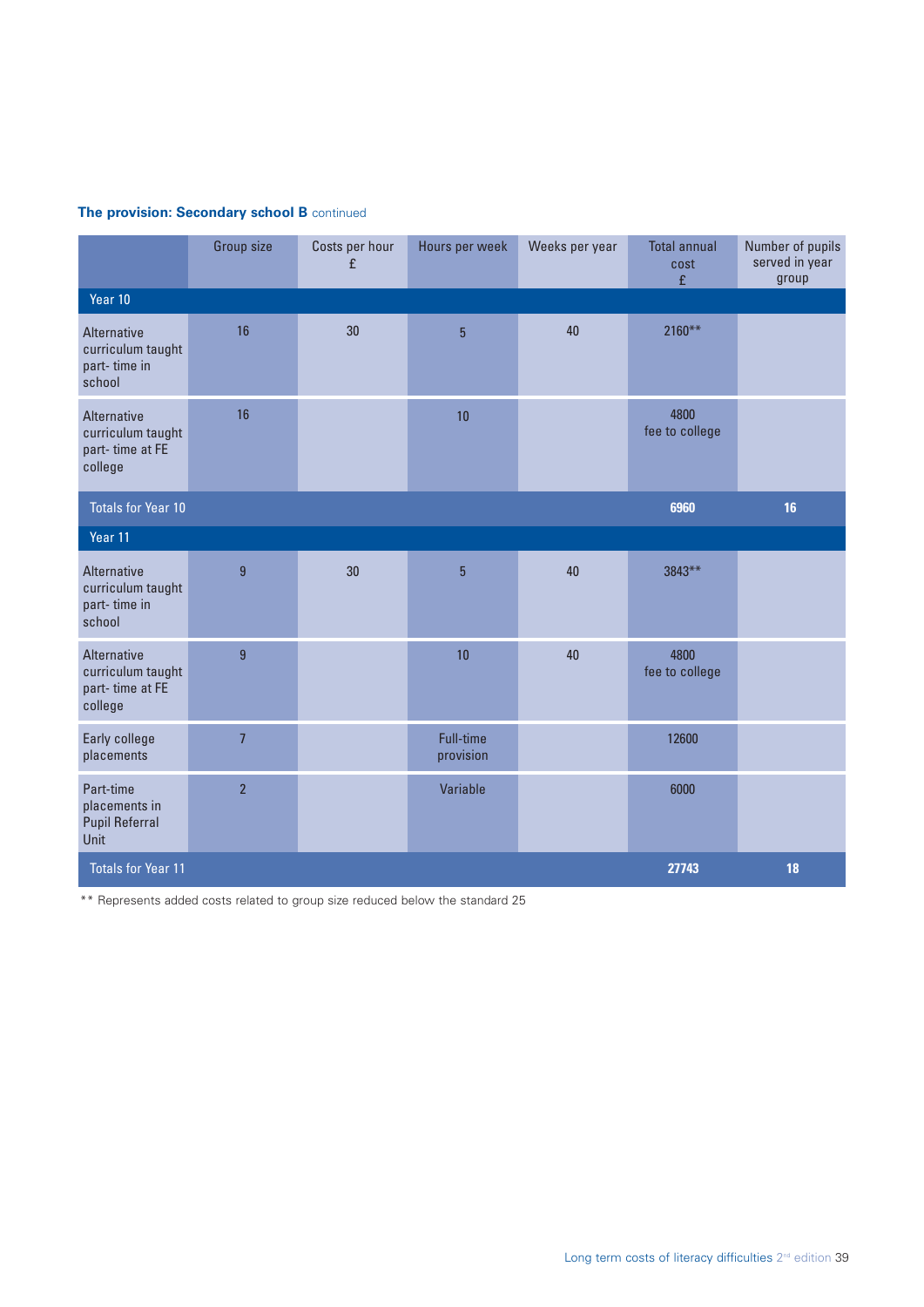### **The provision: Primary school A**

#### **Key Stage 2 provision for pupils with literacy difficulties (entering Key Stage 2 below National Curriculum Level 2 in English)**

School A has 235 pupils on roll and serves an area of high social deprivation. The percentage of children eligible for free school meals is above the national average at 34%. The percentage of pupils with special educational needs is above average at 26.3%. The school also has high pupil mobility. Only pupils who attended the school in Key Stage 1, and might therefore have had access to Reading Recovery had it been available, have been included. Pupils joining the school over the course of Key Stage 2 have been excluded from the costings, as have all pupils whose need for literacy support is solely linked to EAL factors. Costs related to attendance support linked to children's literacy difficulties have not been included.

Actual 2005-6 costs have been used for the TAs and Learning Mentors providing the support. Costings for teacher time are average not actual, and are conservative. The hourly rate of £30 is based on a teacher at point 1 of the upper pay scale with two SEN points. Actual delivery was in some cases by teachers on the leadership scale, at a much higher hourly rate.

|                                                                               | Group<br>size  | <b>Staffing costs</b><br>per hour  <br>£ | Hours per<br>intervention<br>per week | Number of<br>pupils served in<br>year group* | <b>Total hours</b><br>staffing<br>per week | <b>Weeks</b><br>per year | <b>Total annual</b><br>cost<br>$\mathbf f$ |
|-------------------------------------------------------------------------------|----------------|------------------------------------------|---------------------------------------|----------------------------------------------|--------------------------------------------|--------------------------|--------------------------------------------|
| Year 3                                                                        |                |                                          |                                       |                                              |                                            |                          |                                            |
| 1-1 Literacy<br>skills work<br>with TA                                        | $\overline{1}$ | 5.7                                      | 1.5                                   | 5                                            | 7.5                                        | 40                       | 1710                                       |
| <b>Behaviour</b><br>support with<br>Learning<br><b>Mentor</b>                 | $\overline{1}$ | 13.0                                     | 2.5                                   | $\overline{1}$                               | 2.5                                        | 40                       | 1300                                       |
| <b>ALS</b><br>(Additional<br>Literacy<br>Support) plus<br>extended<br>writing | $5\phantom{.}$ | 7.2                                      | 3.5                                   | $5\phantom{.}$                               | 3.5                                        | 40                       | 1008                                       |
| PAT spelling                                                                  | 5              | 13.0                                     | 2.5                                   | (5)                                          | 2.5                                        | 40                       | 1300                                       |
| '15 minutes<br>a day'<br>programme                                            | 5              | 7.0                                      | 0.5                                   | (5)                                          | 0.5                                        | 40                       | 140                                        |
| <b>Totals for Year 3</b>                                                      |                |                                          |                                       | 11                                           |                                            |                          | 5458                                       |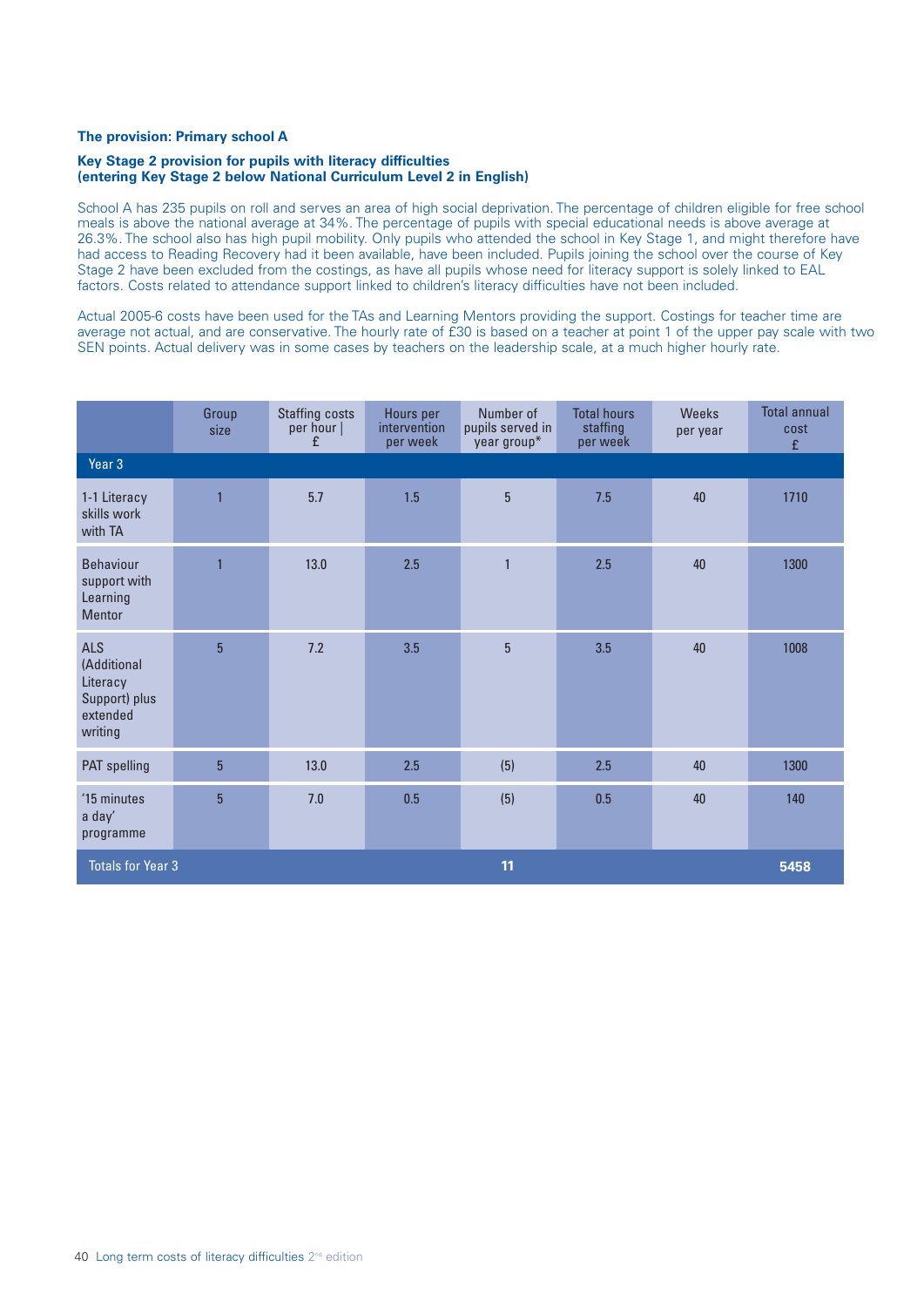### The provision: Primary school A continued

|                                                        | Group<br>size    | <b>Staffing costs</b><br>per hour<br>£ | Hours per<br>intervention<br>per week | Number of<br>pupils served in<br>$y$ ear group* | <b>Total hours</b><br>staffing<br>per week | Weeks<br>per year | <b>Total annual</b><br>cost<br>$\pmb{\mathrm{f}}$ |  |  |  |
|--------------------------------------------------------|------------------|----------------------------------------|---------------------------------------|-------------------------------------------------|--------------------------------------------|-------------------|---------------------------------------------------|--|--|--|
| Year 4                                                 |                  |                                        |                                       |                                                 |                                            |                   |                                                   |  |  |  |
| 1-1 Literacy<br>skills work<br>with TA                 | $\mathbf{1}$     | 5.7                                    | 3.5                                   | 3                                               | 10.5                                       | 40                | 2394                                              |  |  |  |
| 1-1 teaching<br>on Reading<br>Recovery<br>principles   | $\mathbf{1}$     | 30                                     | 1.5                                   | 1(1)                                            | 3                                          | 40                | 3600                                              |  |  |  |
| <b>Behaviour</b><br>support with<br>Learning<br>Mentor | $\overline{3}$   | 13                                     | $\overline{1}$                        | 3                                               | $\overline{1}$                             | 40                | 520                                               |  |  |  |
| ALS plus<br>extended<br>writing                        | 5 <sup>5</sup>   | 7.2                                    | 3.5                                   | $5\phantom{.0}$                                 | 3.5                                        | 40                | 1008                                              |  |  |  |
| PAT spelling                                           | $6\phantom{a}$   | 13                                     | 2.5                                   | 1(5)                                            | 2.5                                        | 40                | 1300                                              |  |  |  |
| '15 minutes<br>a day'<br>programme                     | $\overline{5}$   | 7.0                                    | 0.5                                   | (5)                                             | 0.5                                        | 40                | 140                                               |  |  |  |
| <b>Totals for Year 4</b><br>13<br>8962                 |                  |                                        |                                       |                                                 |                                            |                   |                                                   |  |  |  |
| Year 5                                                 |                  |                                        |                                       |                                                 |                                            |                   |                                                   |  |  |  |
| 1-1 Literacy<br>skills work<br>with TA                 | $6\phantom{1}$   | 5.7                                    | $\overline{1}$                        | $\boldsymbol{6}$                                | $6\phantom{a}$                             | 40                | 1368                                              |  |  |  |
| 1-1 teaching<br>on Reading<br>Recovery<br>principles   | $\overline{2}$   | 30                                     | 1.5                                   | 1(1)                                            | 3                                          | 40                | 3600                                              |  |  |  |
| '15 minutes<br>a day'<br>programme                     | 3                | 7.0                                    | 0.5                                   | (3)                                             | 0.5                                        | 40                | 140                                               |  |  |  |
| In-class<br>support in<br>literacy hour                | <b>Class</b>     | 7.0                                    | $\overline{5}$                        | (7)                                             | $\overline{5}$                             | 40                | 1400                                              |  |  |  |
| <b>Totals for Year 5</b>                               |                  |                                        |                                       | $\overline{7}$                                  |                                            |                   | 6508                                              |  |  |  |
| Year 6                                                 |                  |                                        |                                       |                                                 |                                            |                   |                                                   |  |  |  |
| 1-1 Literacy<br>skills work<br>with TA                 | $\boldsymbol{6}$ | 5.7                                    | $\overline{1}$                        | 6                                               | $\boldsymbol{6}$                           | 40                | 1368                                              |  |  |  |
| <b>Behaviour</b><br>support with<br>Learning<br>Mentor | $\overline{3}$   | 13                                     | 1.8                                   | 2(1)                                            | 1.8                                        | 40                | 936                                               |  |  |  |
| In-class<br>support in<br>literacy hour                | Class            | 7.0                                    | $\overline{5}$                        | (8)                                             | $\overline{5}$                             | 40                | 1400                                              |  |  |  |
| <b>Totals for Year 6</b>                               |                  |                                        |                                       | $\pmb{8}$                                       |                                            |                   | 3704                                              |  |  |  |

\* Some pupils receive more than one provision. Where this is the case, they appear in brackets in the 'Number of pupils served in the year group' column and are counted only once in the total number of children receiving provision.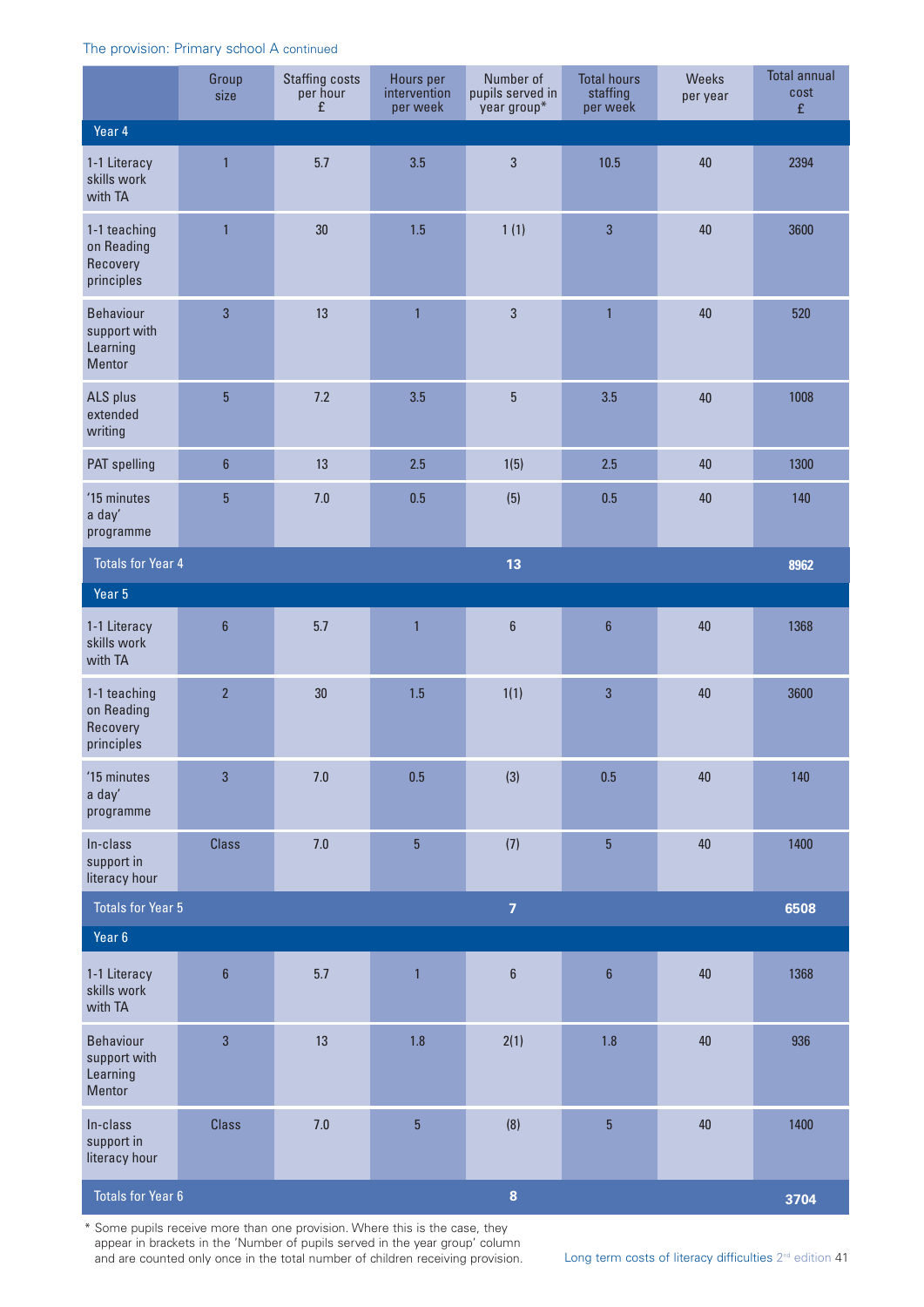### **The provision: Primary School B**

School B is a one-form entry primary school with 210 pupils on roll. 7.3% of pupils are eligible for free school meals, below the national average. Pupil mobility is low and pupils receiving support for literacy difficulties in Key Stage 2 have generally come through the school's own Key Stage 1 provision.

Average not actual staffing costs have been used here. The average TA costs are those provided to schools for 2004-5 year by the local authority (TAs at the top of the scale, at rate for nursery nurses working with children with SEN; teachers at point 1 of upper pay scale with 2 SEN points). 2.5% has been added to the final costs to inflate them to 2005-6 levels. Where provision has been delivered by a variable mixture of TA and teacher (item marked \*), actual costs have been taken direct from the school's provision map. This school organises its provision into ten-week blocks and costs on this basis, up to a maximum of thirty weeks. Costs are therefore conservative, as staff hourly costs are based on 40 weeks rather than 30.

|                                        | Group<br>size           | <b>Staffing costs</b><br>per hour<br>£ | Hours per<br>intervention<br>per week | Number of<br>pupils served<br>in year group** | <b>Total hours</b><br>staffing<br>per week | Weeks<br>per year | <b>Total annual</b><br>cost<br>£ |  |  |
|----------------------------------------|-------------------------|----------------------------------------|---------------------------------------|-----------------------------------------------|--------------------------------------------|-------------------|----------------------------------|--|--|
| Year 3                                 |                         |                                        |                                       |                                               |                                            |                   |                                  |  |  |
| Keywords<br>programme                  | $\overline{2}$          | 9.13                                   | 1                                     | $\overline{4}$                                | $\overline{2}$                             | 30                | 548                              |  |  |
| <b>Direct Phonics</b>                  | Group or 1-1            | Variable                               | 1.5                                   | (2)                                           | Variable                                   | 30                | 1237*                            |  |  |
| ALS                                    | 4                       | 9.13                                   | 2.5                                   | 4                                             | 2.5                                        | 30                | 685                              |  |  |
| Out of sight<br>keyword<br>programme   | $\overline{2}$          | 9.13                                   | $\overline{1}$                        | $\overline{2}$                                | $\mathbf{1}$                               | 10                | 91                               |  |  |
| <b>Booster</b><br>programme            | $\overline{2}$          | 9.13                                   | 0.5                                   | (2)                                           | 0.5                                        | 20                | 91                               |  |  |
| <b>Totals for Year 3</b><br>10<br>2652 |                         |                                        |                                       |                                               |                                            |                   |                                  |  |  |
| 2718<br>Total cost inflated by 2.5%    |                         |                                        |                                       |                                               |                                            |                   |                                  |  |  |
| Year 4                                 |                         |                                        |                                       |                                               |                                            |                   |                                  |  |  |
| Acceleread,<br>Accelewrite             | $\mathbf{1}$            | Variable                               | 1.5                                   | 3                                             | Variable                                   | 10                | 682*                             |  |  |
| Catch Up                               | $\overline{1}$          | Variable                               | $\mathbf{1}$                          | 3                                             | 3                                          | 10                | 455*                             |  |  |
| <b>Direct Phonics</b>                  | $\overline{2}$          | Variable                               | 1.5                                   | $\overline{2}$                                | 1.5                                        | 30                | $960*$                           |  |  |
| Acceleread,<br>Accelewrite             | $\mathbf{1}$            | 9.13                                   | 1.5                                   | (2)                                           | 3.0                                        | 20                | 548*                             |  |  |
| <b>Totals for Year 4</b>               |                         |                                        |                                       | 8                                             |                                            |                   | 2645                             |  |  |
| Total cost inflated by 2.5%            |                         |                                        |                                       |                                               |                                            |                   | 2711                             |  |  |
| Year 5                                 |                         |                                        |                                       |                                               |                                            |                   |                                  |  |  |
| Acceleread,<br>Accelewrite             | $\overline{\mathbf{1}}$ | Variable                               | 1.5                                   | $\overline{4}$                                | 6                                          | 10                | $817*$                           |  |  |
| Acceleread,<br>Accelewrite             | $\overline{1}$          | Variable                               | 1.5                                   | (3)                                           | 4.5                                        | 20                | 1365*                            |  |  |
| <b>Totals for Year 5</b>               |                         |                                        |                                       | $\overline{\mathbf{4}}$                       |                                            |                   | 2182                             |  |  |
| Total cost inflated by 2.5%            |                         |                                        |                                       |                                               |                                            |                   | 2237                             |  |  |

\* \*Some pupils receive more than one provision. Where this is the case, they appear in brackets in the 'Number of pupils served in the year group' column and are counted only once in the total number of children receiving provision.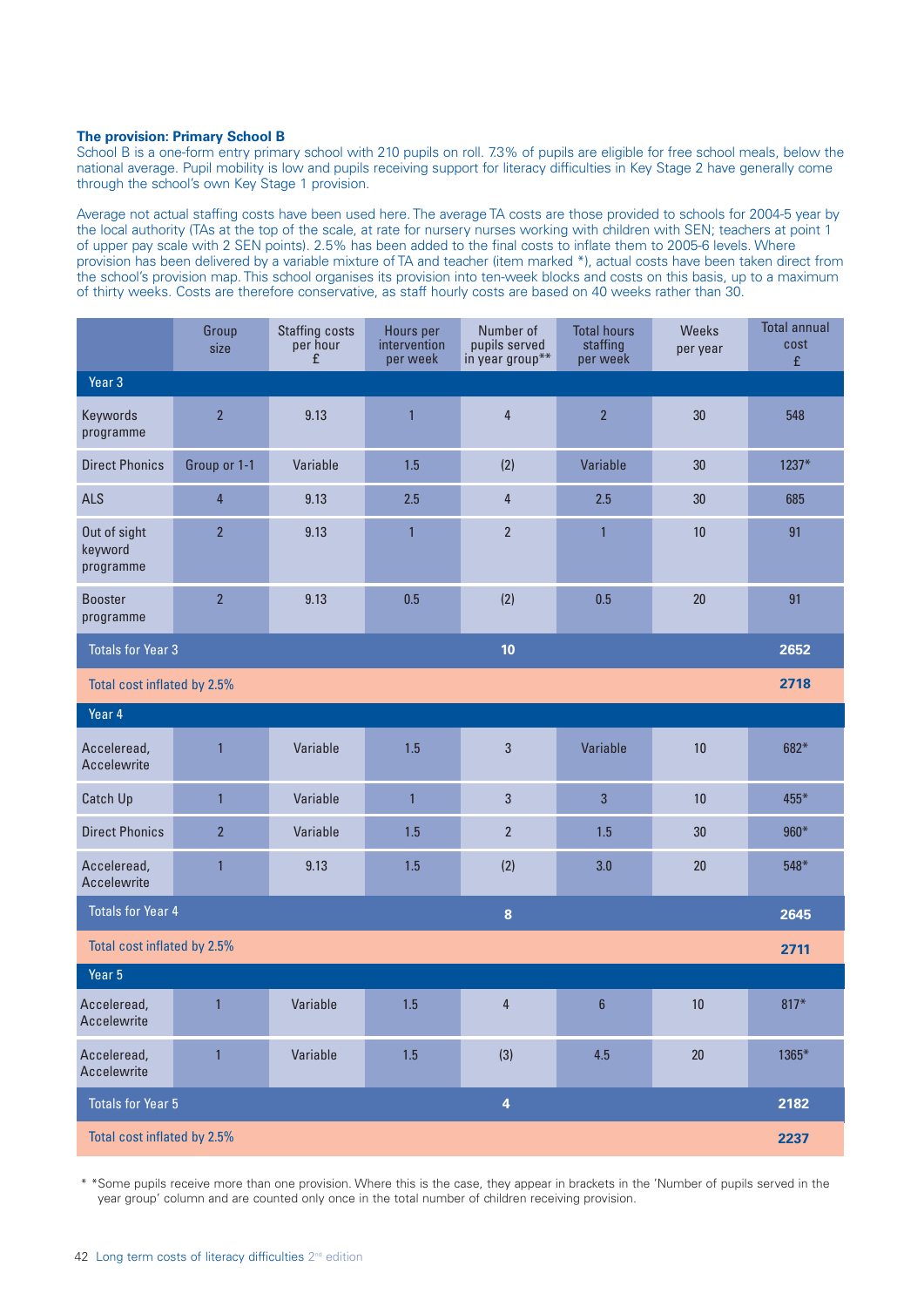|                               | Group<br>size | Staffing costs<br>per hour<br>f | Hours per<br>intervention<br>per week | Number of<br>pupils served<br>in year group | <b>Total hours</b><br>staffing<br>per week | Weeks<br>per year | <b>Total annual</b><br>cost<br>£ |
|-------------------------------|---------------|---------------------------------|---------------------------------------|---------------------------------------------|--------------------------------------------|-------------------|----------------------------------|
| Year <sub>6</sub>             |               |                                 |                                       |                                             |                                            |                   |                                  |
| <b>Direct Phonics</b>         |               | 9.13                            | $\overline{2}$                        |                                             | $\overline{2}$                             | 30                | 548                              |
| Acceleread,<br>Accelewrite    |               | 9.13                            | 1.5                                   |                                             | 1.5                                        | 10                | 137                              |
| Acceleread,<br>Accelewrite    |               | 9.13                            | 1.5                                   | 1(1)                                        | 3                                          | 20                | 548                              |
| <b>Totals for Year 6</b><br>3 |               |                                 |                                       |                                             |                                            | 1233              |                                  |
| Total cost inflated by 2.5%   |               |                                 |                                       |                                             |                                            | 1264              |                                  |

### The provision: Primary School B continued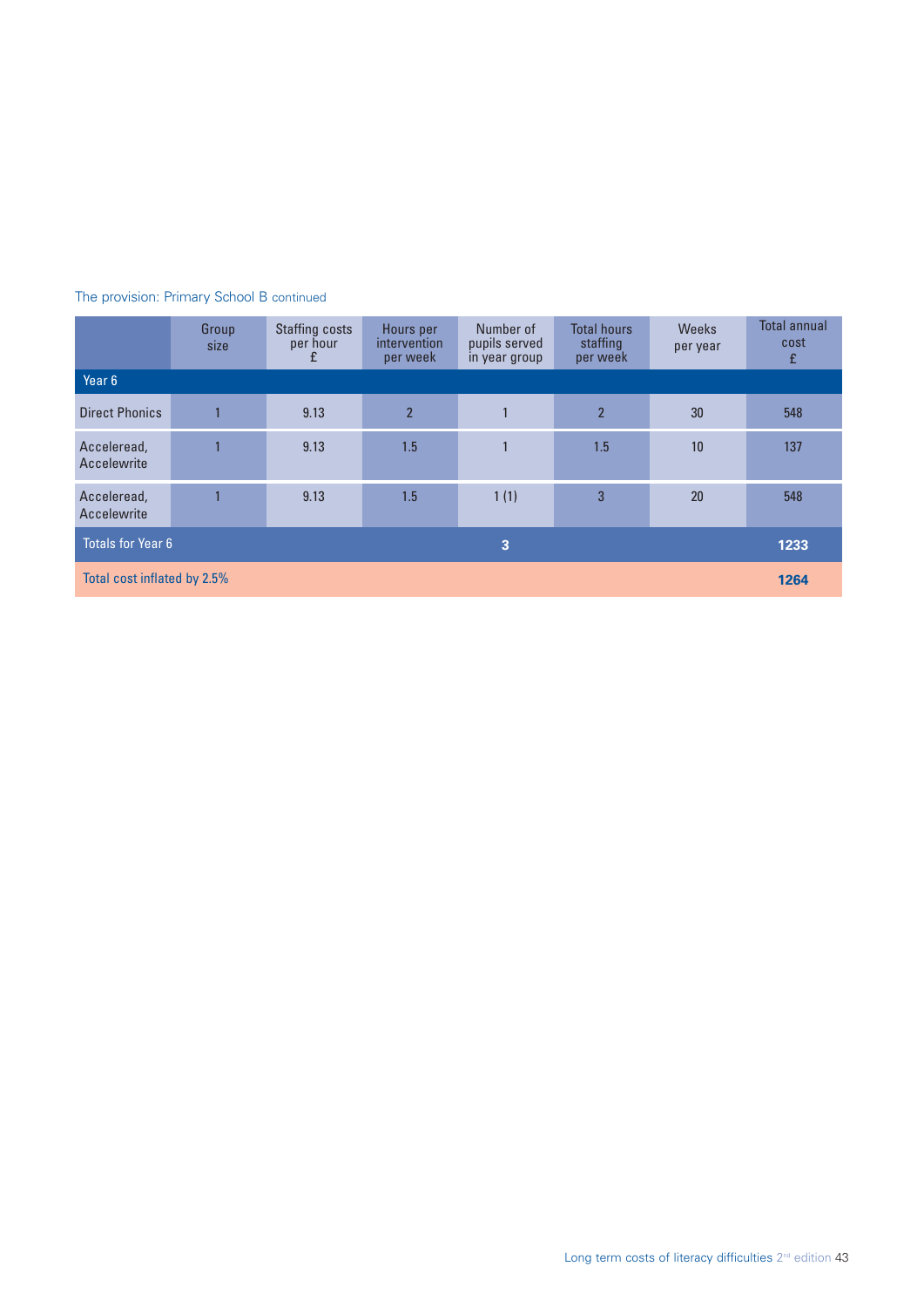### **Costs of Reading Recovery**

**Note: 2006 prices**

### **Table 1: Costs at local authority (LA) level over five years, including year of training:**

| <b>Item</b> | Start up costs                                                                                                                                                 | £                      | £        |                 |
|-------------|----------------------------------------------------------------------------------------------------------------------------------------------------------------|------------------------|----------|-----------------|
| 1           | <b>Essential: Training course</b><br>Core texts<br>Teacher Leader's time during full time participation in training<br>course (salary @£45K plus 23% on-costs) | 9,000<br>50<br>55,350  | 64,400   |                 |
| 2           | May be needed: Costs of attendance in London<br><b>Conversion of centre</b><br>Children's books                                                                | 5,000<br>10,000<br>200 | 15,200   |                 |
| 3           | Start up costs                                                                                                                                                 |                        | 79,600   | 79,600          |
| 4           | Running costs                                                                                                                                                  |                        | Variable |                 |
| 5           | 0.5 Teacher Leader (TL) time = £27,675 per year<br>over four years                                                                                             | 110,700                |          |                 |
| 6           | Service Level Agreement with Reading Recovery National Network<br>(Quality assurance and ongoing professional development) @<br>£5,500 per year $x$ 4          | 22,000                 |          |                 |
| 7           | Total running costs over next four years                                                                                                                       |                        | 132,700  | 132,700         |
| 8           | Gross costs for LA over five years                                                                                                                             |                        |          | 212,300<br>less |
| 9           | Income from schools for teacher training @<br>£2,500 per school x 12 schools per year x 4 years                                                                | 120,000                | 120,000  | 120,000         |
| 10          | Net costs for LA over five years                                                                                                                               |                        |          | 92,300          |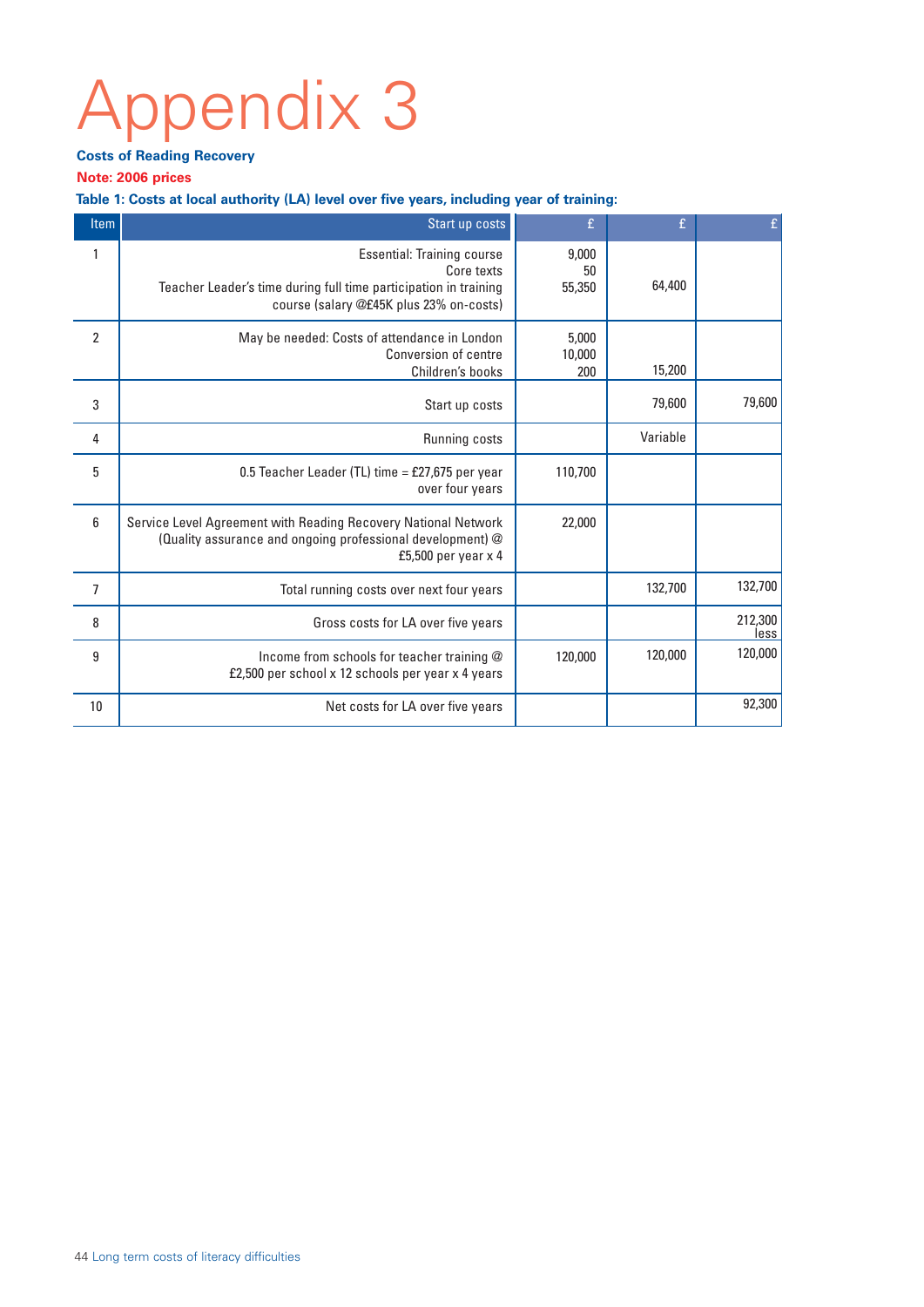|  |  |  |  |  | Table 2: Costs at school level over four years: |  |  |  |  |
|--|--|--|--|--|-------------------------------------------------|--|--|--|--|
|--|--|--|--|--|-------------------------------------------------|--|--|--|--|

| <b>Item</b> | Start up costs                                                                                            | £           | £        |           |
|-------------|-----------------------------------------------------------------------------------------------------------|-------------|----------|-----------|
| 11          | Essential: Training course<br>Core texts                                                                  | 2,500<br>30 |          |           |
| 12          | May be needed: Children's books<br>Magnetic whiteboard and letters                                        | 200<br>100  |          |           |
| 13          | Maximum start-up costs                                                                                    |             | 2,830    |           |
| 14          | Running costs                                                                                             |             | Variable |           |
| 15          | 0.5 teacher time for 1-1 teaching = $£20,000$ per year over four years                                    | 80,000      | 80,000   |           |
| 16          | Total cost to the school over four years                                                                  |             |          | 82,830    |
| 17          | 8 - 10 children served per 0.5 teacher time per year, average 9<br>children per year x 4yrs = 36 children |             |          | $\div 36$ |
| 18          | Cost to the school per child                                                                              |             |          | 2,300     |

#### **Table 3: Combined school and LA costs per child**

| Item | Start up costs                                                               |             |        |        |
|------|------------------------------------------------------------------------------|-------------|--------|--------|
| 19   | LA costs per child<br>(Net costs $\div$ number children served over 5 years) | 92,350<br>÷ |        |        |
|      |                                                                              | 1.034       | 89     |        |
| 20   | School costs per child                                                       |             | 2,300  |        |
| 21   | Total cost per child                                                         |             | £2,389 | £2,389 |

### **Table 4: Number of children served in an LA over 5 years**

|    | Item implementation |                                                    | children served |
|----|---------------------|----------------------------------------------------|-----------------|
| 22 | Year 1              | 1 TL in training                                   |                 |
| 23 | Year 2              | 12 teachers @ 8 children                           | 96              |
|    |                     | 1 TL @ 4 children                                  |                 |
| 24 | Year 3              | 24 teachers @ 9 children                           | 216             |
|    |                     | 1 TL @ 4 children                                  |                 |
| 25 | Year 4              | 36 teachers @ 9 children                           | 324             |
|    |                     | 1 TL @ 4 children                                  |                 |
| 26 | Year 5              | 42 teachers @ 9 children                           | 378             |
|    |                     | 1 TL @ 4 children                                  |                 |
| 27 |                     | Total number of children served in LA over 5 years | 1.034           |

Notes:

- Item 2: The conversion of the centre varies enormously, from nil, where a suitable existing facility can be used, to a complete build from scratch. The main requirement is a one-way screen, the installation of which costs around £5,000.
- Item 6: Quality Assurance and ongoing professional development includes Service Level Agreement @ £5,000 per LA per annum to cover costs of National Coordination, monitoring and reporting, support for LA managers, Trainer support visits to TLs, and professional input to the TL one-week annual professional development conference; £500 allowed for TL costs in attending the TL conference. • Items 9 and 11: The costs of the course have been worked out to include all the TL's overheads including office costs, travel to school
- visits etc. Some LAs do not charge schools for the training course, in which case item 1 would not be a cost, but item 18 would not be deductible from the LA costs.
- Item 12: In many schools this would not be a cost as the materials are standard equipment in the school.
- Item 15. The figure of £ 20,000 p.a. (including on-costs) for a 0.5 FTE teacher represents the mid-point in a range that runs from a minimum of £13,738 for a teacher on the main salary scale at point M3 with no London allowances, through £18,108 for a teacher at the top of the main scale (M6) with 2 SEN points and no London allowances, through to £23,933 for teachers who are at the top of the upper pay scale and have maximum London allowances, or more for those with additional Teaching and Learning responsibilities.
- Item 17: The number of children served by a teacher in a year is sensitive to a number of factors, but for a teacher working 0.5 time the range is 8-10 children. In a context of full implementation, teachers can reach 10 or even 12, thereby considerably reducing unit costs.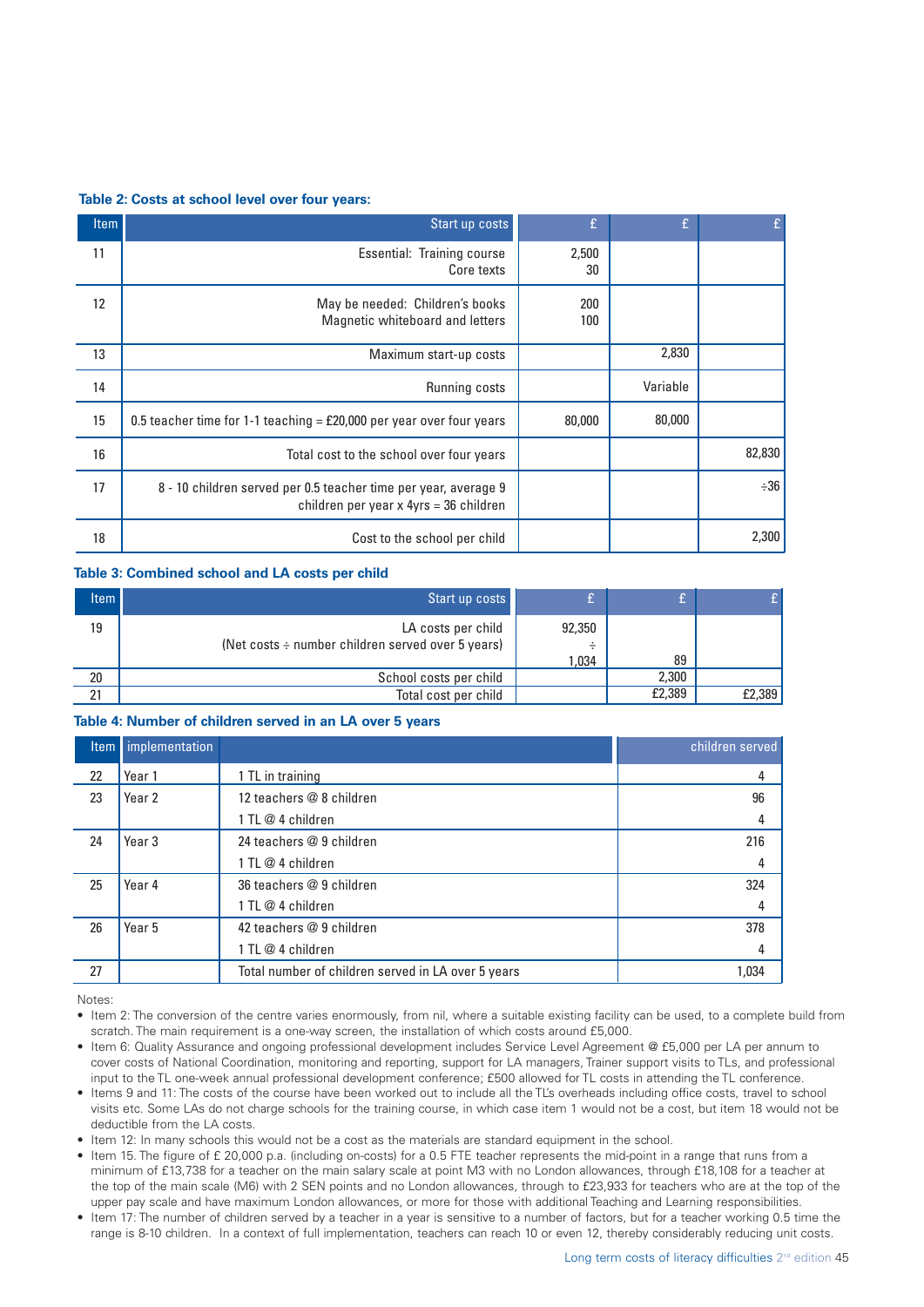### **Methodology**

**Costs are presented as four cases, by degree of certainty that remediating the literacy difficulty will prevent a particular long term cost.**

| <b>Case 1</b> | <b>SEN support in Key Stage 2</b><br>SEN support in Key Stage 3 and 4<br><b>Adult basic skills classes</b> | SEN support and attending adult basic skills<br>classes are a direct consequence of literacy<br>difficulties not addressed by the age of 7                                                                                                                                                                                                |
|---------------|------------------------------------------------------------------------------------------------------------|-------------------------------------------------------------------------------------------------------------------------------------------------------------------------------------------------------------------------------------------------------------------------------------------------------------------------------------------|
| <b>Case 2</b> | <b>Educational psychologist time</b>                                                                       | Direct consequence - but dependent on<br>availability of EP time, which varies across<br>the country                                                                                                                                                                                                                                      |
|               | Earnings premium                                                                                           | Earnings premium used is that reported after<br>controlling for social class, early cognitive<br>ability, home support for learning and range<br>of other factors that might explain the link<br>between higher earnings literacy levels at<br>and above Level 1                                                                          |
| <b>Case 3</b> | <b>Unemployment</b><br><b>Depression</b>                                                                   | Differential figures based only on those<br>leaving school at 16, thus controlling for<br>some factors (such as qualifications levels)<br>that might explain the link                                                                                                                                                                     |
|               | <b>NEET</b>                                                                                                | Strong statistical link between low literacy<br>and NEET status but causality cannot be<br>proved                                                                                                                                                                                                                                         |
|               | <b>Obesity</b>                                                                                             | Differential figures control for social class                                                                                                                                                                                                                                                                                             |
| <b>Case 4</b> | <b>Statement costs</b>                                                                                     | Direct consequence - but dependent on<br>local policies which vary widely across the<br>country                                                                                                                                                                                                                                           |
|               | <b>Truancy</b><br><b>Exclusions</b>                                                                        | Differential exclusion and truancy figures<br>compare pupils with good literacy skills with<br>pupils with poor literacy skills - thus not<br>controlling for factors (such as general<br>cognitive ability, social class) that might<br>explain the link                                                                                 |
|               | <b>Crime</b>                                                                                               | Differentials based on empirical data on %<br>of children with literacy difficulties who also<br>have behaviour problems (and empirical<br>data about costs of behaviour problems to<br>criminal justice system) but no controls for<br>other factors (such as general cognitive<br>ability, social class) that might explain the<br>link |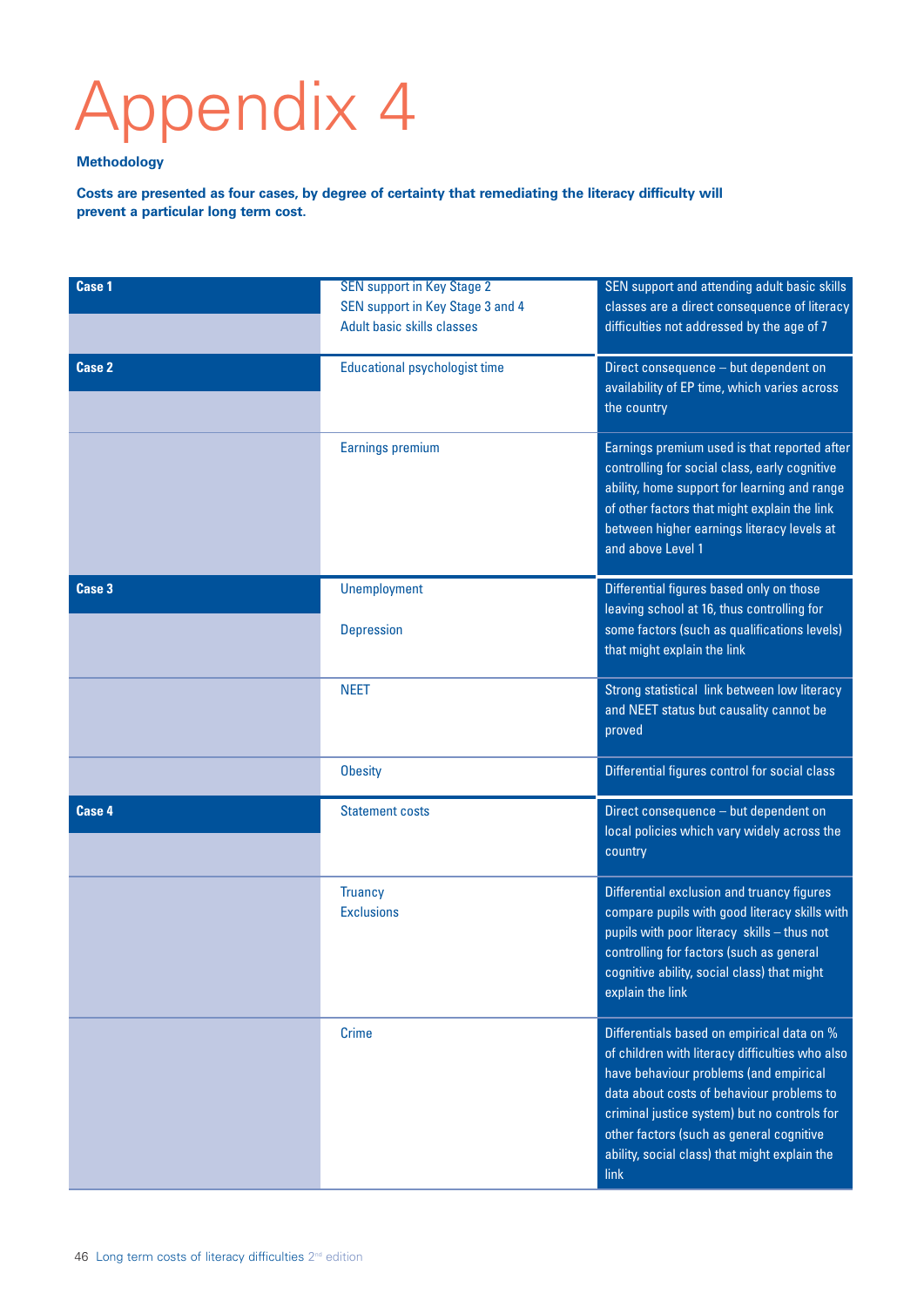**A financial assessment of the costs and benefits of reading intervention** 

| Very high certainty                    |   | To age 37<br>£ |   | <b>Lifetime</b><br>£               |
|----------------------------------------|---|----------------|---|------------------------------------|
| Costs of SEN Support KS2               |   | 64.8           |   | 64.8                               |
| Costs of SEN Support KS3               |   | 89.5           |   | 89.5                               |
| Costs of Adult basic skills classes    |   | 1.8            |   | 1.8                                |
|                                        |   | 156.1          |   | 156.1                              |
|                                        |   |                |   |                                    |
| For every £1 spent on intervention     | £ | 1.50           | £ | 1.50                               |
| <b>High certainty</b>                  |   |                |   | Is saved in today's money          |
| Costs of Educational psychologist time |   | 3.5            |   | 3.5                                |
| Costs of Earnings premium              |   | 185.8          |   | 299.1                              |
|                                        |   | 345.4          |   | 458.7                              |
| For every £1 spent on intervention     | £ | 3.40           | £ | 4.50                               |
|                                        |   |                |   | Is saved in today's money          |
| <b>Moderate certainty</b>              |   |                |   |                                    |
| Costs of Unemployment - tax loss       |   | 498.7          |   | 798.7                              |
| Costs of Unemployment - benefits       |   | 189.2          |   | 307.0                              |
| <b>Costs of Depression</b>             |   | 8.1            |   | 16.3                               |
| <b>Costs of NEET</b>                   |   | 78.2           |   | 78.2                               |
| <b>Costs of Obesity</b>                |   | 5.8            |   | 11.7                               |
|                                        |   | 1,125.4        |   | 1,670.6                            |
| For every £1 spent on intervention     | £ | 11.10          | £ | 16.50<br>Is saved in today's money |
| <b>Lower certainty</b>                 |   |                |   |                                    |
| <b>Statement costs</b>                 |   | 71.7           |   | 71.7                               |
| <b>Costs of Truancy</b>                |   | 3.0            |   | 3.0                                |
| <b>Costs of Exclusions</b>             |   | 1.1            |   | 1.1                                |
| <b>Costs of Crime</b>                  |   | 104.3          |   | 196.7                              |
|                                        |   | 1,305.5        |   | 1,943.1                            |
| For every £1 spent on intervention     | £ | 12.90          | £ | 19.20                              |
|                                        |   |                |   | Is saved in today's money          |
|                                        |   |                |   |                                    |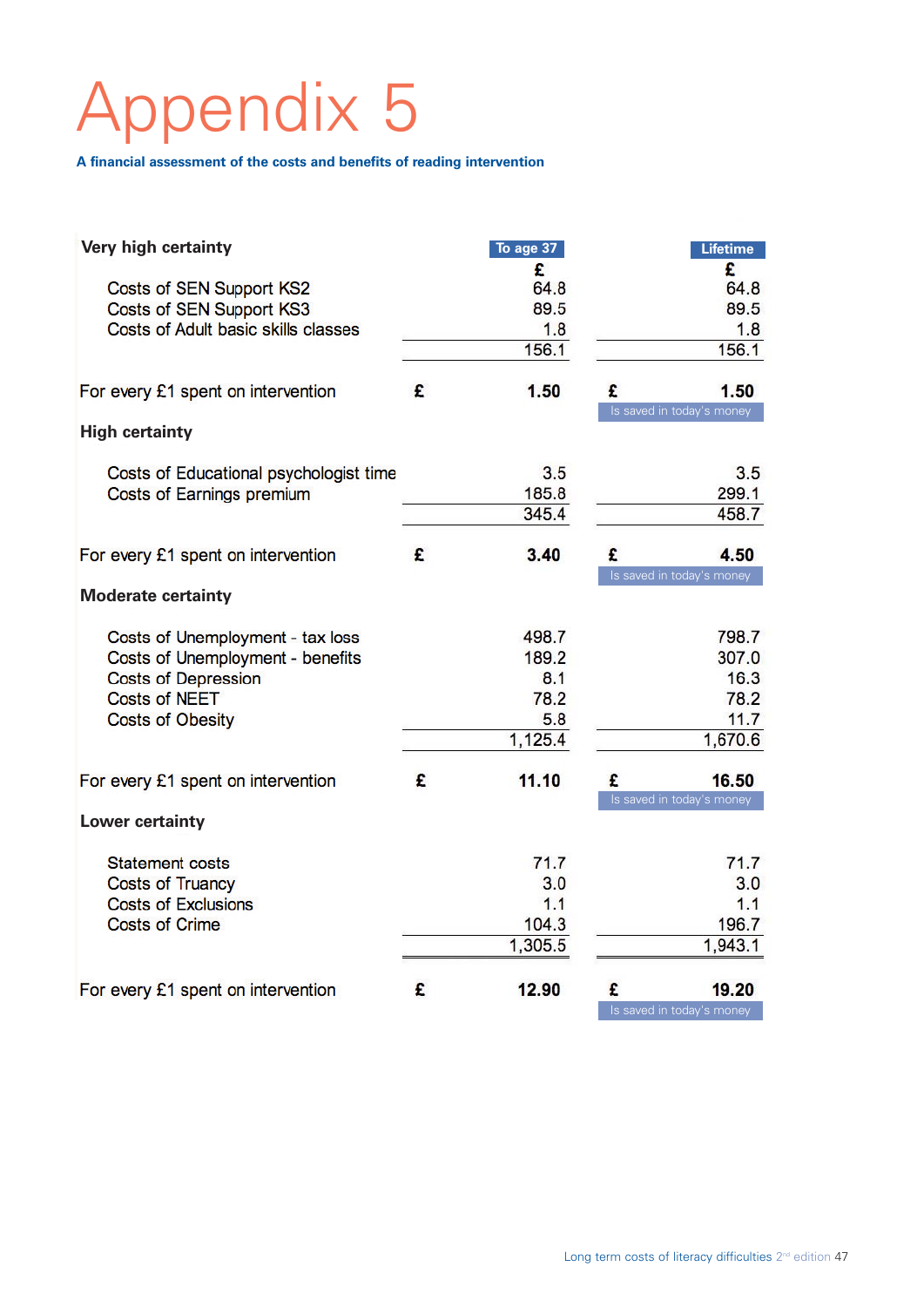### Authors

This report was prepared by Jean Gross, formerly Director of Every Child a Reader and now of the Every Child a Chance Trust, and members of the KPMG Infrastructure, Government and Healthcare (IGH) Advisory team.

The IGH Advisory Team includes education and IT specialists. The team has a broad range of experience in the education sector, ranging from senior management experience in schools to senior management experience in colleges, universities and funding bodies such as the Learning and Skills Council. Their experience includes curriculum, finance, estates and student data issues. The team covers a wide range of assignments, from assisting individual providers with significant projects such as merger or estates strategies through to larger-scale reviews for the Department for Children, Schools and Families, the Department for Innovation, Universities and Skills, the Learning and Skills Council or the Learning and Skills Improvement Service.

The project team for this report included:

#### **Colin Hudson**

Colin joined KPMG in 1992 and for the last three years has been responsible for leading the firm's advisory work across the education sector.

### **Daniel Price**

Daniel Price joined KPMG in 2004, where he has qualified as a chartered accountant, and specialises in building and reviewing financial models.

### **Jean Gross**

Jean is the Director of Every Child a Chance Trust, which aims to bring together the interest of the business, charitable and public sectors in tackling social exclusion through high-impact early intervention programmes such as Every Child Counts and Every Child a Reader.

She previously worked for the government's National Literacy Strategy and was Senior Director within the Primary National Strategy, responsible for its work on overcoming barriers to learning and achievement. A former teacher, university lecturer, educational psychologist and Head of Children's Services in a large urban local authority, Jean is a national expert on barriers to learning and how to overcome them. She is a Visiting Fellow at the London University Institute of Education and the author of numerous research articles and books on children's issues including Psychology and Parenthood (Open University Press), Special educational needs in the primary school: a practical guide (Open University Press), Special educational needs and school improvement (David Fulton) and Beating Bureaucracy in special educational needs (Routledge).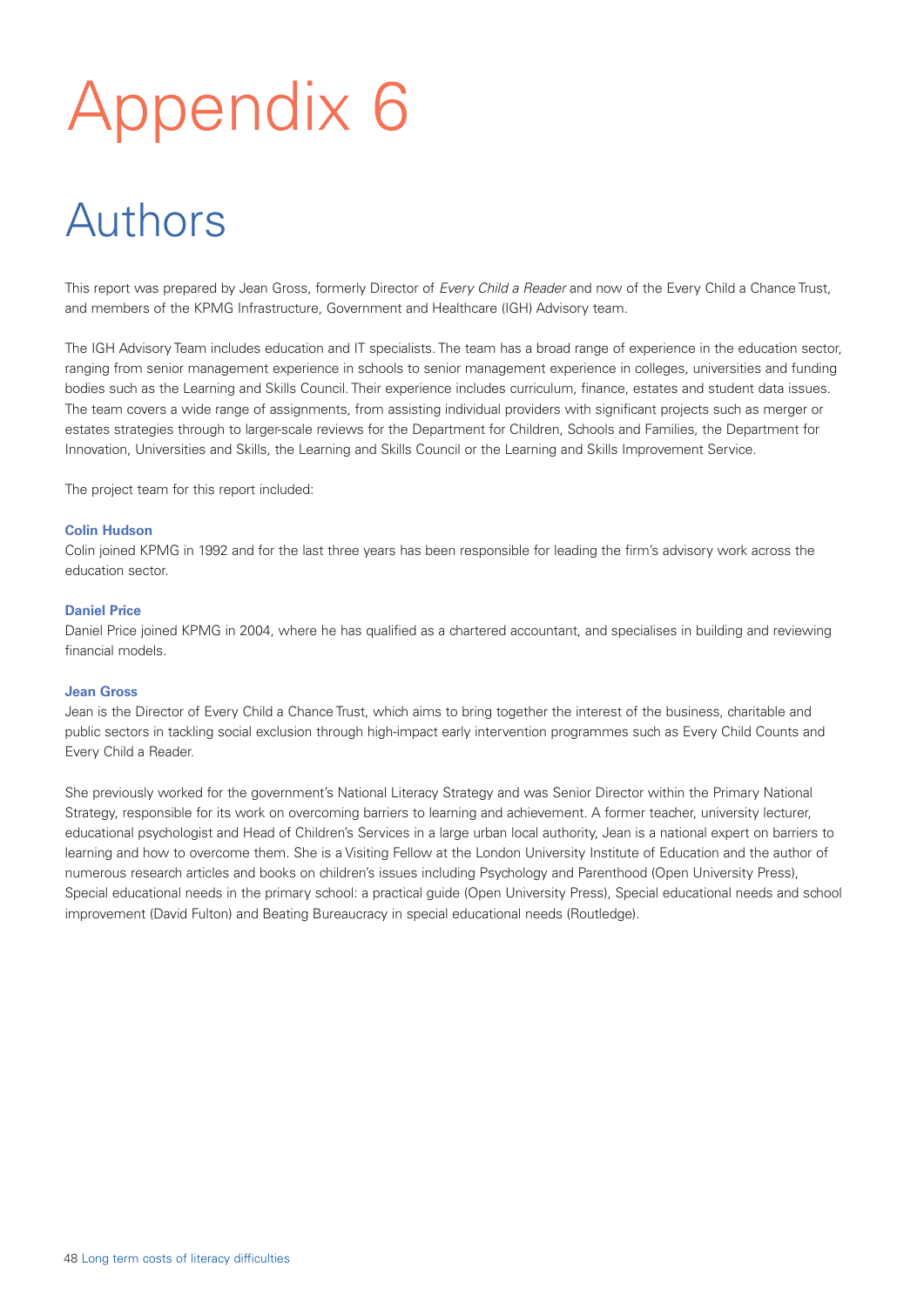### References

- <sup>1</sup> Information provided by Primary National Strategy, June 06.
- <sup>2</sup> Statistical First Release: Special Educational Needs in England, January 2006.
- <sup>3</sup> Rutter, M., Cox, A., Tupling, C., Berger, M. and Yule, W. (1975) Attainment and adjustment in two geographical areas, 1: The prevalence of child psychiatric disorder. British Journal of Psychiatry, 126, 493–509.
- <sup>4</sup> Mils, S. and Stipek, D. (2006) Contemporaneous and longitudinal associations between social behaviour and literacy achievement in a sample of low income elementary school children. Child Development: 77103-115
- <sup>5</sup> Gross, J. and McChrystal, M. (2001) The protection of a statement? Permanent exclusions and the SEN Code of Practice. Educational Psychology in Practice, 17, 4.
- <sup>6</sup> Galloway, D. (1985) Persistent absence and exclusion from school British Educational Research Journal 11, 1.
- <sup>7</sup> Martin, C. (1995) Psychological characteristics of pupils permanently excluded from school. Paper presented to the British Psychological Society annual conference.
- <sup>8</sup> Pritchard, C. and Butler, A. (2000) A follow up study of criminality, murder and the cost of crime in cohorts of Excluded from School and Looked After children and adolescents in England. International Journal of Adolescent Medicine and Health, 12, 2-3.
- <sup>9</sup> Parsons, S. and Bynner, J. (2002) Basic skills and social exclusion. London: The Basic Skills Agency.
- <sup>10</sup> Bynner, J., and Parsons, S. (1997) It doesn't get any better. London: The Basic Skills Agency.
- <sup>11</sup> Bynner, J., McIntosh, S., Vignoles, A., Dearden, L., Reed, H., Van Reenen, J. (2001) Improving adult basic skills. London: DfEE
- <sup>12</sup> De Coulon, A., Marcenaro-Gutierrez, O. and Vignoles, A. (2007) The value of basic skills in the British labour market. London: LSE
- <sup>13</sup> Parsons, S. and Bynner, J. (2007) Illuminating disadvantage: profiling the experiences of adults with Entry level literacy or numeracy over the life course. London: Institute of Education.
- <sup>14</sup> Social Exclusion Unit (2002) Reducing re-offending by ex-prisoners. London: Social Exclusion Unit.
- <sup>15</sup> Parsons, S. (2002) *Basic Skills and Crime.* London: The Basic Skills Agency.
- <sup>16</sup> Rack, J. (2005) The incidence of hidden disabilities in the prison population. Egham: Dyslexia Institute.
- <sup>17</sup> Vorhaus, J. (2006) *Returns to literacy and numeracy: recent evidence*. National Research and Development Centre for Basic Literacy and Numeracy.
- <sup>18</sup> Parsons, S. and Bynner, J. (2007) op cit.
- <sup>19</sup> Godfrey, C., Hutton, S., Bradshaw, J., Coles, B., Craig, G. and Johnson, J. (2002) Estimating the Cost of Being Not in Education, Employment or Training at Age 16-18. London: DfES Research Report 346; Jackson. S. et al. (2002) The costs and benefits of educating children in care. Working paper number 4. London: Centre for Longitudinal Studies.
- <sup>20</sup> Bynner, S. and Parsons, P. (1997) It doesn't get any better. London: Basic Skills Agency.
- <sup>21</sup> Skills for Life Survey: a national needs and impact survey of literacy, numeracy and ICT skills (2003) London: DfES Research Report 490.
- <sup>22</sup> Douetil, J. (2004) The long term effects of Reading Recovery on National Curriculum tests at end of Key Stages 1 and 2. London: Institute of Education.
- <sup>23</sup> Bynner, J. and Parsons, S. (1997) It doesn't get any better. London: The Basic Skills Agency.
- <sup>24</sup> Bynner, J. and Parsons, S. (1997), op. cit.
- <sup>25</sup> Godfrey, C., Hutton, S., Bradshaw, J., Coles, B., Craig, G. and Johnson, J. (2002) Estimating the Cost of Being Not in Education, Employment or Training at Age 16-18. London: DfES Research Report 346.
- <sup>26</sup> Feinstein, L. (2002) Quantitative Estimates of the Social Benefits of Learning, 2: Health (Depression and Obesity). London: Centre for Research on the Wider Benefits of Learning.
- <sup>27</sup> Flood-Page, C., Campbell, S., Harrington, V. and Miller, J. (2000) Youth Crime: findings from the 1998/99 youth lifestyles survey. Home Office Research Study no. 209. London, HMSO.
- <sup>28</sup> Scott, S., Knapp, M., Henderson, J. and Maughan, B. (2001) Financial costs of social exclusion. British Medical Journal, 323, 28thJuly.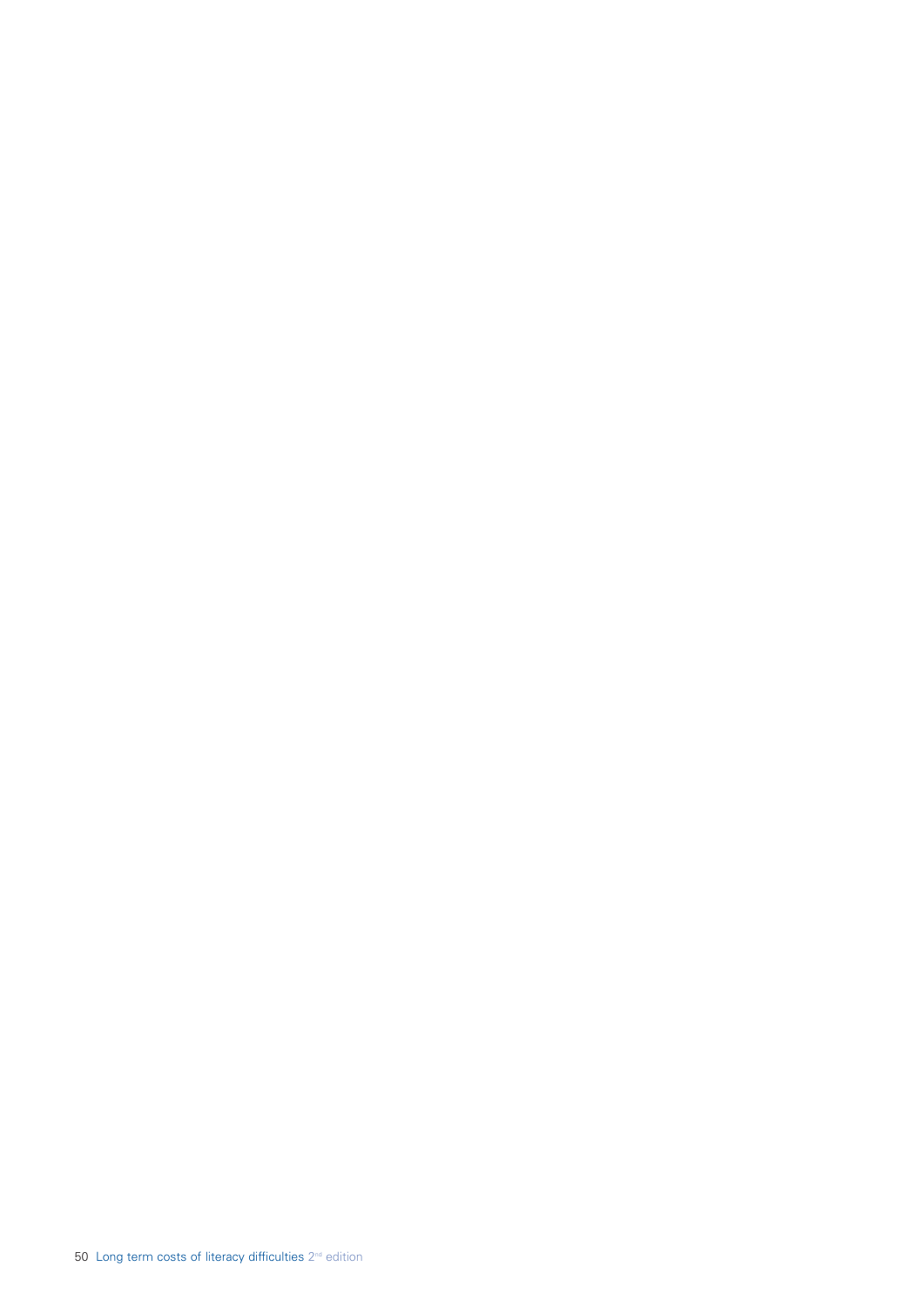Long term costs of literacy difficulties 2<sup>nd</sup> edition 51